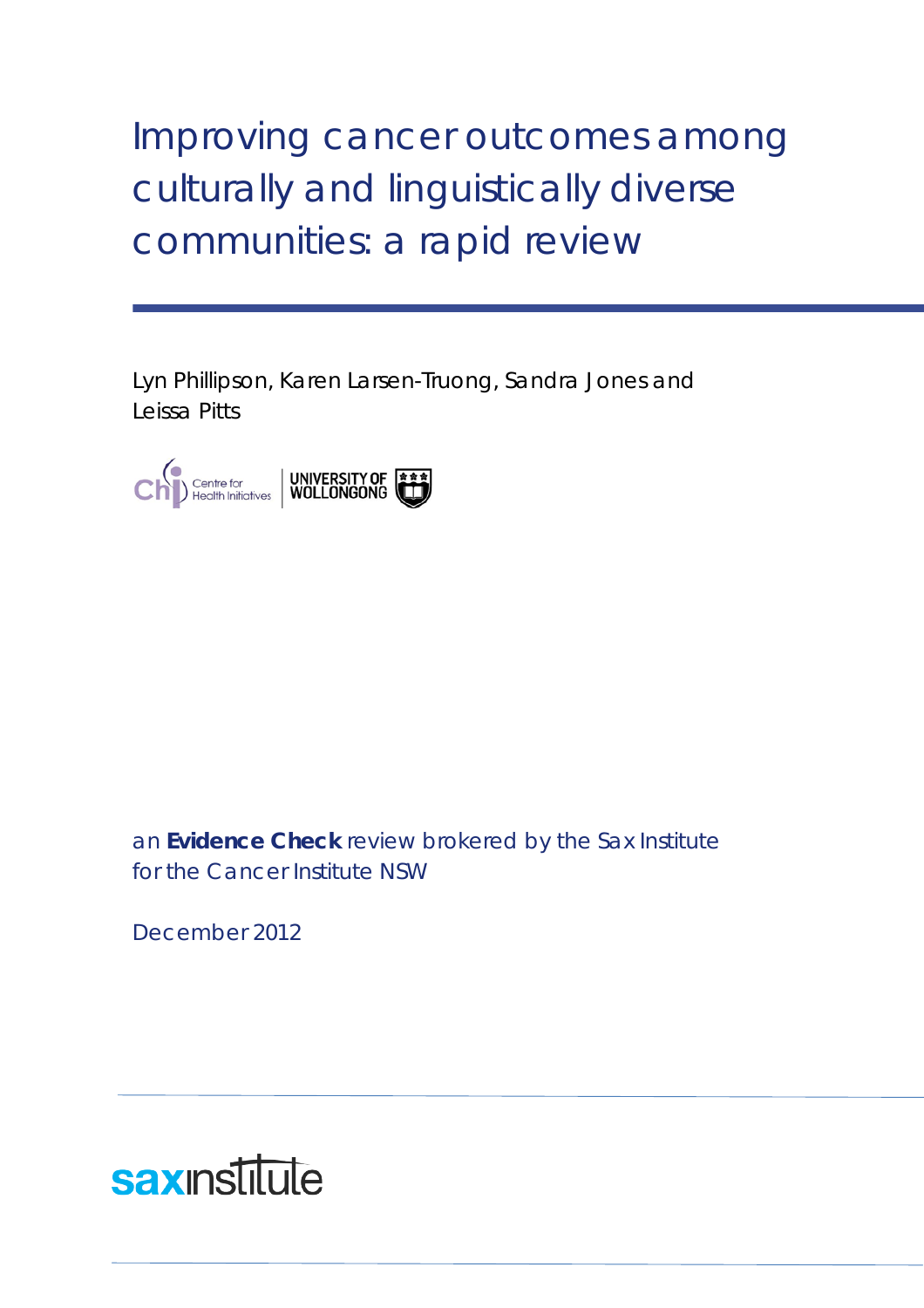This rapid review was brokered by the Sax Institute.

#### **This report was prepared by:**

- Lyn Phillipson<sup>1</sup>, Karen Larsen-Truong<sup>1</sup>, Sandra Jones<sup>1</sup> and Leissa Pitts<sup>2</sup>
- 1. Centre for Health Initiatives, University of Wollongong
- 2. Illawarra Shoalhaven Local Health District

December 2012

© Sax Institute 2013

This work is copyright. It may be reproduced in whole or in part for study training purposes subject to the inclusion of an acknowledgement of the source. It may not be reproduced for commercial usage or sale. Reproduction for purposes other than those indicated above requires written permission from the copyright owners.

#### **Enquiries regarding this report may be directed to the:**

Manager Knowledge Exchange Program Sax Institute [www.saxinstitute.org.au](http://www.saxinstitute.org.au/) [knowledge.exchange@saxinstitute.org.au](mailto:knowledge.exchange@saxinstitute.org.au) Phone: +61 2 95145950 Fax: +61 2 95145951

#### **Suggested Citation:**

Phillipson L, Larsen-Truong K, Jones S, Pitts L. Improving cancer outcomes among culturally and linguistically diverse communities: an Evidence Check rapid review brokered by the Sax Institute [\(http://www.saxinstitute.org.au\)](http://www.saxinstitute.org.au/) for the Cancer Institute NSW, 2012.

#### **Disclaimer:**

This **Evidence Check** Review was produced using the **Evidence Check** methodology in response to specific questions from the commissioning agency. It is not necessarily a comprehensive review of all literature relating to the topic area. It was current at the time of production (but not necessarily at the time of publication). It is reproduced for general information and third parties rely upon it at their own risk.

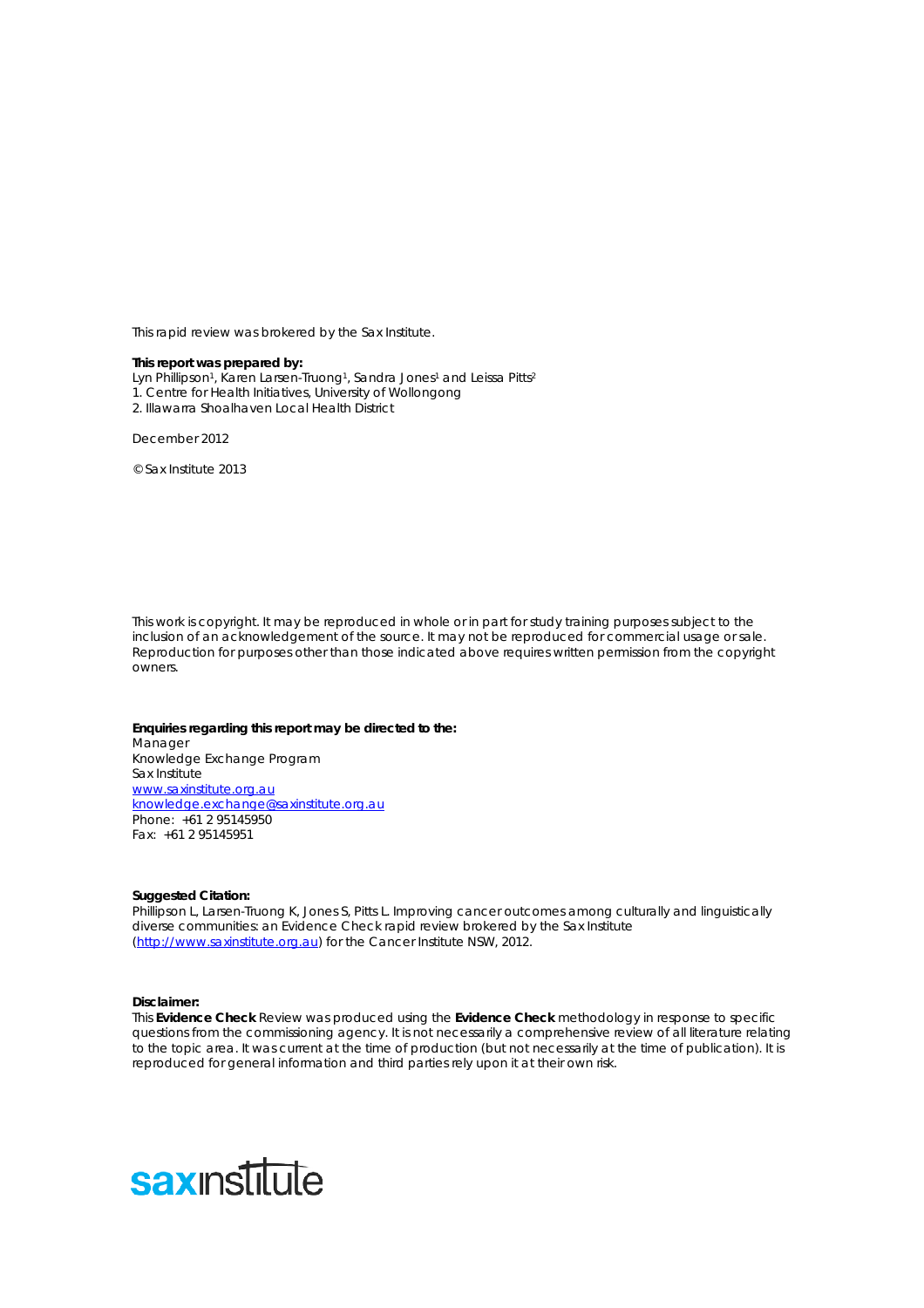# **Contents**

|             | Cancer knowledge, attitudes and beliefs of CALD priority communities 5       |  |
|-------------|------------------------------------------------------------------------------|--|
|             | Cancer prevention, screening, treatment and palliative care interventions in |  |
|             |                                                                              |  |
| $\mathbf 1$ |                                                                              |  |
|             |                                                                              |  |
|             |                                                                              |  |
|             |                                                                              |  |
|             |                                                                              |  |
|             |                                                                              |  |
|             |                                                                              |  |
|             |                                                                              |  |
|             |                                                                              |  |
|             |                                                                              |  |
|             |                                                                              |  |
|             |                                                                              |  |
|             |                                                                              |  |
|             |                                                                              |  |
|             |                                                                              |  |
|             |                                                                              |  |
|             |                                                                              |  |
|             |                                                                              |  |
|             |                                                                              |  |
|             |                                                                              |  |
|             |                                                                              |  |
|             |                                                                              |  |
|             |                                                                              |  |
|             | Knowledge, attitudes and beliefs across the cancer care                      |  |
|             |                                                                              |  |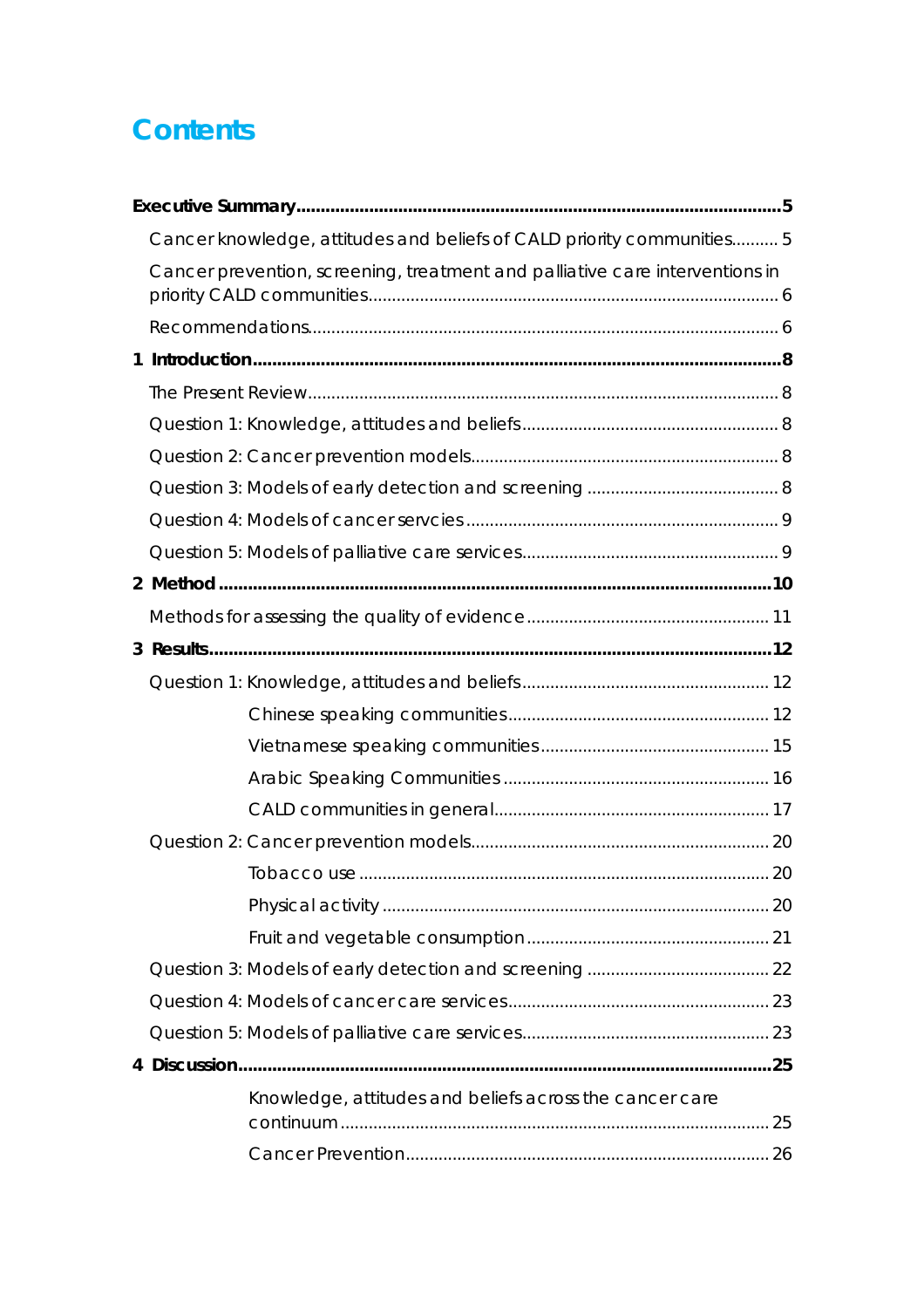|  | Early detection of cancer and increasing the uptake of cancer                                                                   |    |
|--|---------------------------------------------------------------------------------------------------------------------------------|----|
|  | Models or programs to improve the quality and delivery of<br>cancer care services to people from CALD communities  27           |    |
|  |                                                                                                                                 |    |
|  |                                                                                                                                 |    |
|  |                                                                                                                                 |    |
|  |                                                                                                                                 |    |
|  |                                                                                                                                 |    |
|  |                                                                                                                                 |    |
|  | The establishment of expert consensus to guide current best                                                                     |    |
|  | The need for independent rigorous evaluation of current funded                                                                  |    |
|  | The need for further research to establish the significance of<br>cancer knowledge, attitudes and beliefs to cancer outcomes 31 |    |
|  | The need to establish new research paradigms inclusive of CALD                                                                  |    |
|  | The need for the development of models and approaches that                                                                      |    |
|  |                                                                                                                                 |    |
|  |                                                                                                                                 |    |
|  |                                                                                                                                 |    |
|  |                                                                                                                                 | 35 |
|  |                                                                                                                                 |    |
|  | Table 1: Summary of cancer knowledge, attitudes and beliefs in                                                                  |    |
|  | Table 2a: Summary of interventions aimed at preventing cancer                                                                   |    |
|  | Table 2b: Reviews from the grey literature describing physical<br>activity and nutrition programs targeting CALD communities 50 |    |
|  | Table 3: Summary of interventions aimed at improving cancer<br>early detection and screening in CALD communities 51             |    |
|  | Table 4: Summary of interventions aimed at improving cancer                                                                     |    |
|  | Table 5: Summary of interventions aimed at improving palliative                                                                 |    |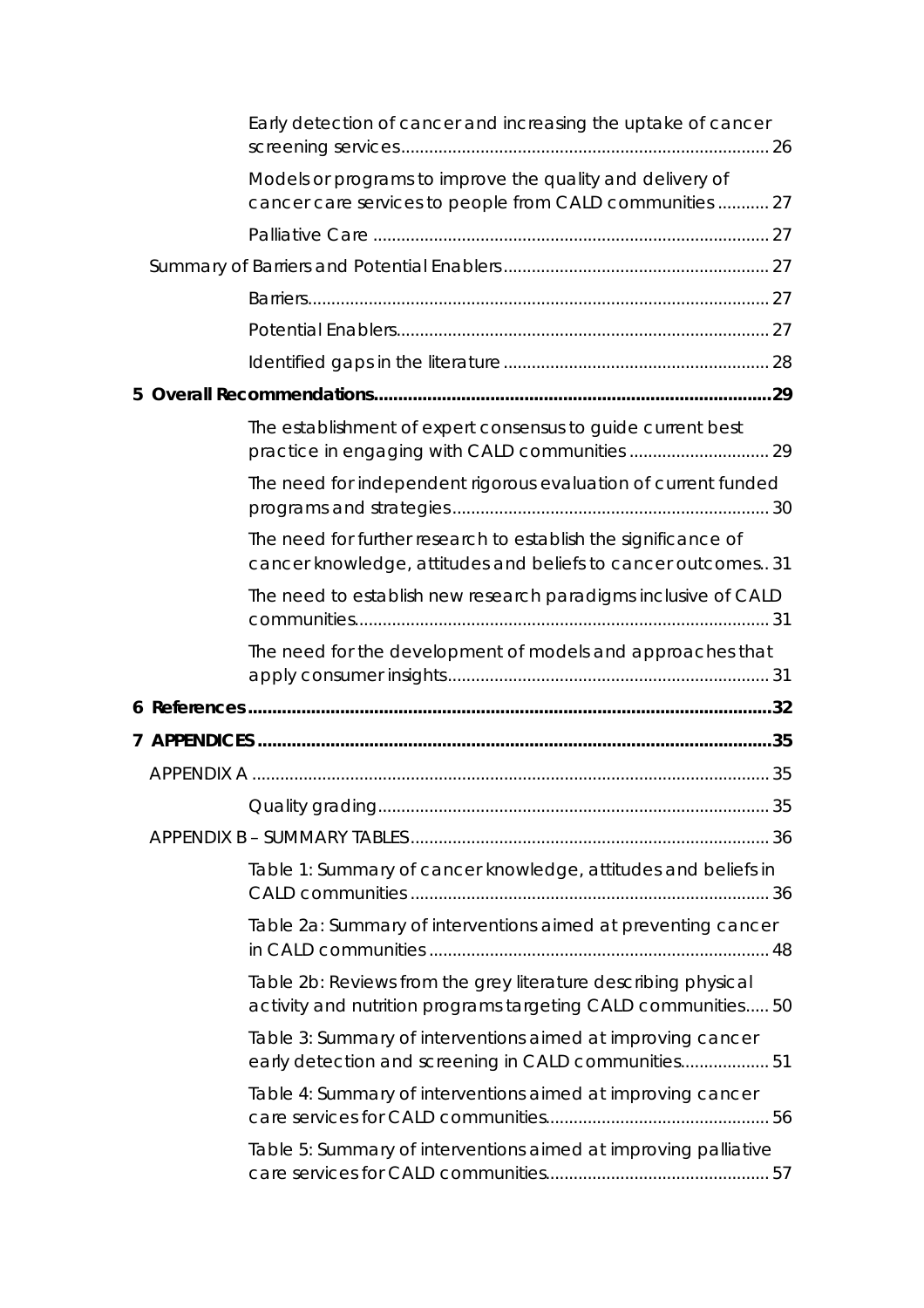# <span id="page-4-0"></span>**Executive Summary**

People from culturally and linguistically diverse (CALD) communities face unique challenges in regard to cancer screening and early diagnosis, as well as access to appropriate treatment. In line with the NSW Cancer Plan 2011-2015, the Cancer Institute NSW (CINSW) has prioritised programs that target people from CALD communities as a strategic direction in cancer care. A key component for planning and progressing this is a greater understanding of the current evidence base regarding cancer care for people from CALD communities.

To inform the development of CINSW strategies, programs, projects and its multicultural plan, this rapid review of the CALD cancer literature was commissioned. The first objective of the review was to identify and examine the knowledge, attitudes and beliefs of Chinese, Vietnamese and Arabic speaking communities in Australia in relation to cancer, its causes, treatments, perceptions of susceptibility, and the perceived likely short and long term outcomes for those diagnosed with cancer. Secondly, current available evidence regarding the effectiveness of cancer prevention, detection and treatment interventions in the three priority communities (Chinese, Vietnamese and Arabic speaking) and in other CALD communities in Australia and OECD countries with similar healthcare settings (i.e. New Zealand, Canada, and the United Kingdom (UK)) were also reviewed. This involved assessing the effectiveness of interventions in regards to the influence on the: knowledge, attitudes or beliefs of the target communities; their cancer-related behaviours (e.g. participation in screening, quitting smoking); and/or any improvements in delivery of services or cancer care outcomes.

A review of the academic and grey literature resulted in the identification 45 papers (including 34 journal articles and 11 reports from the grey literature). Of these, 26 explored the cancer knowledge, attitudes and beliefs of priority and other CALD communities; four evaluated programs targeting cancer prevention (all tobacco related); ten papers regarding programs designed to promote the uptake of cancer screening; two studies designed to improve the effectiveness, quality or delivery of cancer care services to people from CALD communities; and one study which reported results from formative research regarding a palliative care intervention.

## <span id="page-4-1"></span>*Cancer knowledge, attitudes and beliefs of CALD priority communities*

In regards to the knowledge, attitudes and beliefs of the priority communities, 19 of the 26 studies identified were conducted within Chinese speaking communities. Results underscored the presence of beliefs and faith in both Western and traditional medicine, with the latter particularly strong for the older generations. A sense of fatalism about cancer and illness and some shame and stigma associated with cancer was evident in those community members surveyed. This was to some degree informed by religious (Buddhist) concepts of karma, and also by Chinese beliefs concerning energy (ying/yang) and a cyclical view of life. Participation in screening was not a natural extension of views, also informed by fatalism and physical sensations. Similar views were evident within the Vietnamese community, though these conclusions rely on a smaller body of literature (three papers only). Only a single study (two papers) exclusively focused on cancer knowledge and attitudes within Arabic speaking communities. Within this, the presence of stigma, fear and shame surrounding a diagnosis of cancer was also identified, but also some knowledge in regards to personal and family health history as important in understanding cancer risk and susceptibility.

In both the Chinese and Vietnamese speaking communities, the role of the family was central to participation in and experience of cancer treatment. For some, issues concerning poor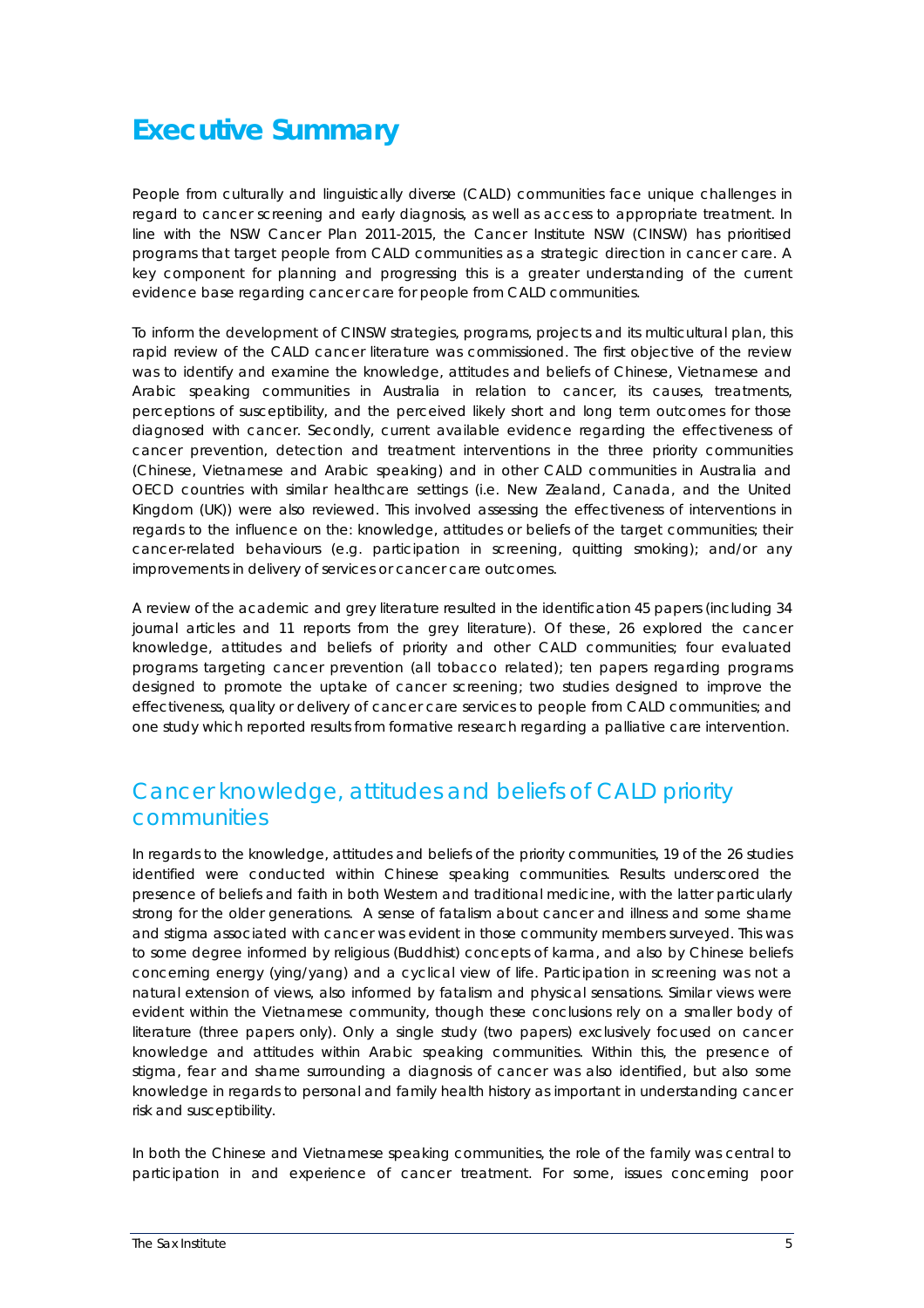communication lead to a preference for being treated by staff from a similar cultural background and to the family playing a central role in the treatment process. Taboos and beliefs around death and dying in the Chinese and Vietnamese communities also highlighted the importance of language (there are no words for palliative or hospice in Chinese) and models of care that incorporate cultural beliefs, understandings and preferences.

Overall, further research is required to gain further insight into the cancer-related knowledge, attitudes and beliefs of particularly the Vietnamese and Arabic speaking communities throughout the cancer care continuum. Whilst cancer beliefs and attitudes were described within the included studies, few measured the strength of any association between knowledge or beliefs and the use of cancer screening or treatment services. As such, the evidence of an association between knowledge, beliefs and actual help-seeking behaviours is relatively low.

## <span id="page-5-0"></span>*Cancer prevention, screening, treatment and palliative care interventions in priority CALD communities*

In regards to the second objective for the review, the evidence for the effectiveness of cancerrelated interventions across the care continuum was very limited. All but one study was rated as low or very low quality using the Grading of Recommendations Assessment, Development, and Evaluation (GRADE) criteria, meaning that only limited confidence can be placed in the results in regards to any effects.

On the basis of the limited evidence available, in regards to cancer prevention interventions, there is some limited evidence that multi-component programs (media plus intervention and referral support) may have some effect on influencing smoking rates. In regards to cancer screening interventions the use of media alone and other passive educational strategies are likely to be ineffective. There is however some limited evidence for multi-component programs (media plus intervention and referral support) on influencing smoking rates. Multi-component interventions (incorporating both media and education); the use of personal and mail invitations; the delivery of face-to-face education with personal invitations; and the training of community cancer advocates/champions to improve engagement with cancer programs should be also further explored.

Overall, there is a need for interventions that incorporate and acknowledge both traditional and biomedical world views, targeting knowledge regarding lifestyle factors for high risk cancers and therefore challenging the associated fatalism.

In regards to programs to improve the quality and delivery of cancer care services to people from CALD communities, relationship based networks (providing practical, educational and social support) achieved high satisfaction and community support. Programs designed for mainstream non-CALD populations may also be satisfactorily adapted for use within CALD communities, but are likely to require support from bicultural workers and additional infrastructure to sustain. Overall, cancer care service providers should be seeking to develop models of care that view the patient within their family roles and structures. Equally, models of care which target the employment of bicultural health workers or seek to work in partnership with bicultural health practitioners (such as family general practitioners) should also be explored.

## <span id="page-5-1"></span>*Recommendations*

This review revealed that there are significant gaps in the evidence base required to inform programs and strategies to improve engagement by cancer services with CALD communities and ultimately their cancer outcomes. Overall, we recommend that what is required is a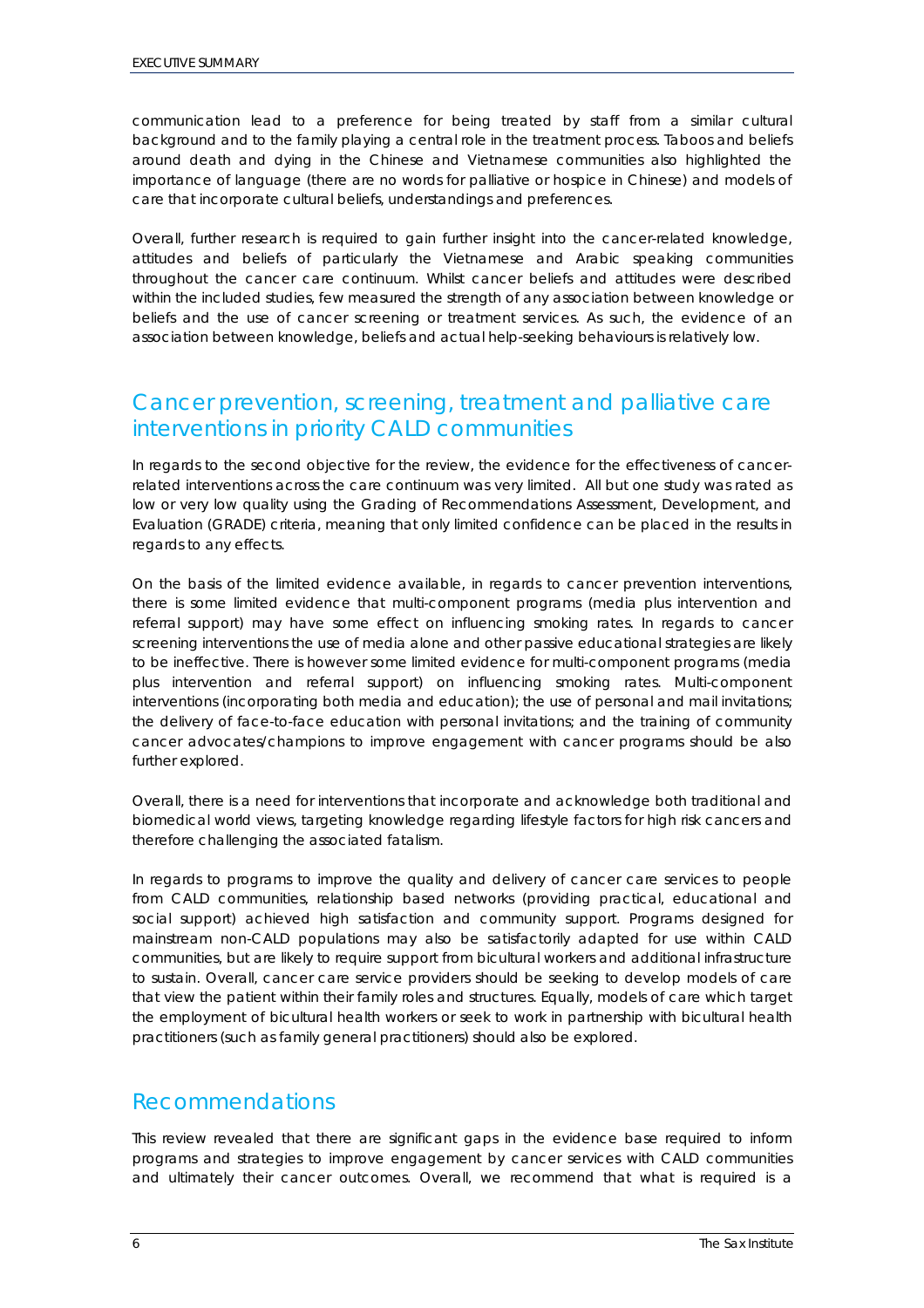systematic approach to applying the established principles of good multicultural health practice to the funding and support of research, program implementation and program evaluation with CALD communities across the cancer care continuum. The specific recommendations below have been made in order of priority to guide actions in response to the review.

- The establishment of expert consensus to guide current best practice in engaging with CALD communities – due to the limited published literature currently available to guide evidence-based cancer programs with CALD communities there may be value in the facilitation of a process to gain expert consensus in regards to current best practice principles and strategies
- The independent rigorous evaluation of current funded CALD focused programs and strategies – funding should be directed towards independent and rigorous evaluation of current large and small scale screening and treatment programs focused on CALD populations
- The establishment of new research paradigms inclusive of CALD communities this will require a commitment to the development of new research paradigms that engage communities via following established multicultural engagement principles to increase CALD participation in research itself
- Further research to establish the significance of cancer knowledge, attitudes and beliefs to cancer outcomes. Importantly, this research should be culturally and cancer specific. There is also a need for more rigorous research designs (e.g. randomised controlled trials, or well-designed observational studies that yield extremely large and consistent estimates of the magnitude of an intervention effect) to better determine the effectiveness of these interventions
- The development of models and approaches that apply community insights gained from research conducted with members of CALD groups should be utilised to inform the conduct of culturally appropriate interventions and programs.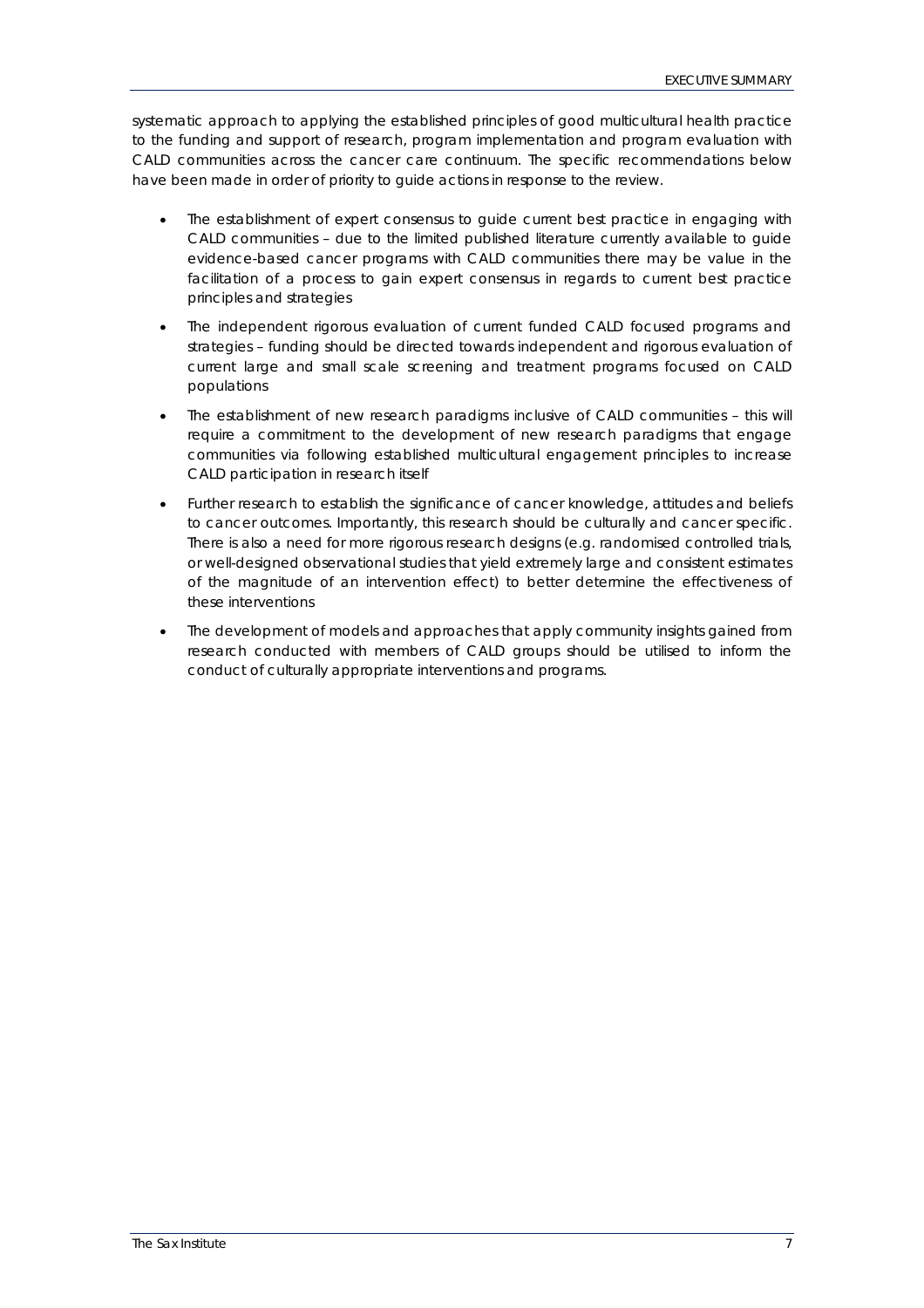# <span id="page-7-0"></span>**1 Introduction**

People from culturally and linguistically diverse (CALD) communities face unique challenges in regard to cancer screening and early diagnosis, as well as access to appropriate treatment. Among the most obvious challenges are language barriers and lack of familiarity with the Australian health system.<sup>[1,](#page-31-1)[2](#page-31-2)</sup> In addition, many people from CALD communities hold attitudes and beliefs about cancer which may influence trust in health professionals and health systems  $^{[3]}$  $^{[3]}$  $^{[3]}$ . Migrants have also reported that health professionals do not understand them, which may adversely affect their psychological and physical wellbeing[.](#page-31-4) 4

In line with the NSW Cancer Plan 2011–2015, the Cancer Institute NSW has prioritised programs that target improving cancer outcomes for people from CALD communities as a strategic direction in cancer care. A key component for planning and progressing this is a greater understanding of the current evidence base regarding cancer care for people from CALD communities.

## <span id="page-7-1"></span>*The Present Review*

The purpose of this rapid review is to review evidence that is currently available regarding cancer prevention, detection and treatment in CALD communities. This involves addressing five main questions:

## <span id="page-7-2"></span>*Question 1: Knowledge, attitudes and beliefs*

What are the knowledge, attitudes or beliefs of people living in CALD communities in Australia in relation to:

- The nature of cancer (what it is)
- The causes of cancer
- Their susceptibility to (or risk-factors for) cancer
- Cancer prevention and screening programs
- The likely short and long term outcomes for those diagnosed with cancer and
- The treatment of cancer.

## <span id="page-7-3"></span>*Question 2: Cancer prevention models*

What models, programs or interventions have been effective in reducing the risks associated with cancer in CALD communities – including tobacco use, alcohol use, fruit and vegetable consumption, physical activity, overweight and obesity, human papillomavirus infection and hepatitis B?

## <span id="page-7-4"></span>*Question 3: Models of early detection and screening*

What models or programs undertaken in CALD communities have been effective in promoting the benefits of early detection of cancer and increasing the uptake of cancer screening services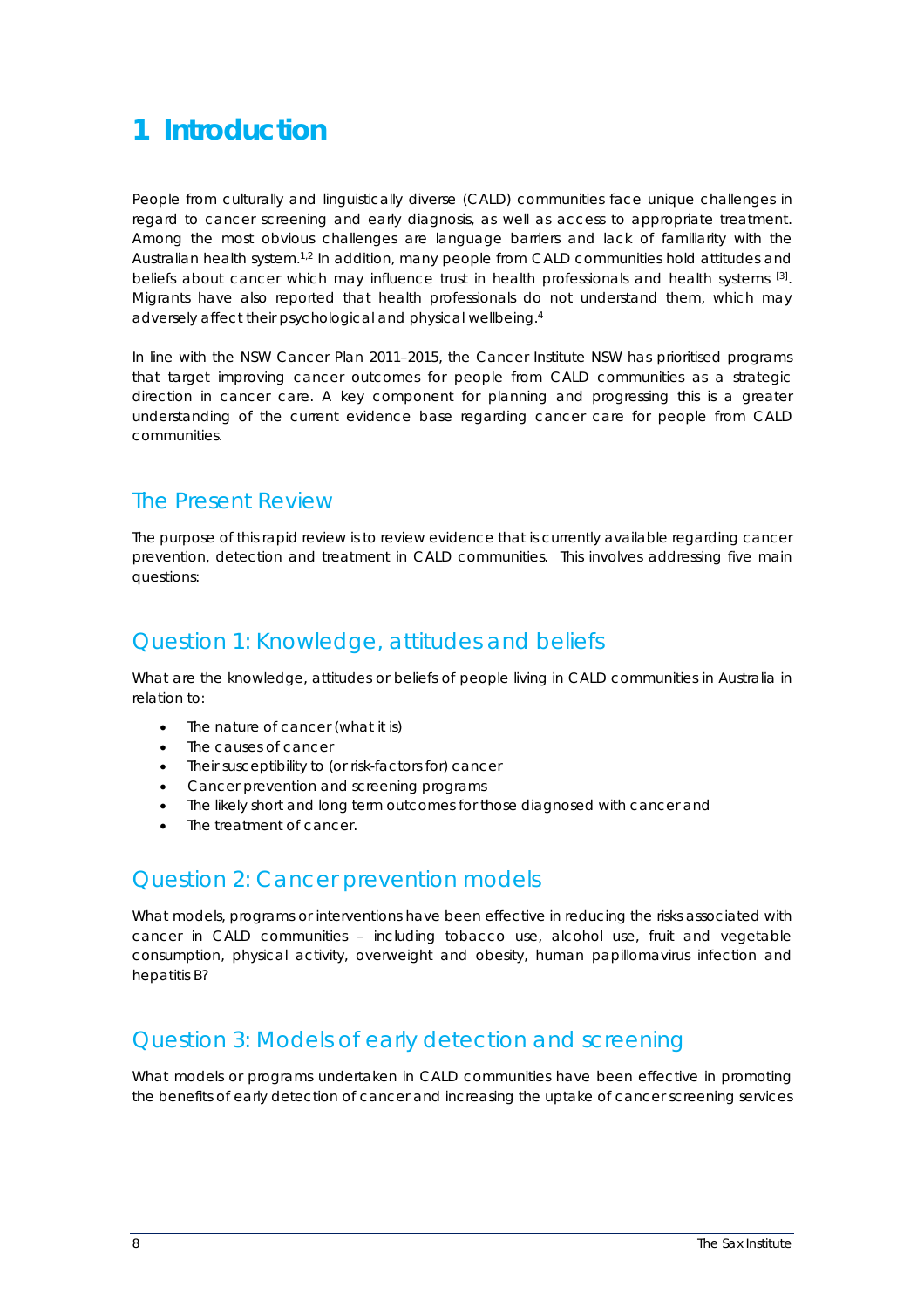or practices? What factors are related to successfully implementing early cancer detection and cancer screening programs in CALD communities?

## <span id="page-8-0"></span>*Question 4: Models of cancer servcies*

What models or programs have been effective in improving the quality and delivery of cancer care services to people from CALD communities? How have these programs improved the experiences and health outcomes of cancer patients from CALD backgrounds?

## <span id="page-8-1"></span>*Question 5: Models of palliative care services*

What models or programs have been effective in improving the quality and delivery of palliative care services to cancer patients from CALD backgrounds? How has the experience of cancer patients from CALD backgrounds improved as a result of these programs?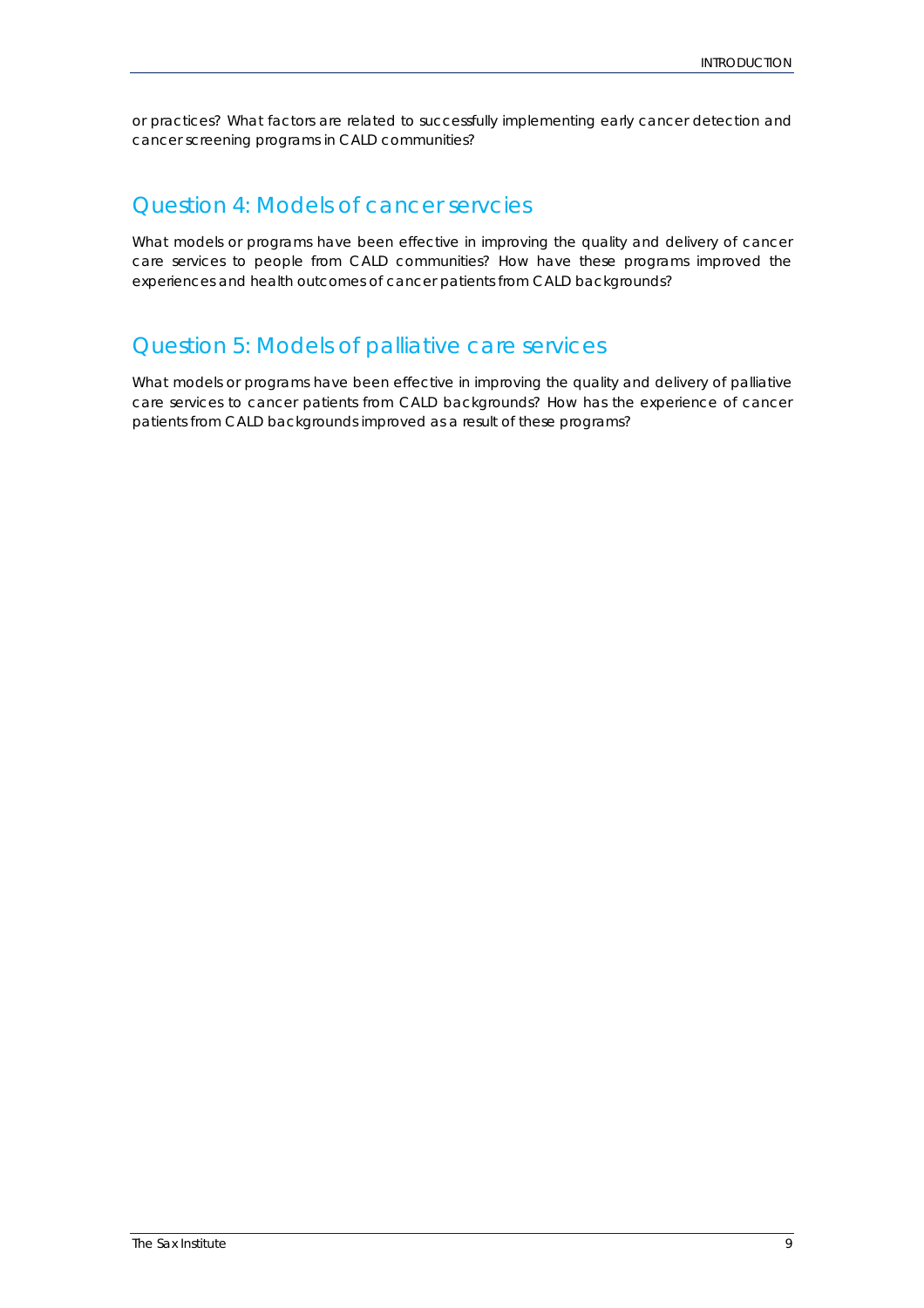# <span id="page-9-0"></span>**2 Method**

In order to address Question 1 we reviewed academic literature and grey literature to identify CALD specific formative research on knowledge, attitudes and beliefs in the Chinese, Vietnamese and Arabic speaking communities (the communities identified as the focus of the review in the proposal). The methodology utilised for the literature search is outlined below.

#### **1. Academic Literature**

A search of relevant academic literature published between 1990 and 2012 was conducted in the search engines Web of Knowledge (encompasses Web of Science and Medline), Cochrane, Scopus, and Psycinfo using the following key words:

- cancer
- AND
- aware\* OR attitude\* OR belief\* or knowledge OR prevent\* OR treatment\* OR program\*
- AND
- Chinese OR Vietnamese OR Arabic.

Due to a paucity of available literature to answer Questions 2 to 5, the search was expanded to include other CALD groups but still restricted to studies conducted within Australia, the UK, Canada or New Zealand. The same databases were searched using the following key words:

- cancer
- AND
- aware\* OR prevent\* OR treatment\* OR care\*
- AND
- Migrant\* or refugee OR 'non-English' or ethnic\* or 'culturally diverse'.

The reference lists of identified articles were scanned for any additional relevant publications that were not identified through the review.

#### **2. Grey Literature**

The following websites from Australia, New Zealand, the UK, and Canada were searched for relevant literature:

- Australian Department of Health and Ageing
- Australian state government health departments (e.g. NSW Health, Health Victoria, SA Health, WA Health, NT Health, QLD Health)
- Cancer Institute NSW
- Cancer Council NSW
- National Health Service (NHS) UK
- Cancer Research UK
- Canada Health
- Canadian Cancer Society
- NZ Ministry of Health.

A Google search was also conducted using the same search terms as the academic literature search in an attempt to identify other relevant publications. We also searched the database of the library of the Centre for Culture, Ethnicity and Health

[\(http://www.ceh.org.au/resources/ceh\\_library.asp\)](http://www.ceh.org.au/resources/ceh_library.asp) which holds a collection focused on health and health service delivery in relation to culturally diverse communities, including project reports.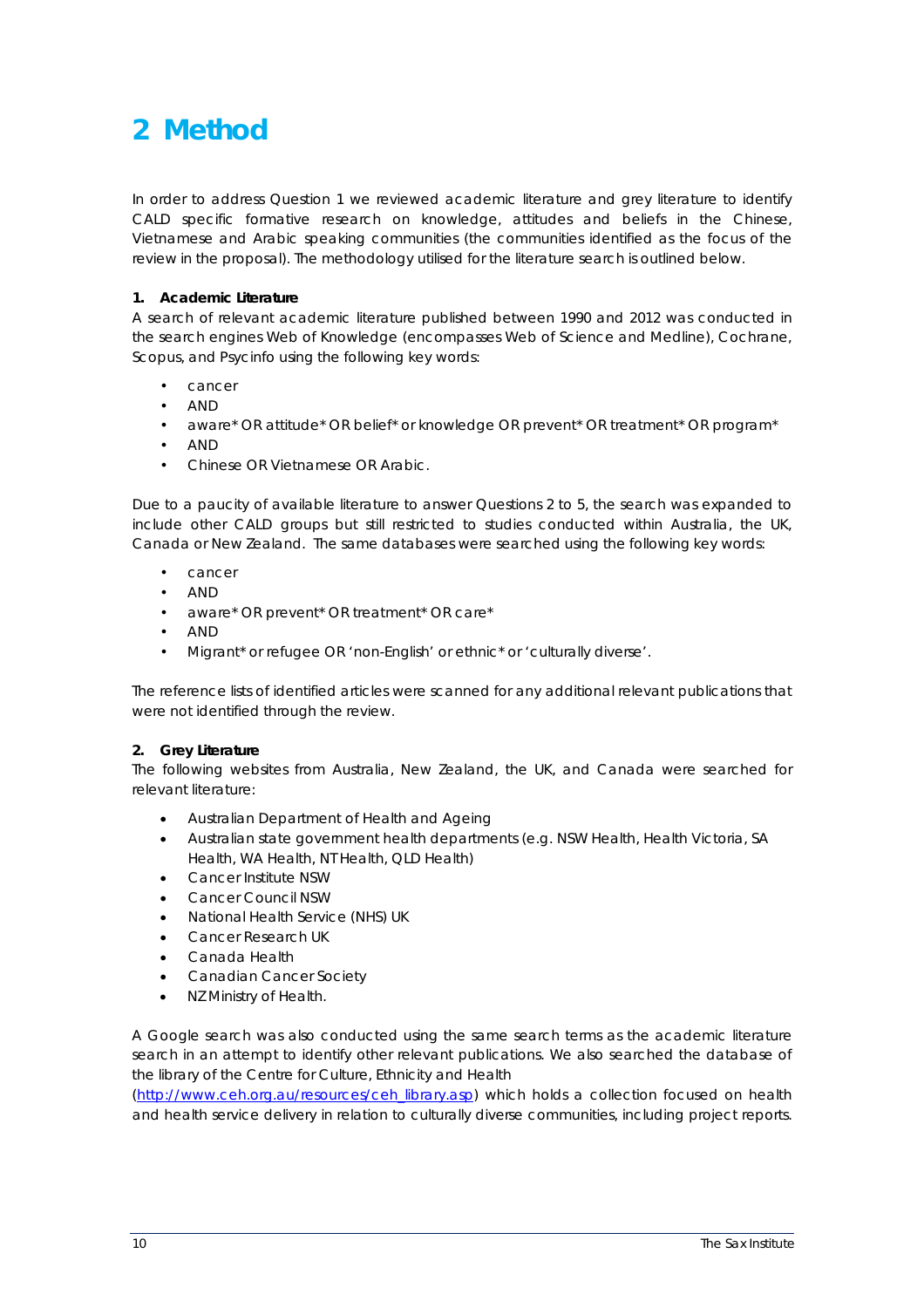Identified publications were reviewed to derive information on:

- The characteristics of the research/intervention (e.g. description of the intervention, formative research, target groups, communication strategy, theoretical framework)
- The evidence of the effectiveness of these interventions
- An assessment of the quality of evidence for these interventions
- Factors influencing the success of these interventions (e.g. barriers and enablers).

## <span id="page-10-0"></span>*Methods for assessing the quality of evidence*

One of the aims of this rapid review was to assess the quality of evidence regarding the effectiveness of cancer interventions and programs in CALD communities. In this review, the quality of data used to evaluate these interventions was determined using the Grading of Recommendations Assessment, Development, and Evaluation (GRADE) guidelines. [5](#page-31-5) This is a system for rating the quality of evidence for published articles that are included in systematic reviews.

More detail on this rating system is provided in Appendix A. However, in brief, this is a rating system that assesses the quality of evidence from observational studies and randomised controlled trials (RCTs) against a number of criteria (e.g. study design, imprecision, bias). Use of this rating system generates a quality of evidence score for a given study ranging from 'very low quality' to 'high quality'. The four quality levels are described briefly below:

- **High quality:** Very confident that the estimated effects are close to the true effects
- **Moderate quality:** Moderately confident that the estimated effects are close to the true effects
- **Low quality:** There is only limited confidence in the estimated effect.
- **Very low quality:** There is very little confidence in the estimated effect.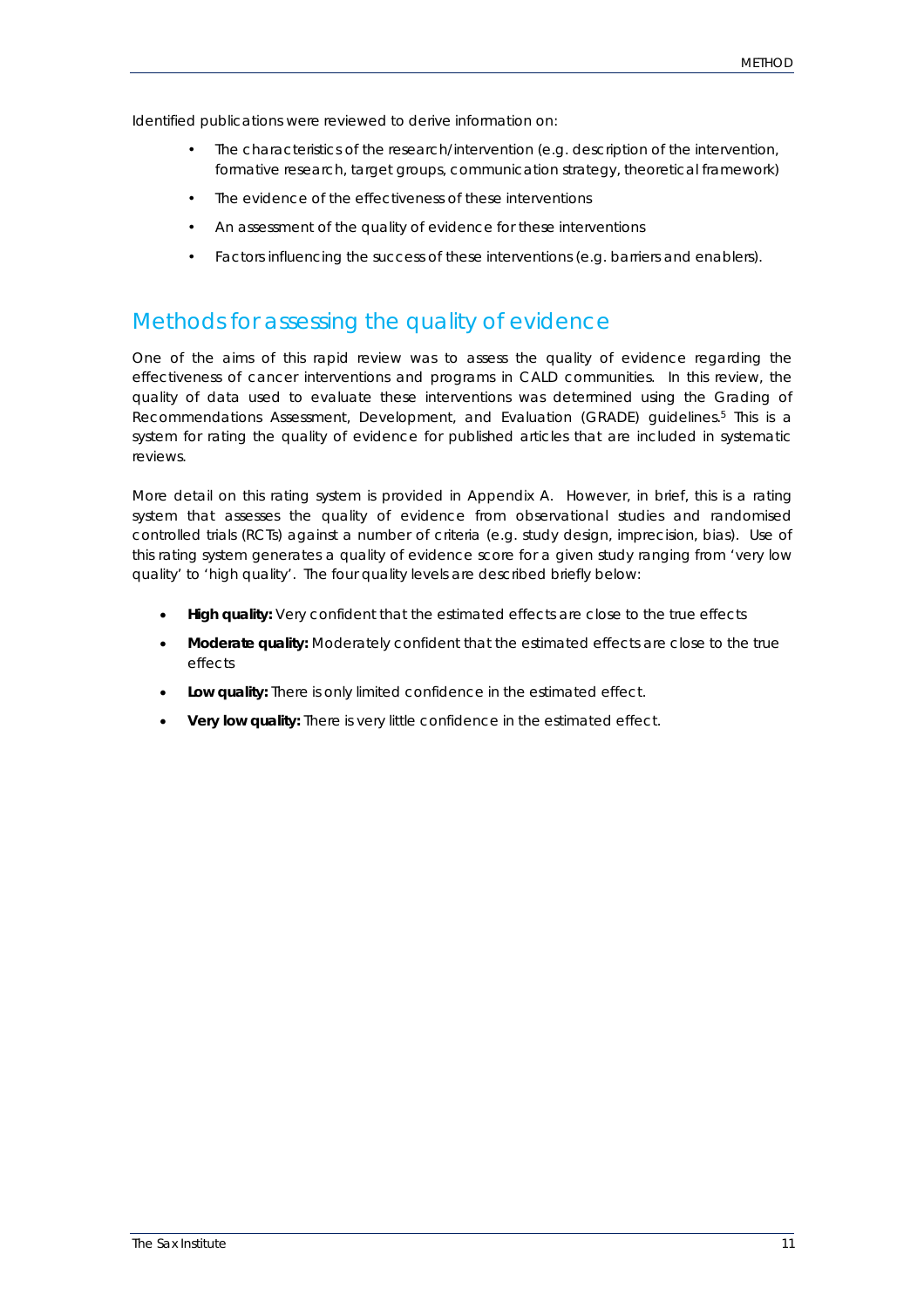# <span id="page-11-0"></span>**3 Results**

The combined searches identified a total of 45 papers (including 34 journal articles and 11 reports from the grey literature). Overall, the literature was limited in scope, size and quality – consisting mainly of qualitative, observation or quasi experimental studies. The GRADE Quality Rating Criteria were utilised to evaluate the quality of intervention studies (Appendix B: Tables 2 to 5). Only one intervention received a moderate quality rating.<sup>6</sup> The remaining were ranked as either low or very low quality, meaning that only limited confidence can be placed in the results in regards to any effects. In summary, the review included:

- Twenty- six studies which explored the cancer knowledge, attitudes and beliefs of CALD communities (23 journal articles, three reports)
- Four evaluated programs targeting cancer prevention all of which aimed to reduce tobacco use; two within Arabic speaking communities<sup>6,[7](#page-31-7)</sup> and two evaluating programs targeting multiple CALD communities.<sup>[8,](#page-31-8)[9](#page-31-9)</sup> Due to the limited literature on cancer prevention, three other reviews were included from the grey literature which described non-cancer specific prevention programs targeting CALD communities; two regarding physical activit[y10,](#page-31-10)[11](#page-31-11) and one regarding healthy eating[.12](#page-31-12) However, whilst all provide descriptions of programs, none provide adequate details to allow evaluation or grading or the interventions in regards to their effectiveness
- Ten papers regarding programs designed to promote the uptake of cancer screening five journal articles<sup>13-18</sup> and five reports from the grey literature<sup>19-23</sup>
- Two studies designed to improve the effectiveness, quality or delivery of cancer care services to people from CALD communities (both journal articles)<sup>24,[25](#page-32-1)</sup>
- One study which reported results from formative research regarding the potential utility of translated assessment tools to assist patient-practitioner communication during palliative care.

A summary of all articles and reports identified and included in the review can be found in Tables 1–5 in Appendix B.

## <span id="page-11-1"></span>*Question 1: Knowledge, attitudes and beliefs*

A total of 26 papers were reviewed (23 journal articles and three reports) that explored the cancer-related knowledge, attitudes or beliefs of people from the specified CALD communities, 22 from Australia and four from Canada. Details of these articles and reports can be found in Table 1 (Appendix B).

### <span id="page-11-2"></span>**Chinese speaking communities**

In relation to Chinese speaking communities in Australia, there were 11 papers which exclusively explored cancer knowledge and beliefs: two concerned hereditary cancers<sup>26,27</sup>; four cancer in general (no type specified)<sup>28-31</sup>; two specifically explored breast cancer and breast-screening<sup>32,33</sup>; and one advanced or terminal cancer.<sup>[34](#page-32-7)</sup> Two papers from Canada were also included which explored knowledge and beliefs about cervical cancer<sup>35</sup> and the other perspectives on palliative care<sup>36</sup> in Chinese speaking communities. While most studies included both Cantonese and Mandarin speaking participants born in various countries, no distinction was made between the results for these groups within the papers. As such, only general statements about Chinese communities as a whole can be made.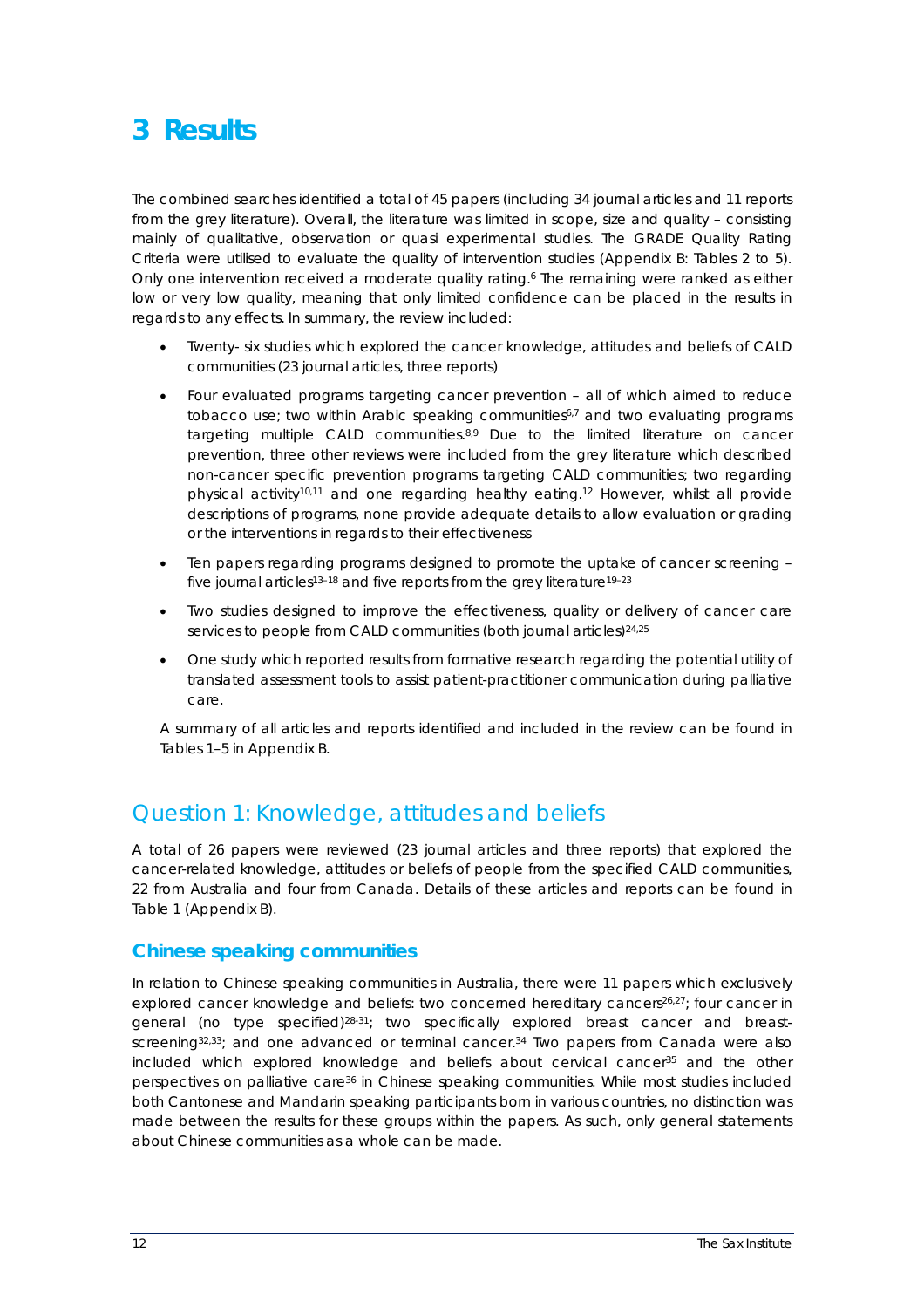#### **The nature of cancer (what it is)**

The Chinese speaking community members surveyed in the literature viewed cancer as an illness or disease, associated with bad luck and characterised by some degree of fear and stigma. [26,](#page-32-2)[30,](#page-32-10)[31](#page-32-11) Fear could be fuelled by the belief that a cancer diagnosis is fat[al30,](#page-32-10)[33;](#page-32-6) that talking about cancer can make it happen<sup>26,27</sup>; and that social exclusion may result from a cancer diagnosis. [30](#page-32-10) For the Chinese a cancer diagnosis may also be accompanied by a sense of shame for both the patient and their family.<sup>[26,](#page-32-2)[30,](#page-32-10)[32](#page-32-5)</sup> In the studies reviewed there was an acknowledgement that traditional beliefs, which are particularly strongly held by senior members of the communities, influence cultural understandings of cancer, its causes and how it is best treated. These are outlined further in the following sections.

#### **The causes of cancer**

Amongst participants in the studies, beliefs about the causes of cancer often included a mix of both Western (biomedical) and culturally specific beliefs, myths and religious explanations. Older community members in particular appeared more likely to hold stronger traditional views about the causes of illness and cancer. In Chinese communities a belief articulated across studies was that ill-health and cancer were the result of an imbalance of the positive and negative life force (yin and yang) in the body.<sup>[26,](#page-32-2)[27](#page-32-3)</sup> Other explanations in regards to ill-health (and cancer) among Chinese-Australians include[d27,](#page-32-3)[31:](#page-32-11)

- Karma
- Retribution
- Heaven's or God's will
- Fate or bad luck
- Geomancy (feng-shui)
- Touched evil
- Offending the gods or deities (requiring prayers and offerings)
- Kong-tau (spells invoked through human intervention).

There were some Chinese-Australians, particularly from the older generation, who believed that cancer could be contagious.<sup>[26,](#page-32-2)[27](#page-32-3)</sup> There were also beliefs around the transmission of disease through the generations. This could be linked to the Buddhist view of karma – that misfortune or events in this life is connected to wrongdoing committed in this or a previous life.<sup>[26](#page-32-2)</sup>

#### **Susceptibility to (or risk factors for) cancer**

The dominant Western paradigm may not be as salient within Chinese communities. [33](#page-32-6) For example, older Chinese women viewed the development of disease, such as cancer, as something associated with 'the unchanging cycle in the Chinese philosophy of birth, aging, sickness and death' rather than the result of behavioural or genetic risk factors.<sup>33</sup> The cycle is viewed as inevitable and, in terms of susceptibility to disease, every individual is expected to progress through these processes – with risk of contracting diseases (such as cancer) seen to increase with age. [33](#page-32-6) For people from Chinese backgrounds the role of a higher power in predetermining illness and death was also important perhaps also leading to a sense that cancer is not preventable.<sup>33</sup>

Another study also supports the proposition that behavioural/lifestyle risk factors are not highly salient, with Chinese speaking older women demonstrating low knowledge of the risk factors for cervical cancer.<sup>35</sup> However, higher knowledge was found in the younger generation<sup>26</sup>, as well as those with a higher education, those who had a female general practitioner (GP) and those with a recent experience of screening.<sup>35</sup>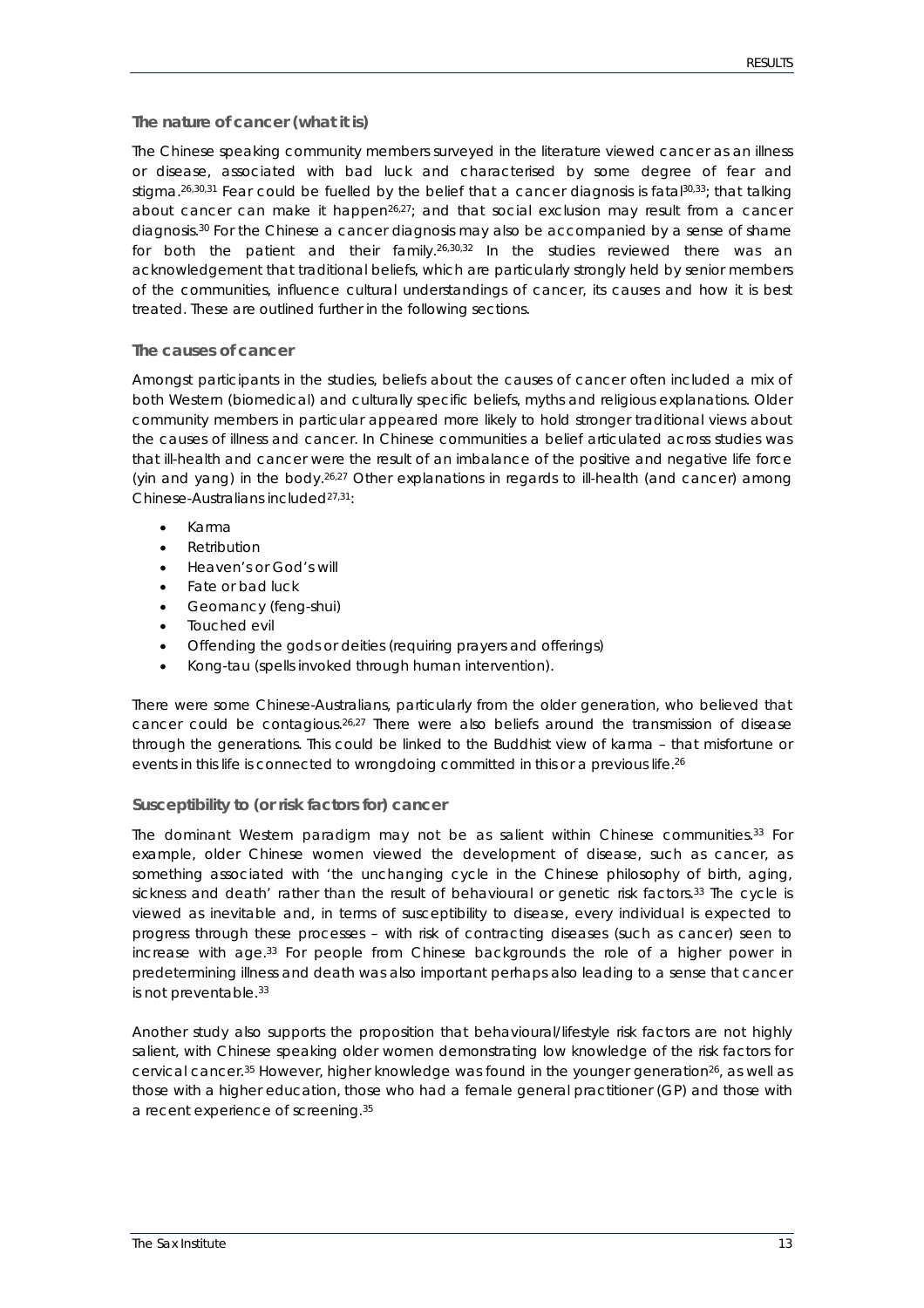In regards to genetic susceptibility, there was evidence of traditional beliefs that inheritance of genes was a 'retribution for ancestral misdeeds' and that natural and supernatural forces were still influential even in hereditary cancer.<sup>27</sup> Whilst some believed men and women contributed equally to genetic makeup (linked to yin-yang)<sup>27</sup>, males, considered the authority in a Chinese family, were still perceived by others as a dominant force in passing down illnesses or 'shaping' of genes.<sup>26,[27](#page-32-3)</sup> The emphasis within these beliefs also appeared to differ between the generations, with older community members less likely to know or understand that some risk factors for cancer can be hereditary. [26](#page-32-2)

#### **Awareness of/attitudes towards screening and prevention programs**

Traditional Chinese beliefs were generally focused on preserving and promoting health and overall wellbeing, not detecting hidden disease by screening; thus unless one was symptomatic there was no reason to suspect disease and no reason to go looking for it.<sup>29</sup> There were also specific barriers identified in relation to breast screening including: fatalism; a low belief in efficacy of screening; and a sense that the cultural norms (outlined above) did not reinforce screening.<sup>33</sup> The only facilitator of cancer testing (rather than screening) identified was the recommendation of a doctor, with some suggesting they would consider genetic counselling and testing if recommended by a doctor.<sup>26</sup>

Traditional approaches to prevention (apart from screening) were also identified, which included paying respects to the ancestors and making offerings to ensure good fortune and protection from ill-health for descendants. [27](#page-32-3)

#### **The likely short and long term outcomes for those diagnosed with cancer**

Some members of the Chinese speaking community experienced fear associated with a cancer diagnosis. As such, for some, the short term outcomes associated with a diagnosis were associated with shock, despair, uncertainty and, for some, an experience of stigma, shame and social exclusion. [26](#page-32-2)[,30,](#page-32-10)[32](#page-32-5) In regards to longer term outcomes, community members commonly held fatalistic views about cancer, i.e. that cancer was not treatable and would eventually result in death. [30,](#page-32-10)[33](#page-32-6)

#### **Knowledge of/approach to treatment**

Within Chinese communities, approaches to treatment often included an integration of Western medicine and Chinese medicine, mythic and religious traditions. [28,](#page-32-4)[34](#page-32-7) Traditional strategies employed to combat cancer included any combination of the following:

- **Traditional Chinese medicine**
- The consumption or avoidance of particular types of food
- Qi gong (a form of exercise)
- Fengshui (paying attention to spatial organisation)
- Worship of ancestors & gods and
- Philosophy of harmony and balance of yin and yang and qi.

Regardless of the mode of response adopted, living with cancer and negotiation of cancer treatment was usually kept within the immediate family.<sup>[26,](#page-32-2)[30](#page-32-10)</sup> Families played a central role in liaison between patient and health professionals<sup>28</sup> and in the provision of day to day care, medical decisions, interpreting, providing transport and emotional support[\[30\]](#page-32-10) . Some families expressed a preference for non-disclosure of a poor prognosis to patients. [28](#page-32-4) The stigma associated with cancer often meant that a cancer diagnosis was kept secret within the family in Chinese communities.<sup>[26,](#page-32-2)[30](#page-32-10)</sup> Families also declined, or choose not to seek external help until the burden of care was no longer manageable. [30](#page-32-10)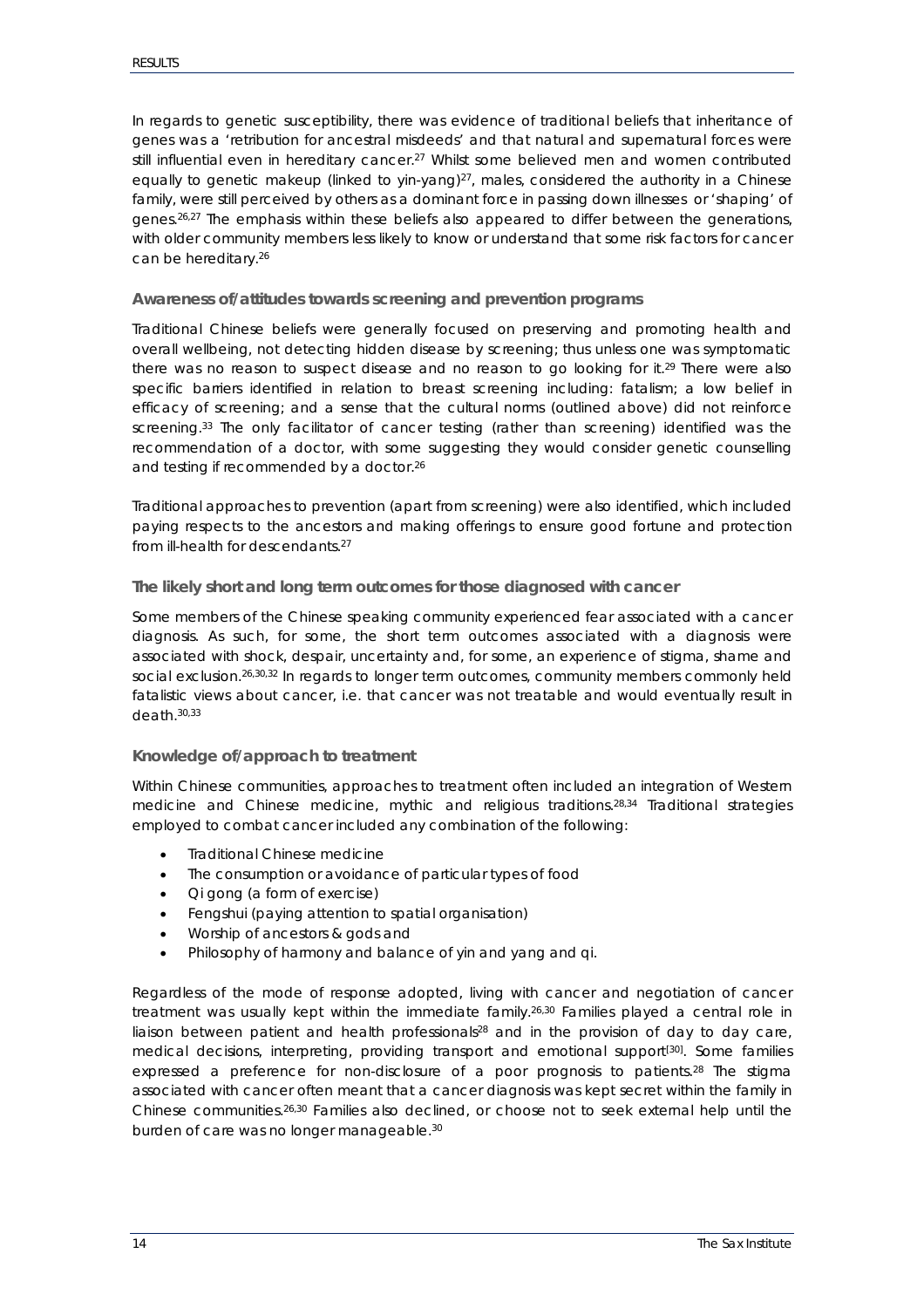Despite the incorporation of traditional beliefs, practices and family roles within their approach Chinese community members still considered the advice of doctors as very important when it came to cancer treatmen[t.34](#page-32-7)

#### **Palliative care**

In regards to 'end of life' or palliative care the Chinese do not have terms from 'palliative' or 'hospice'. More appropriate words that can be used to discuss these notions are those that convey 'care focused on comfort as one approached the end of life' and 'a place of comfort towards the end of life'.<sup>[36](#page-32-9)</sup> To speak of death and dying is often taboo. Linear models of palliative care are likely to be less understood than cyclical models focusing on harmony and balance. [36](#page-32-9)

### <span id="page-14-0"></span>**Vietnamese speaking communities**

In relation to Vietnamese speaking communities three papers were identified for inclusion in the review. Two were from Australia; one explored cervical cancer screening beliefs in a survey with adult women<sup>37</sup>, and the other terminal cancer and attitudes to palliative care with carers and health professionals.<sup>38</sup> A third, conducted with older Vietnamese speaking women (more than 70 years old) in Canada investigated breast and cervical cancer knowledge and beliefs[.39](#page-32-15)

#### **The nature of cancer (what it is)**

Similar to the Chinese communities studied, cancer was viewed in Vietnamese communities as an illness associated with an imbalance of energy and forces within the body and to some degree with bad luck[.39](#page-32-15)

#### **The causes of cancer**

In Vietnamese communities ill-health was perceived as being caused by an imbalance of the positive and negative life force (yin and yang). The role of a higher power in predetermining illness and death was also important.<sup>39</sup> Similar to the Chinese, Vietnamese conceptualisations of health and illness were focused on preserving and promoting health, guided by their physical sensation[s.39](#page-32-15) Beliefs about the causes of breast and cervical cancer also appeared to be influenced by Buddhist views of karma for wrongdoing committed in this or a previous life.<sup>[38](#page-32-14)</sup> Disease and illness were also seen as possibly being caused by bacterial invasion or predetermined by a higher power[.39](#page-32-15)

#### **Susceptibility to (or risk factors for) cancer**

The studies provided little information in regards to perceived susceptibility to cancer.

#### **Awareness of/attitudes towards screening and prevention programs**

Cheek et al $37$  conducted a survey to establish the factors that influenced the participation of Vietnamese speaking women in cervical or breast screening. Within this report a number of cultural factors are highlighted that acted as barriers to women attending screening. Firstly, health-seeking for women from Vietnamese cultural backgrounds, as for the Chinese, was often guided by physical sensations i.e. they would not think they had a health problem unless they experienced unusual physical discomfort. Actual screening tests were also perceived negatively and were inconsistent with cultural knowledge and values with regard to women's bodies as private; and as such breast or cervical examination may a cause of great embarrassment. Finally Cheek and colleagues<sup>[37]</sup>also highlighted that beliefs and values concerning the doctor-patient relationship as hierarchical may leave women feeling intimidated or unwilling to ask for information or request screening, unless it is suggested or offered by the doctor. Overcoming these barriers is likely to require the active promotion of screening by GPs. Within Vietnamese communities doctors are especially held in high regard and members suggested that they would attend cancer screening on recommendation from their doctor. 37,[39](#page-32-15)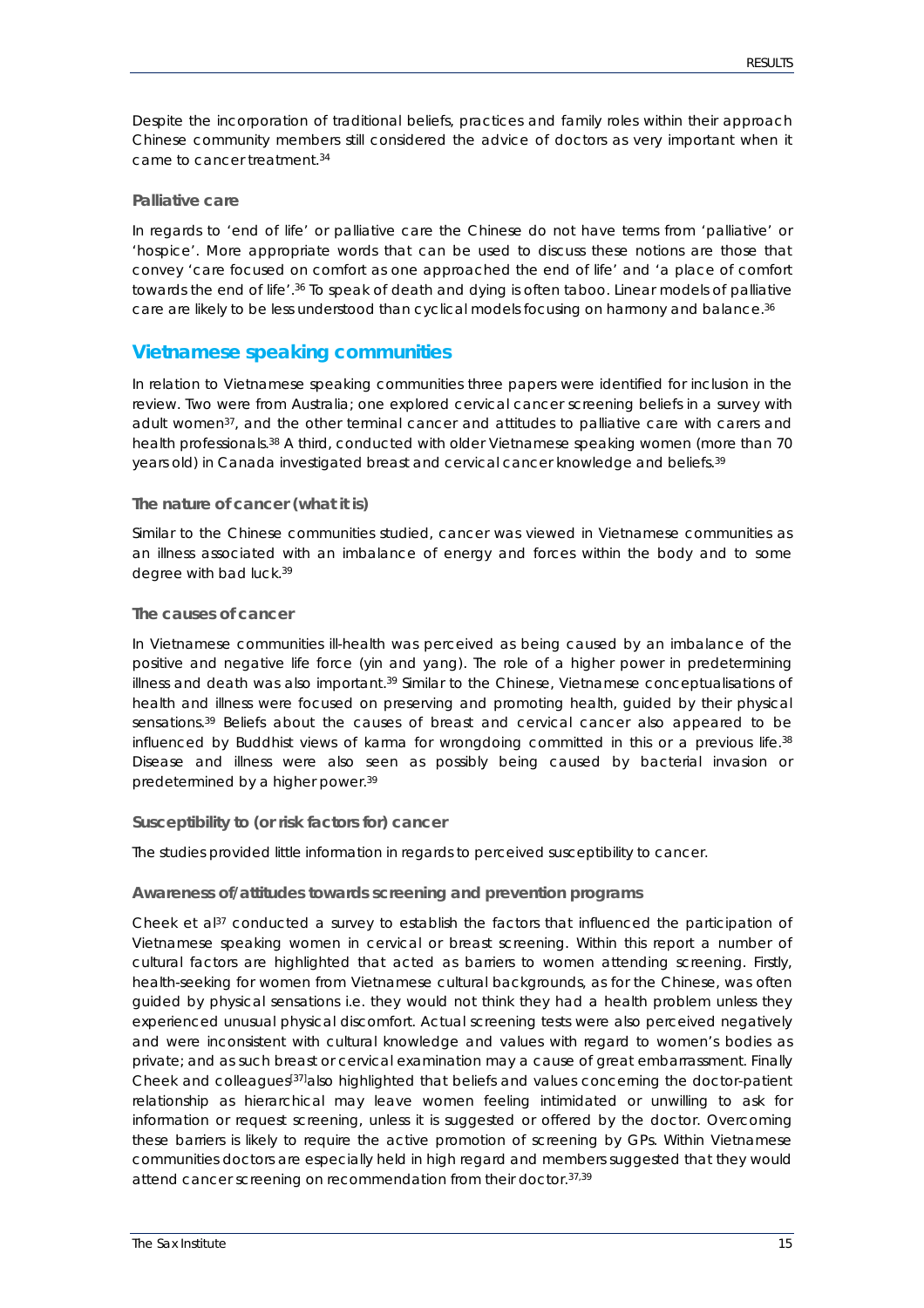**The likely short and long term outcomes for those diagnosed with cancer**

The perceived short and long term outcomes for those diagnosed with cancer from the perspective of the Vietnamese speaking community was not explored in the literature identified.

#### **Knowledge of/approach to treatment**

As for the Chinese it was common that family members act as the liaison between the patient and health professionals. [38,](#page-32-14)[40](#page-32-16) Some families from Vietnamese communities also preferred that information regarding the patient's diagnosis and prognosis was not communicated directly with the patien[t.38,](#page-32-14)[40](#page-32-16) As with their approach to screening and cancer prevention, Vietnamese community members considered the advice of doctors as very important when it came to cancer treatment[.34,](#page-32-7)[41](#page-32-17)

### <span id="page-15-0"></span>**Arabic Speaking Communities**

In relation to the Arabic speaking communities, only two papers from a single study were identified for inclusion in the review both concerning cancer beliefs in general.<sup>42,[43](#page-32-19)</sup>

#### **The nature of cancer (what it is)**

The Arabic speaking community surveyed in this report viewed cancer as an illness or disease, associated with bad luck and characterised by some degree of fear and stigma. It was perceived by many as a fatal illness (though this was less common in cancer patients than the general Arabic speaking community)[.42,](#page-32-18)[43](#page-32-19) This was evident in views expressed in regards to a desire for social avoidance of people with cancer – because it may bring bad luck. Some community members were even hesitant to talk about or use the word 'cancer'[.43](#page-32-19) Having a family history of cancer may also have had an adverse impact on marriageability[.42](#page-32-18)

#### **The causes of cancer**

Despite the stigma, participants believed that cancer could be caused by a range of factors including genetics, lifestyle factors, stress or the influence of a higher power.<sup>43</sup>

#### **Susceptibility to (or risk factors for) cancer**

Some community members reported an outdated belief was present within the community – that patrilineal inheritance (the father's genes) were stronger than the mother's in causing illness. [42](#page-32-18) That said all noted the importance of understanding one's family and personal health history in understanding the risk of cancer for future generations. [42.](#page-32-18) As already mentioned the role of a higher power in predetermining illness and death was also important.<sup>43</sup>

#### **Awareness of/attitudes towards screening and prevention programs**

There was not sufficient information in the papers reviewed to comment on attitudes to cancer prevention and screening programs.

**The likely short and long term outcomes for those diagnosed with cancer**

There was not sufficient information in the papers reviewed to comment on the likely short and long term outcomes for those diagnosed with cancer.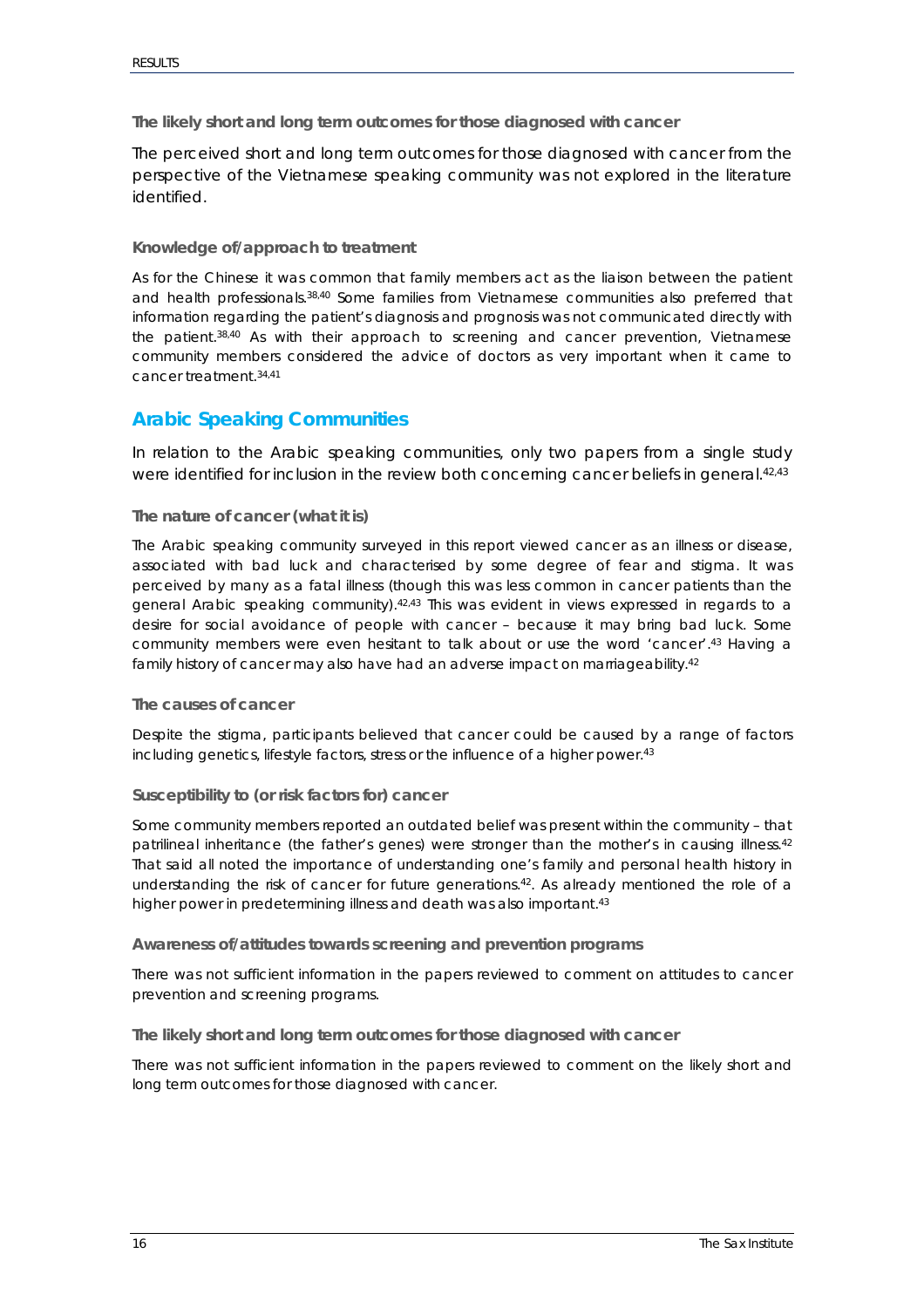#### **Knowledge of/approach to treatment**

In regards to knowledge and approach to treatment of cancer, community members felt that stigma, fear and secrecy were barriers to accessing health services and some families expressed a desire for non-disclosure of diagnosis to patients. [43](#page-32-19)

#### **Palliative care**

There was not sufficient information in the papers reviewed to comment on knowledge and attitudes regarding palliative care.

### <span id="page-16-0"></span>**CALD communities in general**

There were eight papers included that explored the cancer knowledge and attitudes of community members from a number of CALD communities within a single study. Five of these studies concerned cancer beliefs in general: two from Australia with the Chinese Arabic and Greek communitie[s4,](#page-31-4)[44;](#page-33-0) two from Canada with Chinese/South Asia[n45](#page-33-1) and Chinese, Persian, Jamaican, Dutch, Indonesian, Filipino and First nation[s46;](#page-33-2) and one which reviewed the international literature. [47](#page-33-3) Two Australian studies addressed colorectal cancer: one explored attitudes of adult men and women to bowel cancer screenin[g48;](#page-33-4) and one colorectal cancer beliefs among older men and women from the Greek, Iranian, Vietnamese, Indigenous and Anglo-Australian communities.<sup>[49](#page-33-5)</sup> One study examined breast cancer screening beliefs and attitudes with Arabic, Chinese, Croatian, Greek, Italian, Macedonian, Maltese, Mandarin, Polish, Portuguese, Serbian, Spanish, Turkish and Vietnamese speaking community members in Australia. [22](#page-32-20)

While most papers explored multiple CALD communities as a whole, some defined the specific knowledge, attitudes and beliefs of the key cultural groups (Vietnamese, Chinese and Arabic). These have been reported separately below where available. Also, Javanparast et al.<sup>49</sup> was inclusive of some members of Indigenous Australian communities (not the focus of this review), and as such where their beliefs and attitudes were distinguished they were not reported in the results.

#### **The nature of cancer (what it is)**

In research regarding colorectal cancer, the CALD groups surveyed (Greek, Vietnamese, Iranian) appeared to hold fatalistic views about cancer that generated fears and anxiety regarding cancer diagnosis. [49](#page-33-5)

#### **The causes of cancer**

According to one study some community members in Australia (Greek, Vietnamese, Iranian and Indigenous) tended to see cancer as unpreventable. [49](#page-33-5) For Greek and Vietnamese Australians, in particular, health and disease, life and death were seen to be in God's hands.

#### **Susceptibility to (or risk factors for) cancer**

While CALD groups tended to have a fatalistic view about cancer<sup>49</sup> it is unclear from this limited literature how this view translated into their sense of susceptibility to the disease.

#### **Attitudes to cancer prevention and screening programs**

From the three studies that explored this topic<sup>22,[48,](#page-33-4)[49](#page-33-5)</sup> it appears CALD groups were less familiar with cancer screening and tended to relate more barriers to participation in prevention and screening programs than the general population.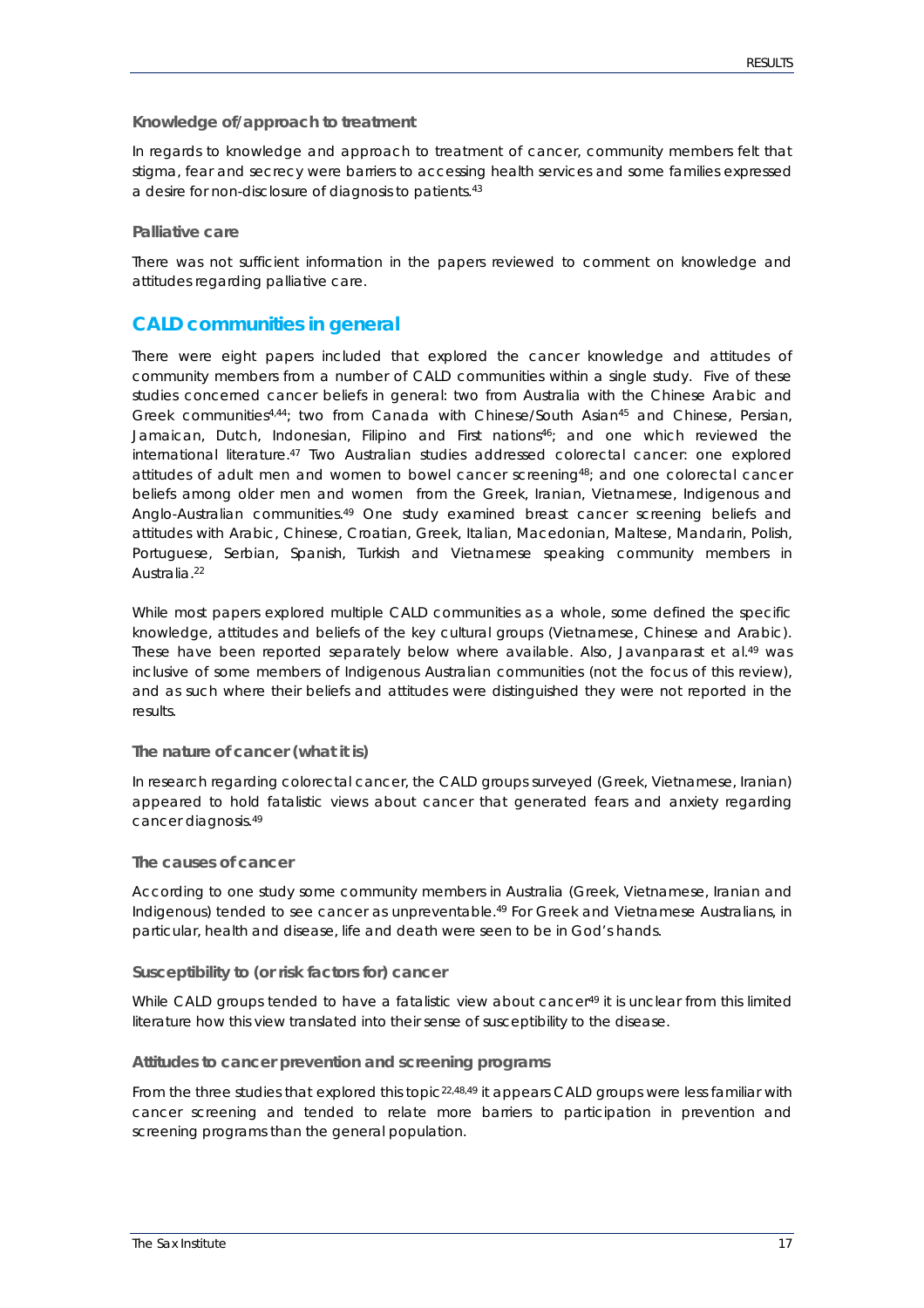In regards to self-administered faecal occult blood testing (FOBT) [a screening test for colorectal cancer], CALD groups (Greek, Vietnamese, Iranian and Indigenous Australians)faced barriers to participation including: a fatalistic view of cancer (won't make any difference); language barriers; low self-efficacy to perform FOBT; tests viewed as undesirable; and the importance of privacy. [49](#page-33-5) Another study looking at Cantonese, Vietnamese, Greek and Italian communities' opinions, attitudes and behaviours regarding FOBT found that CALD groups tended to rely heavily on their GP to conduct screening and/or advise them whether screening was necessary. Some even experienced alarm at receiving an FOBT kit in the mail and seeing the word 'cancer' without any personal explanation as to why they had received it. [48](#page-33-4)

Women of non-English speaking backgrounds surveyed as part of an evaluation of the 2000/2001 phase of the BreastScreen Australia Campaign were less likely than English speakers to: cite breast cancer as a health problem; rate screening as a very good idea; suggest biennial screening; perceive screening mammograms and breast self-examination, and GP examination as effective; and have been screened in the last two years. They also indicated significant barriers to mammography including: being lazy/not getting around to it; discomfort; not thought about it; not at risk; and no symptoms. However these barriers were not different to those cited by Australian or overseas born English speakers.

Motivations for those members of CALD communities who did participate in screening relied on a number of beliefs including: the belief that prevention was better than cure; moral obligation and responsibility to care for own health; and, for those few who attributed cancer to lifestyle – the belief that cancer could be prevented by lifestyle choices. [49](#page-33-5) Personal life experience and the social environment may also have provided motivation for some CALD community members to participate in prevention and screening programs. These included factors such as: social acceptance and encouragement to take part; desire for quality of life in old age(motivated by involvement with grandchildren and the community); family history of colorectal cancer; and perceived ease of use of screening kit, particularly when compared to colonoscopy. [48](#page-33-4)

Recommendations from the study conducted by the Department of Health and Ageing suggest there is a need for knowledge and awareness raising for bowel cancer and for FOBT testing prior to the kits being distributed; translation of promotional and kit materials and components; support from GPs and health workers to encourage and conduct FOBT screening; use of ethnic media to create awareness of program in language and broadly in the community; and utilising community organisations for discussion and awareness raising. [48](#page-33-4)

#### **Knowledge of and approach to treatment of cancer**

Whilst there was some respect for Western medicine, knowledge, attitudes and beliefs within CALD groups regarding cancer treatment, their approach to treatment was also strongly informed by culturally specific beliefs and behaviours. These included<sup>47</sup>:

- Family function
- Sex roles
- Language
- Disclosure of information
- Pain
- Attitudes towards illness and health practices
- **Immigration**
- Religion
- Autonomy/dependency
- Death
- Bereavement.

For many CALD groups it was common that family members acted as the liaison between the patient and health professionals. Chinese (Mandarin and Cantonese) and South Asian (Hindi, Punjabi, Urdu) parents were sometimes uncomfortable with healthcare providers communicating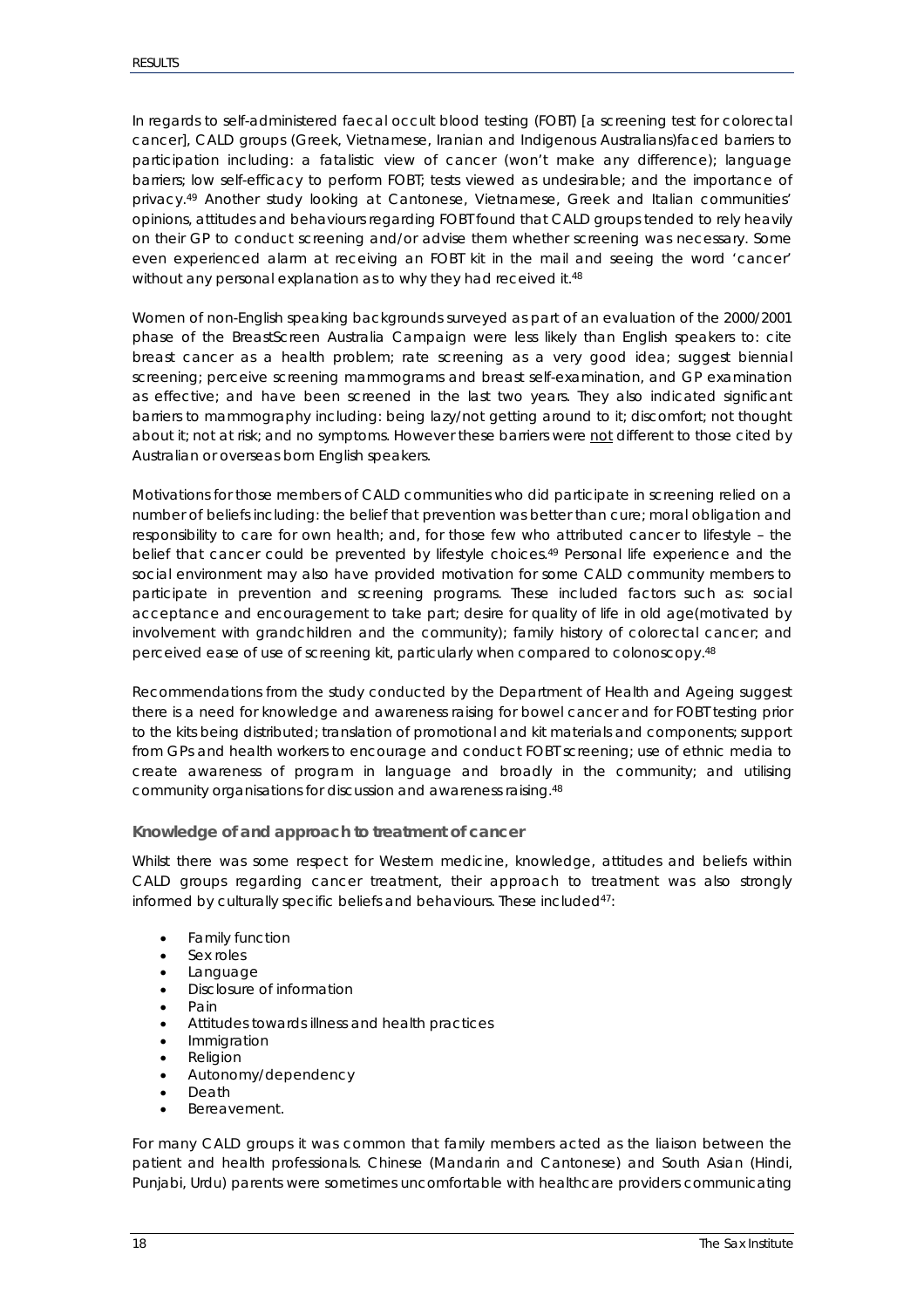sensitive health-related information directly with their child<sup>[50]</sup>. This was also true of Chinese, Arabic and Greek adult patients where families often choose to meet with health professionals separately from the patient in order to direct what information was shared with the patient and how this would occur. [44](#page-33-0) This resulted in some patients assuming a passive sick role, especially within Chinese communities.<sup>[41](#page-32-17)</sup> However, despite this common practice some studies with cancer patients from CALD communities suggested that non-disclosure of diagnosis or prognosis was not always the wish of the patient themselves. [44,](#page-33-0)[46](#page-33-2)

Participation by CALD communities in cancer treatment delivered by health services was often marred by language and communication difficulties. Research with Chinese, Arabic and Greek Australians, highlighted some of the most significant implications of these difficulties for cancer treatment. [4](#page-31-4) They included:

- Difficulties understanding verbal and written information; the implications of which included missed appointments, non-adherence to treatment or clinic procedures and poor self-care
- A sense of cultural isolation and the distress of being misunderstood, which often lead to wanting to be treated by 'one of their own' and travelling long distances to accomplish this
- Being treated differently (whether actual or perceived); some patients from CALD backgrounds felt they had received inferior care and less information
- Lack of skill with English language which resulted in being unable to advocate on their own behalf, difficulty forming a relationship with care providers and building trust.

Chinese and South Asian parents of a child with cancer in Canada reported similar challenges which serves to heighten systemic and socio-cultural barriers to accessing health information and resources. [45,](#page-33-1)[50](#page-33-6) More specifically language barriers influenced parents' role in caring for their child such that they did not always see themselves as a member of the healthcare team or able to participate in discussions. Some parents reported that they had missed out on services and resources because they weren't able to communicate effectively with the healthcare team. Language barriers also made it difficult to learn complex medical terminology, a source of significant confusion and frustration.

#### **Palliative care**

Attitudes to palliative care were explored in a report by the Migrant Information Centre (Eastern Melbourne)<sup>[41]</sup>. The report profiles a range of different groups including Chinese and Vietnamese attitudes.

In general the Chinese had negative emotions towards hospitalisation, residential and hospice care and older generations were uncomfortable with health professionals in the home, thus reinforcing the importance of family in end of life care. [41](#page-32-17)

In Vietnamese communities whilst the doctor's authority was never questioned, the role of the family was always central to the delivery of palliative care. The family played a strong role in communication and decision making, and most often requested that information be given to them rather than directly to the patient. While hospitalisation was acceptable it was considered to cause bad luck for the family if the patient did not die at home. For this reason and others Vietnamese Australians' appeared more open than the Chinese to health professionals in the home, particularly if they were sent by their doctor. [41](#page-32-17)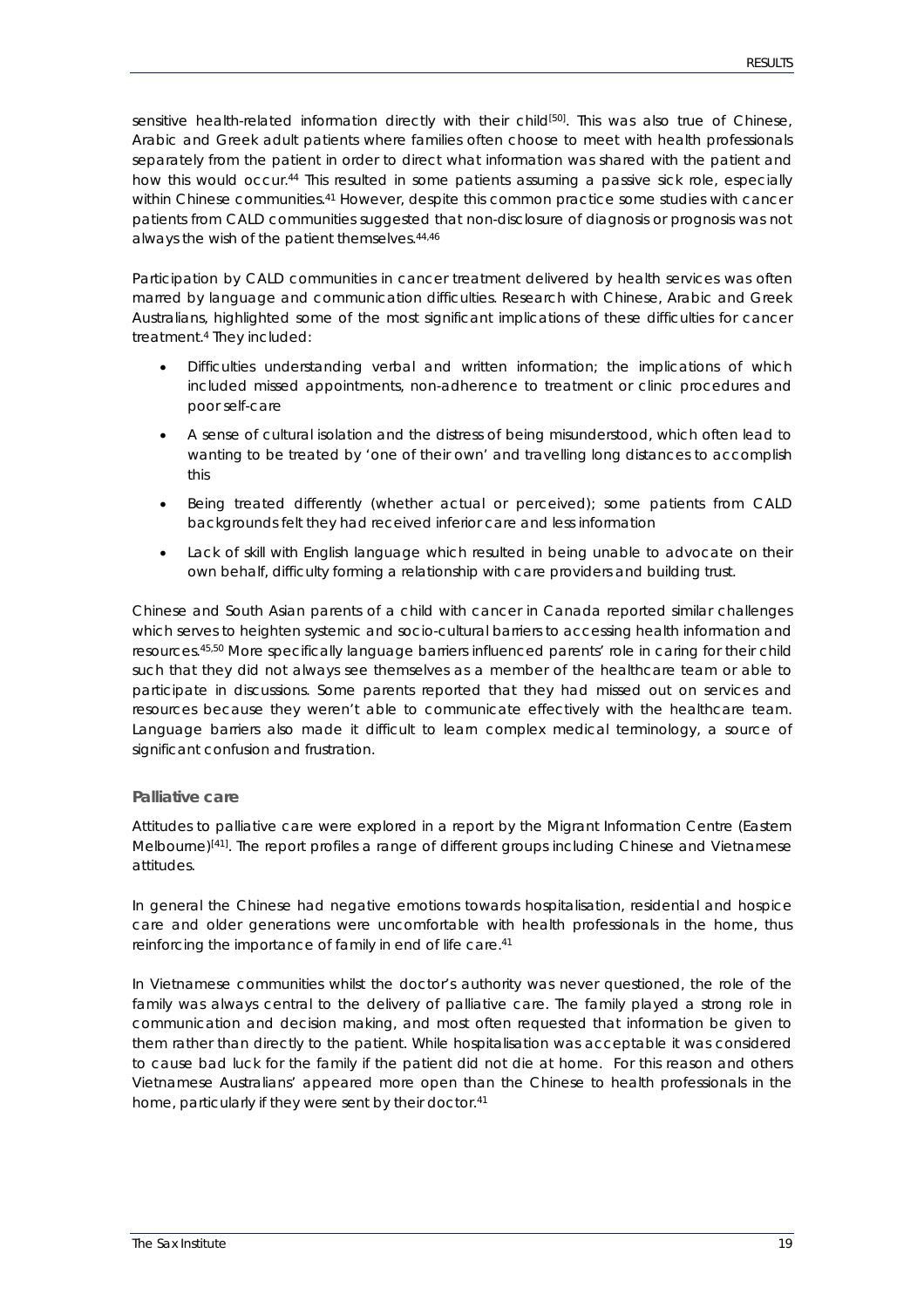## <span id="page-19-0"></span>*Question 2: Cancer prevention models*

What models, programs or interventions have been effective in reducing the risks associated with *cancer in CALD communities – including tobacco use, alcohol use, fruit and vegetable consumption, physical activity, overweight and obesity, human papillomavirus infection and hepatitis B?*

In regards to cancer prevention programs or interventions the searches conducted identified only four relevant programs - all aimed at reducing tobacco use in CALD communities. [6-9](#page-31-6) There were no identified 'cancer prevention' programs targeting fruit and vegetable consumption, physical activity, overweight and obesity, human papillomavirus infection or hepatitis B. Due to the lack of cancer specific programs, three relevant reports were also analysed from the grey literature: two reviews of Australian physical activity programs which were inclusive of CALD programs<sup>10,11</sup>; and one review of generic healthy eating programs targeting vulnerable communities in Australia, also inclusive of CALD programs le.g.<sup>12</sup>. Details of these articles and reports can be found in Table 2 (Appendix B).

### <span id="page-19-1"></span>**Tobacco use**

Two of the programs targeting tobacco use were conducted within Arabic speaking communities in NSW.<sup>[6,](#page-31-6)[7](#page-31-7)</sup> Strategies utilised in these interventions included: smoking cessation sessions (x6) facilitated via the telephone with trained bilingual counsellors<sup>6</sup>; and a multicomponent social marketing campaign incorporating mass media, brief intervention and referral services and training of bilingual community educators.<sup>7</sup> Despite high acceptance of the service there were no significant differences in smoking abstinence or intentions to quit for the telephone counselling intervention[.](#page-31-6) <sup>6</sup> However, the multi-component social marketing campaign demonstrated high exposure and recall of campaign messages and a significant decline in selfreported smoking rates. [7](#page-31-7)

The National Tobacco Campaign<sup>8</sup> also targeted a range of CALD communities with known high prevalence of tobacco smoking – including Arabic, Cantonese, Korean, Mandarin, Pacific Islanders, Spanish and Vietnamese – utilising mass media. Self-report evaluation suggested that exposure to the campaign messages contributed to quitting behaviour in 28% of recent quitters and encouragement of friends and family to quit (20%). Finally the multiple component QUIT program in Victoria also sought to encourage smoking cessation in various migrant and refugee communities[.](#page-31-9) <sup>9</sup> Strategies in this program included: e-newsletters; ethnic media campaigns; development of ethno-specific resources; scholarships for bilingual QUIT educators; targeted recruitment of bilingual staff; CALD information sessions; and CALD Community Support Grants. However, there was insufficient published evaluation data regarding the impact of these strategies to judge their effectiveness of the program in relation to smoking cessation or preventing cancer.

### <span id="page-19-2"></span>**Physical activity**

The search identified no interventions targeting CALD groups and physical activity as cancer prevention interventions. In the absence of any 'anti-cancer' interventions, two reviews inclusive of CALD physical activity programs were included in the review. [10,](#page-31-10)[11](#page-31-11) These identified four Australian health promotion programs aimed at increasing physical activity in CALD communities: (1) intervention for Italo-Australians; (2) a project with migrants from Croatia – 'Get up, have a go, and be active'; (3) a collaboration with TAFE to train bilingual, bicultural fitness leaders to run classes for older, non-English speaking people conducted in South Eastern Sydney; and (4)a 12 week quasi-experimental physical activity and nutrition intervention in the Hunter region (NSW) with women from Polish, Dutch, Greek and Macedonian backgrounds. Whilst the fourth program was evaluated – and reported a decreases in body mass index and blood pressure, as well as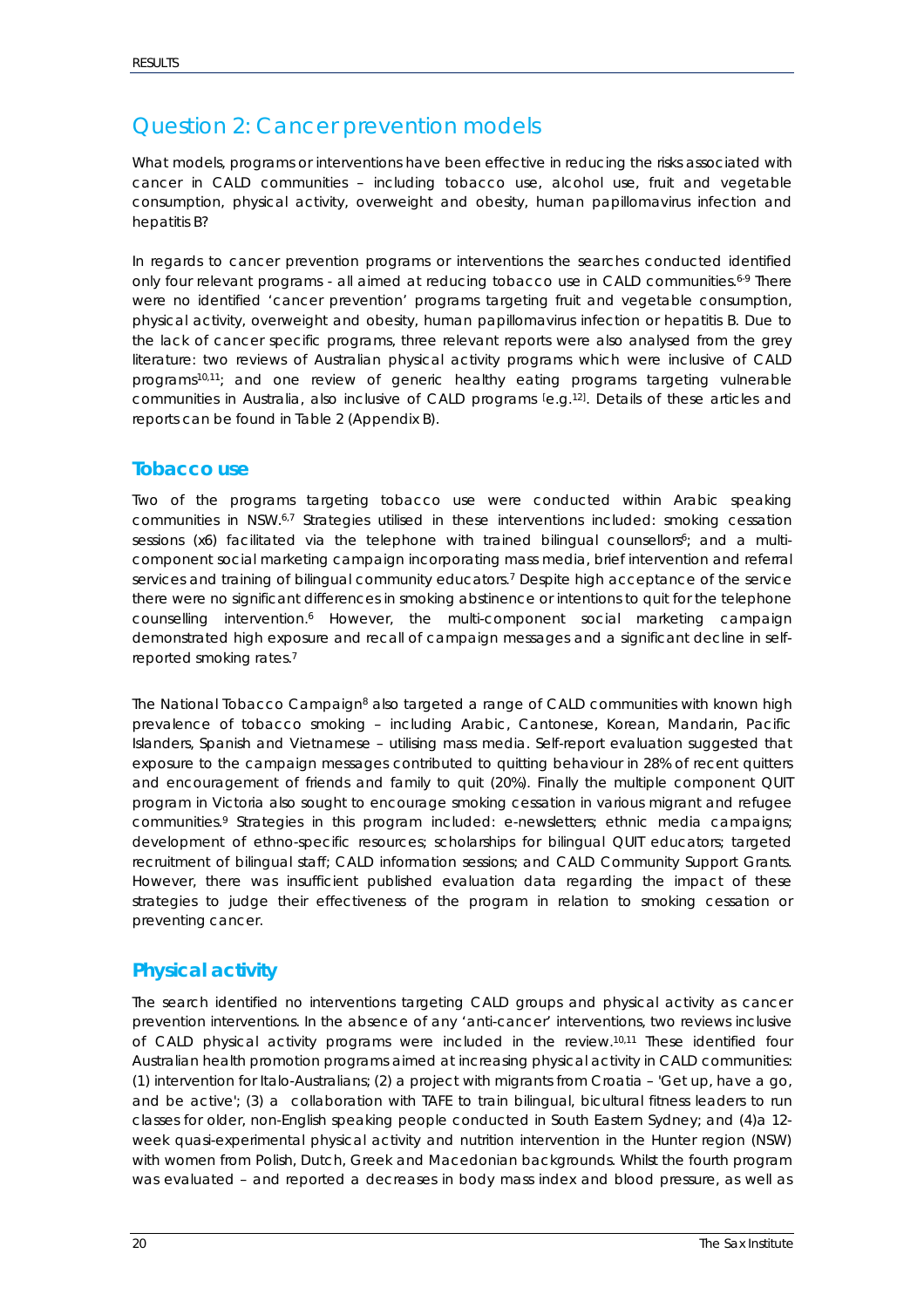improved fitness in the intervention group<sup>51,[52](#page-33-8)</sup> – none of the individual reports for the other interventions are publically available. Overall, the report's authors<sup>10,[11](#page-31-11)</sup> conclude that the limited studies available are all relatively small, with short intervention and follow-up periods, and thus insufficient to draw conclusions form in regards to effectiveness. That said, the reviewers conclude that adherence and maintenance seemed best in those programs that were conducted by bilingual community educators in culturally appropriate and accessible venues, such as local church halls, and where there was strong community support for the initiative.

### <span id="page-20-0"></span>**Fruit and vegetable consumption**

The search identified no interventions targeting CALD groups and fruit and vegetable consumption as 'cancer prevention' programs. In the absence of any relevant literature meeting the inclusion criteria, a review of generic healthy eating programs targeting CALD communities in Australia was identified in the grey literature<sup>12</sup> and was included to provide some examples of current practice. Programs identified in this review included:

- Ethnic meals delivered to elderly migrant groups (My Mother Cooked this for Me, Preston) – which operated within mainstream meal services, but experienced challenges in relation to cost, authenticity, and delivery
- The Recreation and Nutrition Program physical activity sessions, health information and a support group three times per week for 12 months for elderly women from an Eastern European background which achieved the participation of a total of 29 women with an average of 12 women at each session
- Healthy Eating Activity/Story Books which promoted healthy eating messages to preschoolchildren of parents of Arabic, Chinese, Vietnamese, Croatian and Serbian background. These were popular with services and community members but were not evaluated in any other way
- A diabetes prevention program developed on the basis of a needs assessment about cultural issues related to diabetes (Culturally Appropriate Diabetes Prevention and Management for the Vietnamese Community Footscray)
- Healthy Food for a Healthy Family, New South Wales which targeted Arabic families in central Sydney to improve their cardiovascular disease risk profile – included media, point of sale promotions in shopping centres, recipe distribution, supermarket tours, a telephone info line and education for GPs. This program achieved some improvements in knowledge and attitudes in line with campaign messages. Recipes and taste testing were the most popular strategies with community members
- Food and Nutrition Project for Recent Arrivals from Refugee Backgrounds targeted Australia's newest arrivals during their settlement phase by promoting the role of diet of lifestyle in health, including the importance of maintaining traditional diets.

Overall, these reports provided only a description of programs and strategies (or at best very limited qualitative evaluation of programs). As such they cannot be utilised to draw any conclusions regarding their effectiveness in changing diet or eating habits, or reducing the risks associated with cancer in CALD communities.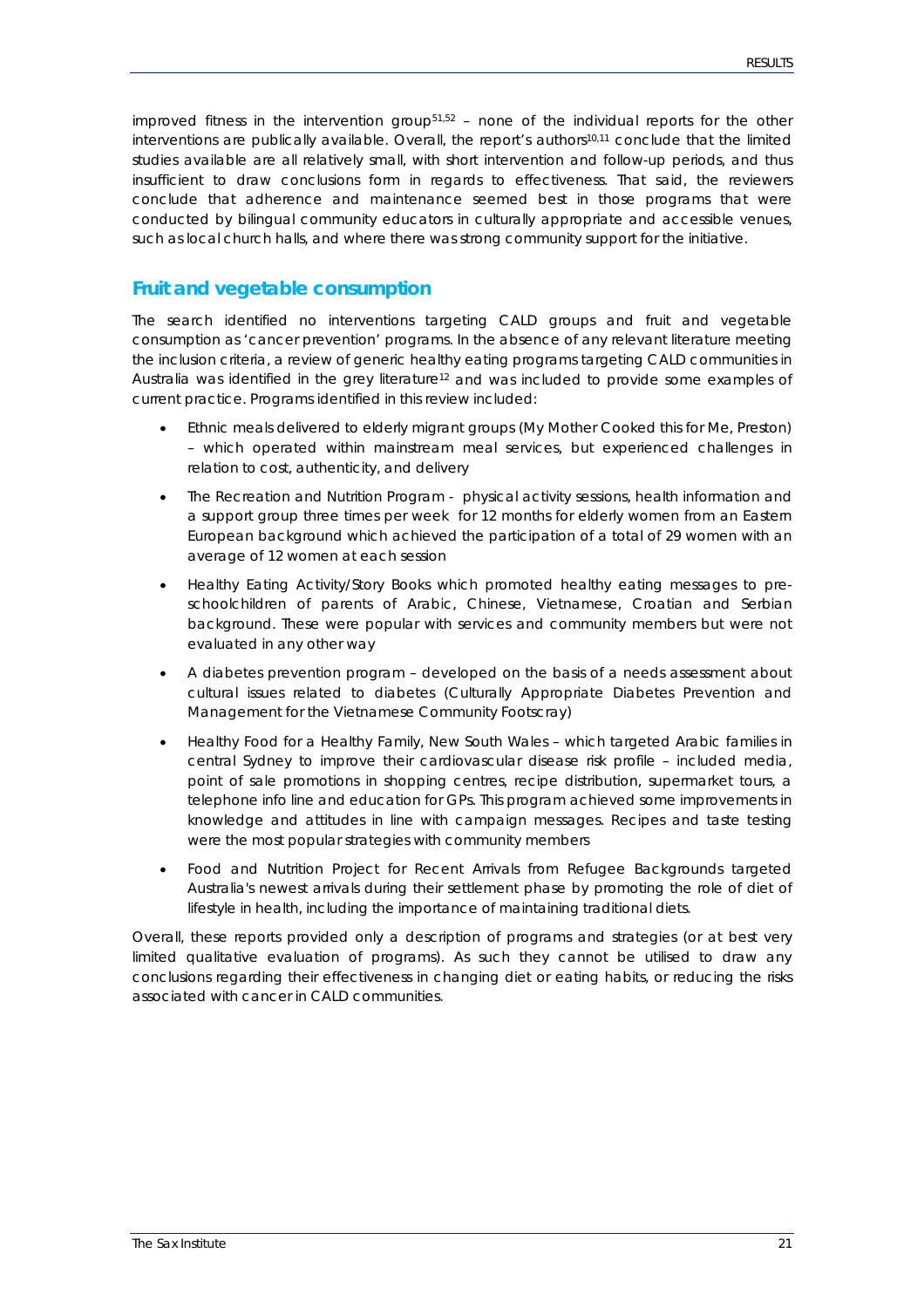## <span id="page-21-0"></span>*Question 3: Models of early detection and screening*

What models or programs undertaken in CALD communities have been effective in promoting *the benefits of early detection of cancer and increasing the uptake of cancer screening services or practices? What factors are related to successfully implementing early cancer detection and cancer screening programs in CALD communities?*

The literature search identified five studies (academic journal articles)<sup>13-18</sup> and four reports from the grey literatur[e19-21,](#page-31-14)[23](#page-32-21) describing evaluated interventions designed to promote the uptake of cancer screening in CALD communities. Details of these articles and reports can be found in Table 3 (Appendix B).

Six of the interventions promoted and evaluated uptake of cervical screening. These included: two in Vietnamese communities<sup>16,19</sup>; one in Macedonian and Spanish communities<sup>19</sup>; one targeting Arabic, Cantonese, Mandarin, Greek, and Italian<sup>23</sup>; one in 'Asian' communities<sup>[\[13\]](#page-31-13)</sup>; and one targeting Arabic, Chinese, Croatian, Greek, Italian, Macedonian, Serbian, Polish, Spanish, Turkish, and Vietnamese.<sup>[15](#page-31-16)</sup> Only one study utilised a randomised control design<sup>[16]</sup>, and two utilised quasi-experimental designs. [13,](#page-31-13)[15](#page-31-16)

McAvoy and Raza<sup>13</sup> compared the effectiveness of three methods of providing health education to promote cervical testing in communities in the UK (including people from Commonwealth countries, Pakistan, Bangladesh and East Africa). Intervention groups received either: written materials by post; written materials by personal visit; video material by personal visit; compared to a no intervention (control) group. Only descriptive analyses were conducted; however, it appeared that information delivered by personal visit (written or video) was the most effective in promoting uptake of screening (by 26% and 30% respectively) in the target communities.

Mitche[ll15](#page-31-16) found that a media campaign (including radio, newspaper and quizzes with prizes on radio) was effective at increasing screening rates in neighbourhoods with high non-English speaking background (NESB) populations in Victoria. However, a multi-component social marketing campaign which included media (TV, radio, print) and community and peer education activities delivered by PapScreen Victoria achieved an increase in awareness of Pap tests but no change in screening rates in the Vietnamese<sup>20</sup>, Macedonian or Spanish communities. [20](#page-31-17) In 2005, PapScreen Victoria implemented another multicultural radio and print media campaign, with Vietnamese and Chinese among the target audiences, which also had little success in achieving significant increases in Pap test rates. [23](#page-32-21)

DelMar and colleagues<sup>16</sup> evaluated the success of a media campaign and personalised letters to increase cervical screening rates in Vietnamese women, aged between 18 and 67 years in Brisbane. While all were potentially exposed to the media campaign delivered in Vietnamese through Vietnamese newspapers and radio, 689 women were randomised from the electoral roll to a group who received a personalised letter about cervical screening in Vietnamese or a control group. Assessment of screening records showed that there was no significant difference between the intervention and control groups.

Three interventions were identified that promoted breast screening. One of these interventions was conducted within the Chinese (Cantonese speaking) community in Sydney. [17,](#page-31-18)[18](#page-31-19) The program trained 'breast health advocates' or champions from within the community in breast awareness and communication skills, with the aim of encouraging these women to promote discussion about breast health and screening within their communities. Whilst the strategy showed high satisfaction with those who trained to be advocates and an ability to improve knowledge and attitudes in the advocates, the evaluation was not adequate to draw any conclusions about the effectiveness of the intervention in increasing screening rates.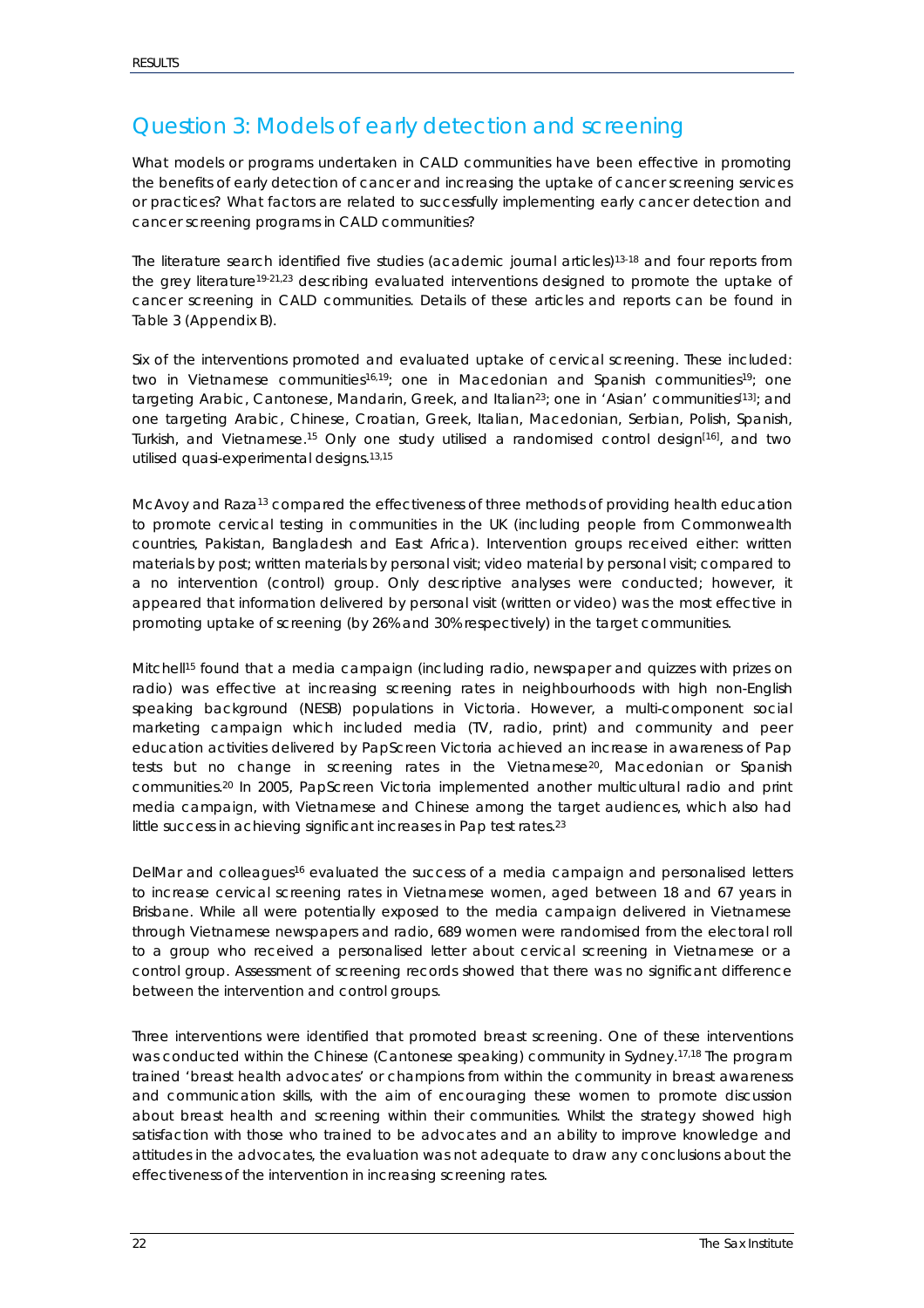Two breast screening interventions were also reviewed that targeted people from a broad range of NESB.<sup>[14,](#page-31-20)[22](#page-32-20)</sup> Turnbull et al.<sup>[14](#page-31-20)</sup> conducted a RCT examining the effectiveness of mailed invitations to promote screening at a mobile Breast X-ray Program run by a local Area Health Service in NSW. Results suggest that a mailed invitation from the health service was more effective at promoting screening attendance for women than no invitation (control group) (p<0.0001) and that the intervention was as effective in promoting screening in women from NESB backgrounds as from English speaking backgrounds in the neighbourhood  $(X^2=0.16, df=1, p=0.7)$ . Finally, the NESB component of the BreastScreen Australia Campaign which included media (ethnic radio) and passive distribution of translated educational materials via libraries was ineffective at influencing knowledge, attitudes, intentions to screen in NESB women 50–69 years. [22](#page-32-20)

## <span id="page-22-0"></span>*Question 4: Models of cancer care services*

What models or programs have been effective in improving the quality and delivery of cancer *care services to people from CALD communities? How have these programs improved the experiences and health outcomes of cancer patients from CALD backgrounds?*

Only two journal articles were identified that met the inclusion criteria and reviewed interventions designed to improve the effectiveness, quality or delivery of cancer care services to people from CALD communities. These were both case studies, one which described the development of the Chinese Cancer Society in Victoria (Australia[\)24](#page-32-0) and the other the development and adaption of the 'Living with Cancer Education Program['25](#page-32-1) to meet the needs of members of the Greek and Italian communities in Victoria.

Since its initiation, the volunteer-run Chinese Cancer Society Network has evolved to provide accredited support groups, support and education services provided by trained volunteers (hospital visits, telephone support, counselling, practical assistance), fund raising, recreational and social events, a quarterly newsletter containing community member stories, a library of Chinese language resources, short courses (Tai Chi and art)and community education sessions. However, despite this impressive array of activities, only narrative evidence of the impacts of the society (in regards to improvements in social networks and support; the ability of people to talk about and deal with grief and loss; raised awareness of cancer and associated issues; decreased stigma; and overall increased community awareness and discussion) is reported.<sup>[24](#page-32-0)</sup>

The 'Living with Cancer Education Program', adapted for the Greek and Italian communities, provided a case study of the development and evolution of program strategies (8-week patient program; accredited training of facilitators; quality improvement activities and the introduction of dedicated NESB staff to improve the sustainability of the program). However, the evaluation provided only qualitative feedback in regards to participant reports of improved understandings of cancer and improved support.

## <span id="page-22-1"></span>*Question 5: Models of palliative care services*

What models or programs have been effective in improving the quality and delivery of palliative *care services to cancer patients from CALD backgrounds? How has the experience of cancer patients from CALD backgrounds improved as a result of these programs?*

The search identified only one relevant journal article or report regarding palliative care. Feser and Bon Bernard<sup>36</sup> conducted formative research regarding the utility of translated resources to improve the quality and delivery of palliative care to cancer patients from CALD backgrounds.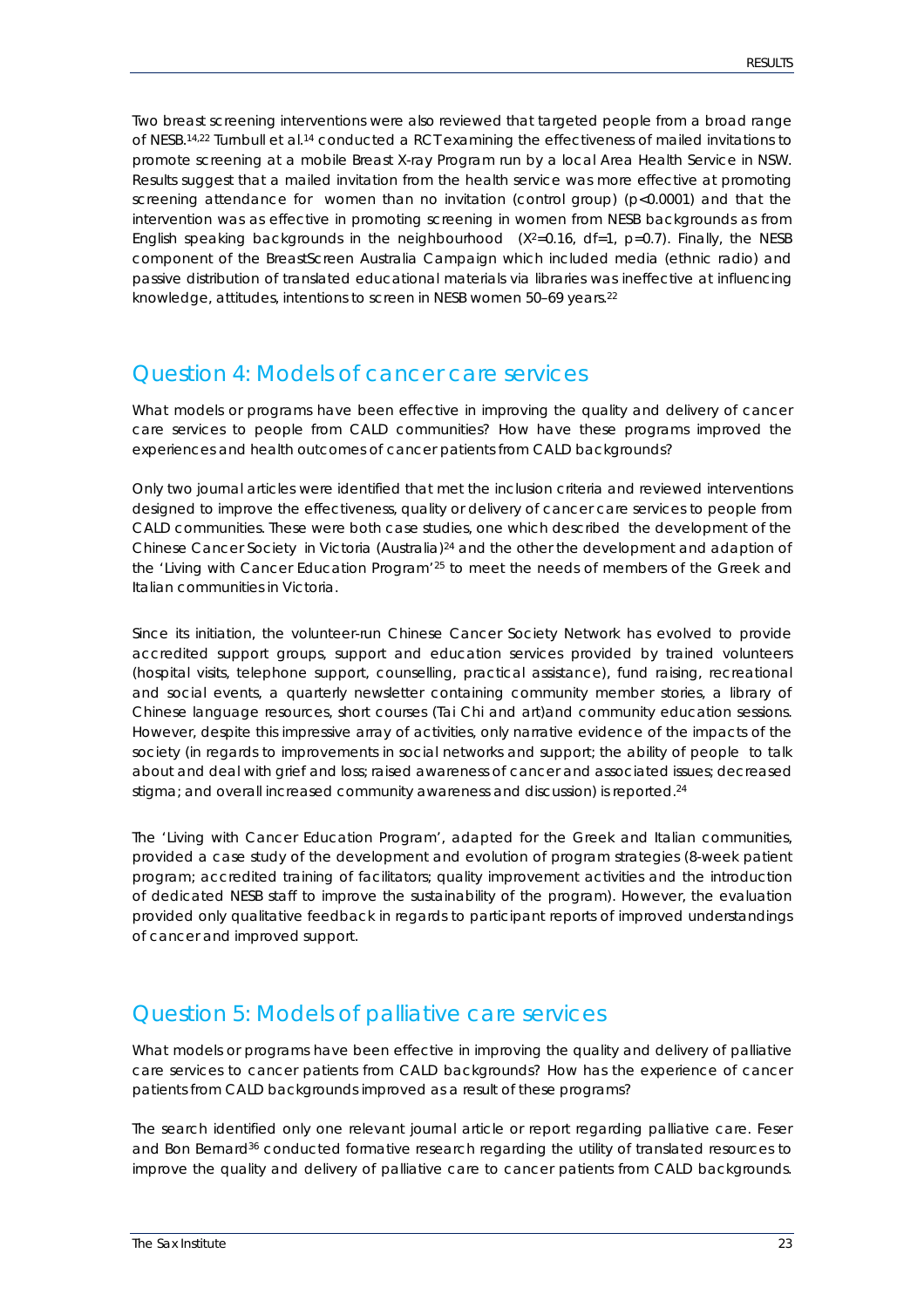The paper provided results from a cross-sectional survey which sought the opinions of elderly Chinese patients ( $n=23$ ) in Canada regarding the usefulness of translated palliative care assessment and educational tools and brochures. These included those frequently utilised within the Calgary health service: The Calgary Interagency Pain Assessment Tool (CIPAT), Edmonton Symptom Assessment Scale (ESAS), and a Palliative Care Services brochure. The evaluation of the resources was conducted by cross-sectional survey. Overall 62.5% believed the CIPAT would help them to communicate about pain to a healthcare professional who did not speak the same language. However, less than half (44.4%) found the questions easy to understand. The ESAS was perceived as easier to understand (66.6%). The palliative care brochures were also perceived as difficult to understand by almost half of those surveyed (45%). Despite this 42.8% thought the information gave them a better understanding of the palliative care service. Despite some degree of acceptability of the resources and perceptions that they may improve communication and understanding, the resources were not tested as part of an intervention with cancer patients and as such their utility to improve the quality and delivery of palliative care to Chinese cancer patients is not known.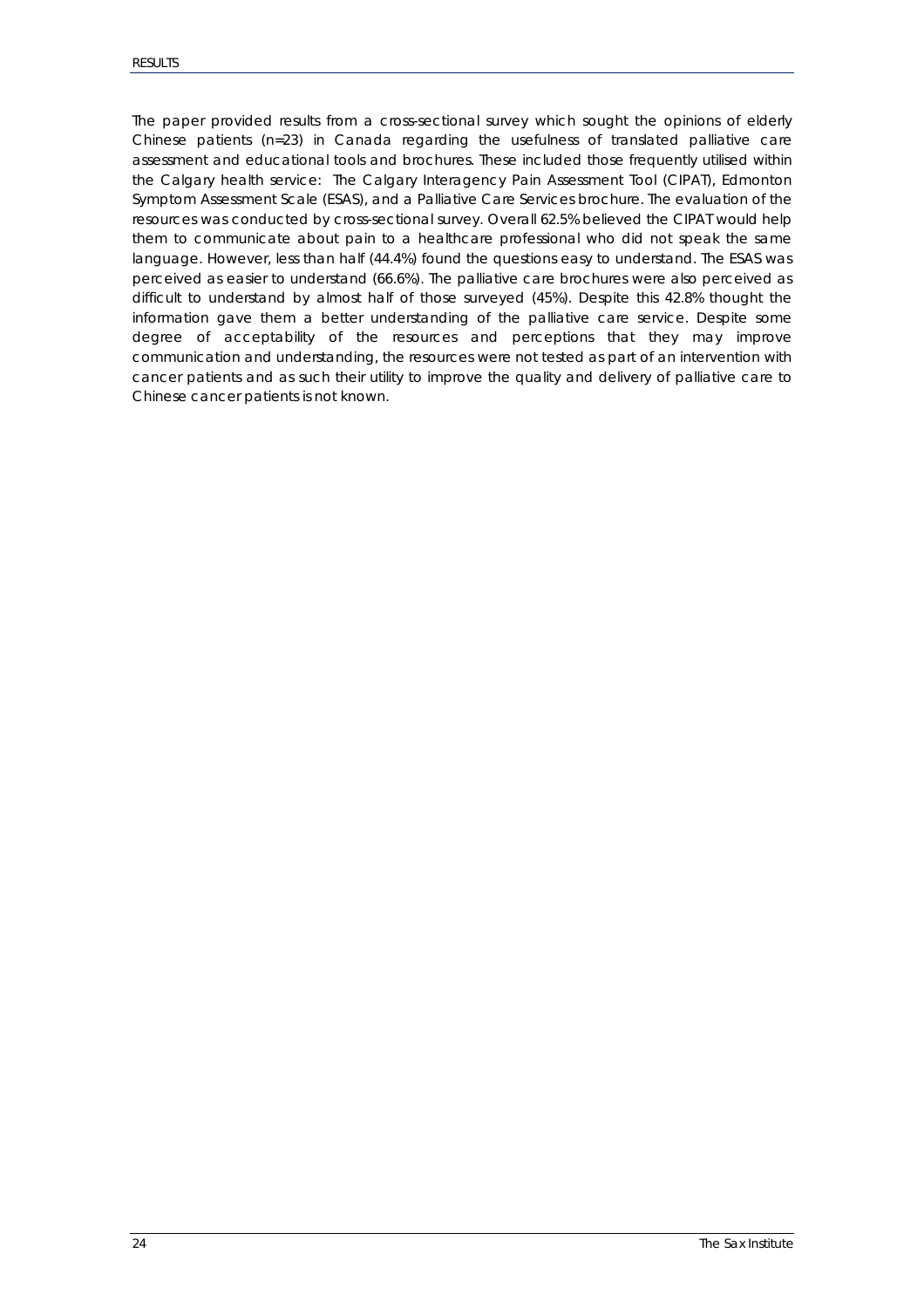# <span id="page-24-0"></span>**4 Discussion**

Overall, the literature identified was limited in scope, size and quality – consisting of mainly qualitative, observation or quasi-experimental studies. As such the ability to draw conclusions regarding effective models of prevention, screening and care to improve cancer outcomes for CALD communities is extremely limited.

### <span id="page-24-1"></span>**Knowledge, attitudes and beliefs across the cancer care continuum**

Nineteen of the 26 relevant studies explored cancer knowledge attitudes and beliefs of Chinese speaking populations. Results underscore the presence of beliefs and faith in both Western and traditional medicine, with the latter particularly strong for the older generations. A sense of fatalism about cancer and illness was evident in those community members surveyed. This was to some degree informed by religious (Buddhist) concepts of karma, and also by Chinese beliefs concerning energy (ying/yang) and a cyclical view of life. Participation in screening was not a natural extension of views, also informed by fatalism and physical sensations.

Numerous barriers to screening in the Chinese populations were reported including fear, shame and low awareness. Misunderstandings also in regards to the role of genetics and the dominance of the paternal line may also be potentially significant to screening behaviours (and may differ from the non-CALD population who for breast cancer at least see the mother's history as most significant). [53](#page-33-9) In non-CALD populations there is a substantial body of research that the greater a woman's perceived risk, the more likely she is to comply with screening recommendations. For example, in their survey of 3,000 Australian women Jones et al.<sup>53</sup> found that among the 28% who perceived themselves to be at lower risk than average for breast cancer, the primary driver of their perception was the absence of a family history. [53](#page-33-9) However, the significance of perceived risk on women as a driver of mammography is yet to be established in the priority CALD communities of this report.

Within the Vietnamese community similar themes in regards to illness being associated with an imbalance of energy and life forces, karma and higher powers were evident. Hierarchy and limited power in the context of doctor-patient relationships for females was also highlighted as a barrier to requesting screening, and the roles of the family and communication as important throughout the cancer care continuum. However, fewer studies have been conducted and further research with these communities would be beneficial.

There were only two papers from a single study exclusively conducted with the Arabic community. Whilst this study suggests the presence of stigma, fear and shame surrounding a diagnosis of cancer, there was some evidence of knowledge in regards to personal and family health history as important in understanding cancer risk and susceptibility. Further research is required to inform engagement and interventions with these communities throughout the cancer care continuum.

For other CALD communities surveyed screening was also not a behaviour that was prioritised. As for the Chinese and Vietnamese, for those who did participate the role of the doctor or health worker was important in both promoting and administering screening test. Self-administered kits for colorectal cancer were not favoured, caused alarm for some and were unlikely to be administered unless instructed and supported by a doctor.

Language and communication issues also impacted on the participation of CALD communities and the outcomes they associated with cancer treatment. For some, issues concerning poor communication lead to a preference for being treated by staff from a similar cultural background and to the family playing a central role in the treatment process.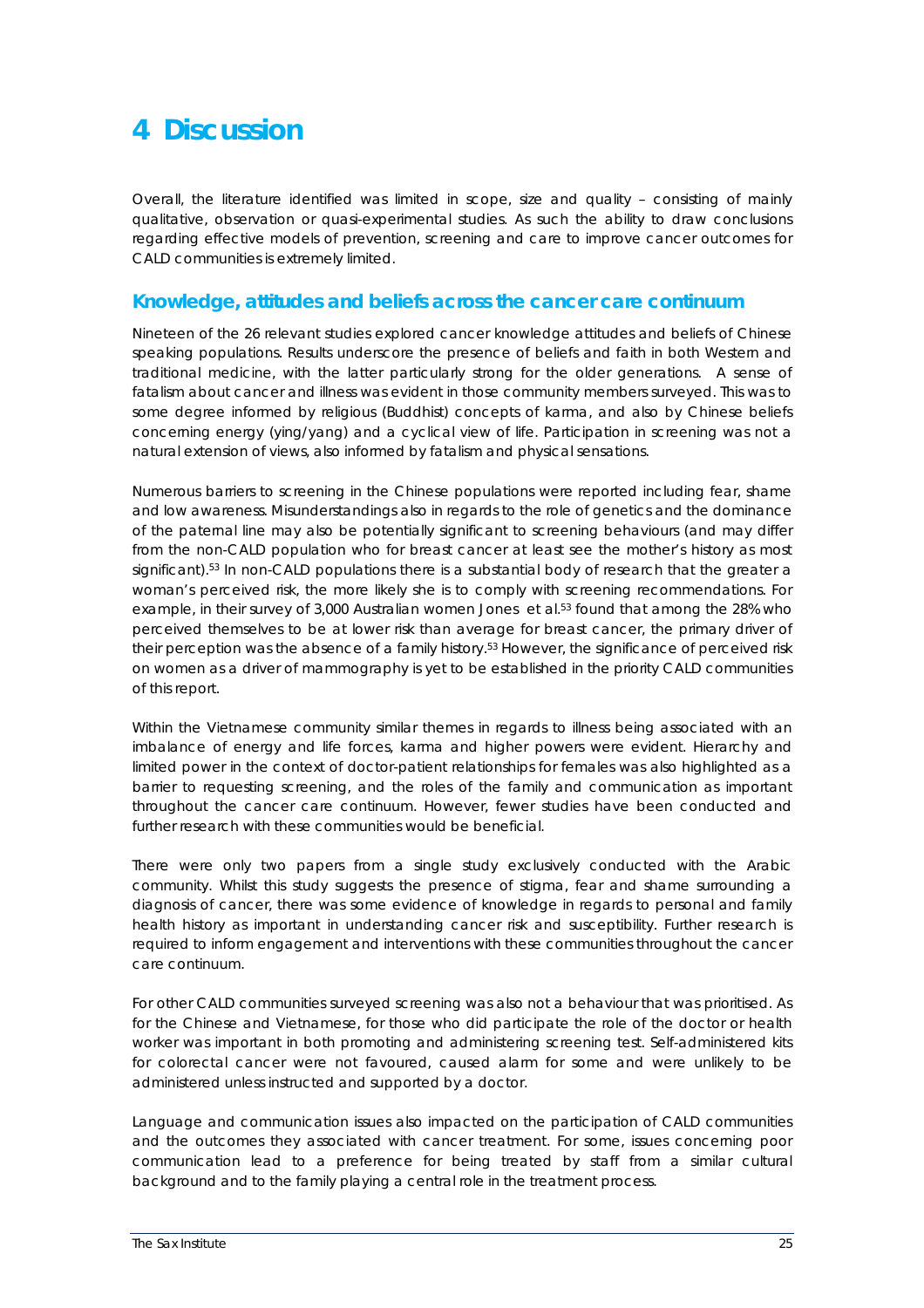Only two studies reported on beliefs and attitudes in regards to palliative/end of life care - an important part of the cancer care continuum $^{36, 41]}$  $^{36, 41]}$  $^{36, 41]}$ . These reports highlighted the taboos around death and dying in the Chinese and Vietnamese communities, and also the importance of inclusive language and models of care that incorporate cultural beliefs, understandings and preferences.

Finally, whilst cancer beliefs and attitudes were described within the included studies, few measured the strength of any association between knowledge or beliefs and the use of cancer screening or treatment services. As such the evidence of an association between knowledge, beliefs and actual help-seeking behaviours is relatively low. That said the consistent reporting across studies, particularly in the Chinese population, suggests that in the minds of participants and researchers these beliefs are important and should be further investigated in future research, as well as utilised to inform the conduct of culturally appropriate interventions and programs.

### <span id="page-25-0"></span>**Cancer Prevention**

In regards to cancer prevention models for CALD communities there is some limited evidence that multi-component programs (media plus intervention and referral support)may have some effect on influencing smoking rates.<sup>[7,](#page-31-7)[8](#page-31-8)</sup> In regards to other prevention programs there was insufficient evidence available to draw any conclusions about effective models of engagement. Evidence from the research with CALD communities reviewed for this report indicates the need for interventions that incorporate and acknowledge both traditional and biomedical world views and the role they may play in determining cancer related behaviours. In light of this, there appears a significant need for interventions that can improve CALD community knowledge regarding lifestyle factors for high risk cancers and therefore challenge the associated fatalism.

### <span id="page-25-1"></span>**Early detection of cancer and increasing the uptake of cancer screening services**

Due to the limitations in both the scope and quality of the available literature it is not possible to draw any strong conclusions in regards to models or programs to promote early detection and/or uptake of screening services or practices. However, according to the limited evidence available, the effectiveness of multi-component interventions (incorporating both media and other education), the use of personal and mail invitations, and the delivery of face-to-face education and personal invitations hold promise and should be further explored. [13,](#page-31-13)[15](#page-31-16) The training of community cancer advocates/champions showed high acceptability<sup>17,[18](#page-31-19)</sup> and therefore should be also further explored. On the other hand the use of media alone and other passive distribution of translated materials are likely to be ineffective. [19,](#page-31-14) [20,](#page-31-17) [23](#page-32-21)

The use of formative research with community groups and cultural insights should be more explicit to ensure cultural relevance in interventions to promote screening in CALD communities. From the research reviewed for this report, there is a need for programs which improve CALD communities' knowledge of signs and symptoms and the efficacy of screening programs to improve cancerrelated outcomes. Such interventions could engage with both ethno-specific and Western beliefs, to challenge the fatalism associated with cancer and improve the perceived status and importance of screening within CALD communities. For many cancer is also associated with shame, stigma and an experience (or at least an expectation) of social exclusion. Thus interventions which address fatalism and aspects of the view that cancer is 'curse' or 'punishment' (and thus experienced by the those of discreditable character) may also go some way to addressing cancer-related stigma. [54](#page-33-10)

Alternatively programs designed to promote screening could explore ways to make positive links within cultural worldviews and aim to position screening as a positive and virtuous act, associated with positive energy or values of personal responsibility.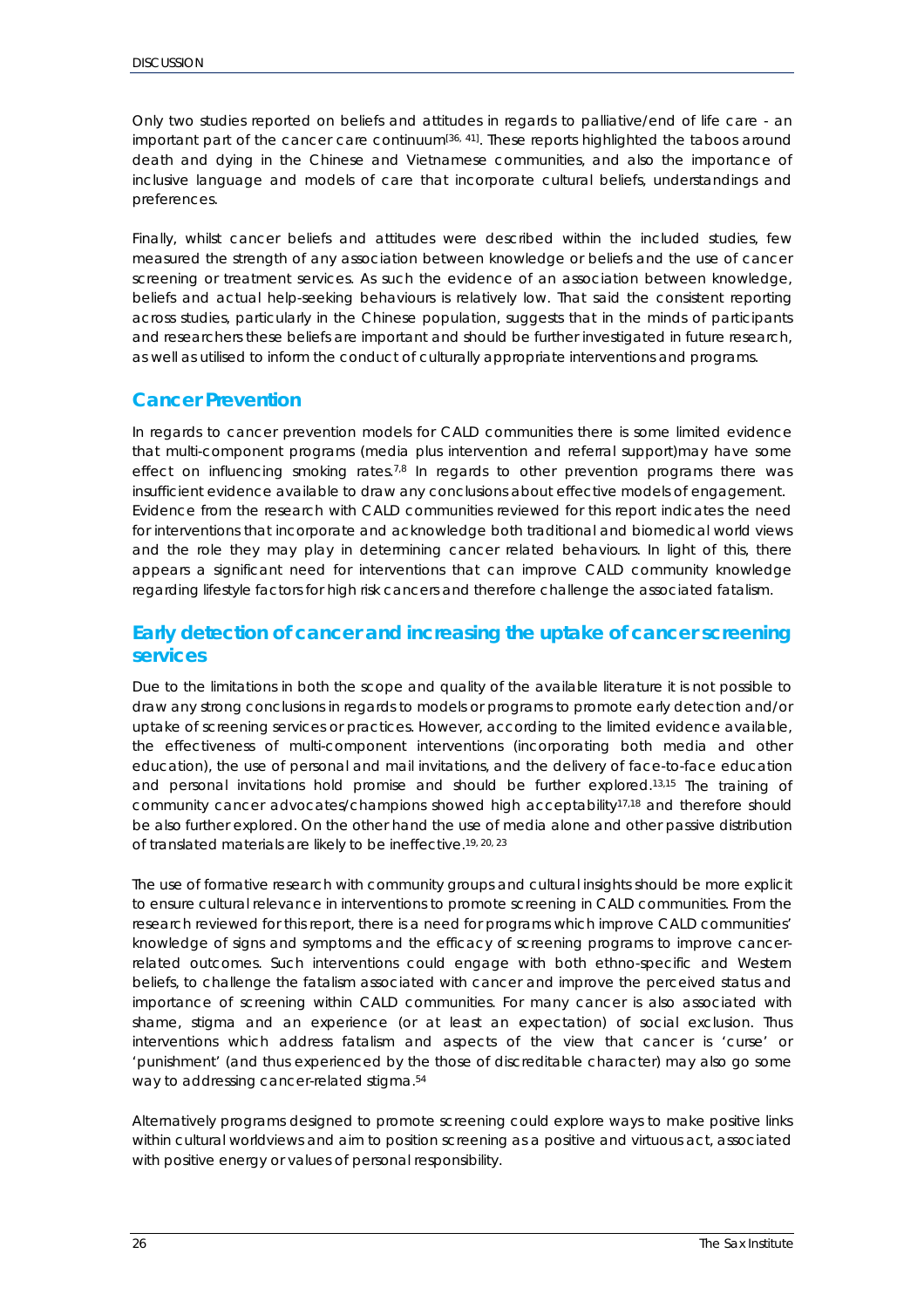### <span id="page-26-0"></span>**Models or programs to improve the quality and delivery of cancer care services to people from CALD communities**

The lack of high quality evaluation makes it difficult to draw any firm conclusions in regards to models or programs that have been effective or would be effective in improving the quality and delivery of cancer care services to people from CALD communities. That said relationship based networks which provide practical, educational and social support achieved high satisfaction and community support. [24](#page-32-0) It would also appear that programs designed for non-CALD populations may be satisfactorily adapted for use within CALD communities, but may require additional support and infrastructure of bicultural workers to sustain. [25](#page-32-1)

In response to the community research reviewed, cancer care service providers should be seeking to develop models of care that view the patient within their family roles and structure. Equally models of care which identify or target the employment of bicultural health workers, or seek to work in partnership with bicultural health practitioners (such as family GPs) could also be explored.

One systematic review of US based interventions (not included in the review) suggests that patient navigation and decision making aides may also be useful to improve the participation of women with cancer and their communication with health professionals. [55](#page-33-11) However, further research would be needed within Australia or other countries with similar healthcare systems (e.g. UK, New Zealand, Canada) to confirm the impact of such interventions within these distinctly different health systems.

### <span id="page-26-1"></span>**Palliative Care**

Unfortunately there were no evaluated interventions with CALD communities to improve the quality and delivery of palliative care outcomes. Formative research conducted<sup>36</sup> suggests the potential usefulness of translated pain and symptom assessment scales to improve communication between health professionals and older Chinese patients. However, whilst the tools appeared to have some perceived value – they were not tested as part of an intervention with cancer patients and as such further research is required to determine their utility.

## <span id="page-26-2"></span>*Summary of Barriers and Potential Enablers*

### <span id="page-26-3"></span>**Barriers**

- Fatalism informed by religious (Buddhist) concepts of karma, and by (Chinese) beliefs concerning energy (ying/yang)
- A cyclical view of life
- Fear, shame and stigma associated with cancer
- Taboos surrounding death and dying
- Low awareness of the need and benefits of screening
- Misunderstandings in regards to cancer causes
- Hierarchy and limited power in the context of doctor-patient
- Poor communication between care providers, patients and family

### <span id="page-26-4"></span>**Potential Enablers**

• Doctors or health workers promoting and administering screening tests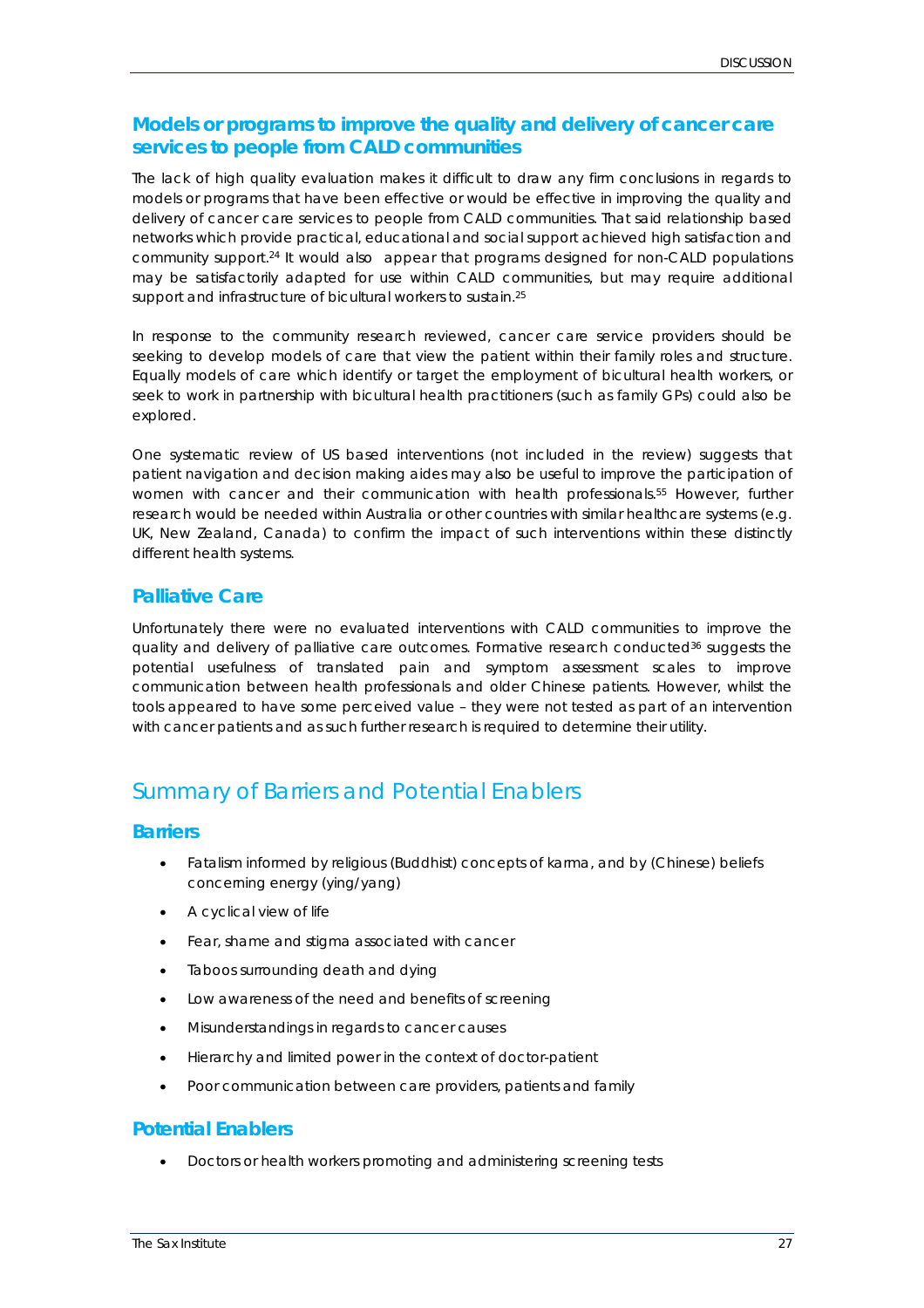- Involvement of staff from similar cultural background
- Taking an approach to care planning and communication that is inclusive of family members
- Multi-component interventions (media plus referral and support to services)
- Multi-component interventions (media plus education)
- Use of personal invitations to promote screening
- The training and support of community members as cancer care advocates/champions
- Relationship based cancer networks (providing support, advice and education)
- Application of cultural insights to tailor mainstream programs
- Partnerships with bicultural health workers
- Use of translated pain and symptom assessment scales to improve communication within palliative care

### <span id="page-27-0"></span>**Identified gaps in the literature**

- Prospective studies which measure the association between particular cultural cancer beliefs and cancer-related behaviours to determine the extent and significance of these to cancer-related behaviours (from prevention to screening to treatment and palliative care)
- Studies which utilise rigorous research designs (e.g. RCTs or well-designed observational studies that yield large and consistent estimates of the magnitude of an intervention effect) to better determine the effectiveness of interventions which attempt to address knowledge and attitudes to improve cancer-related behaviours
- Studies which explicitly apply multicultural health principles of participation and recognise cultural needs
- Models of care that are inclusive of needs and that incorporate cultural beliefs, understandings and preferences. For example, models of screening that are inclusive of cultural needs and that incorporate cultural beliefs, understandings and preference such as:
	- o challenging fatalism
	- o addressing stigma and shame
	- o addressing poor outcome expectancies
	- o positioning and promoting screening within the cultural worldview.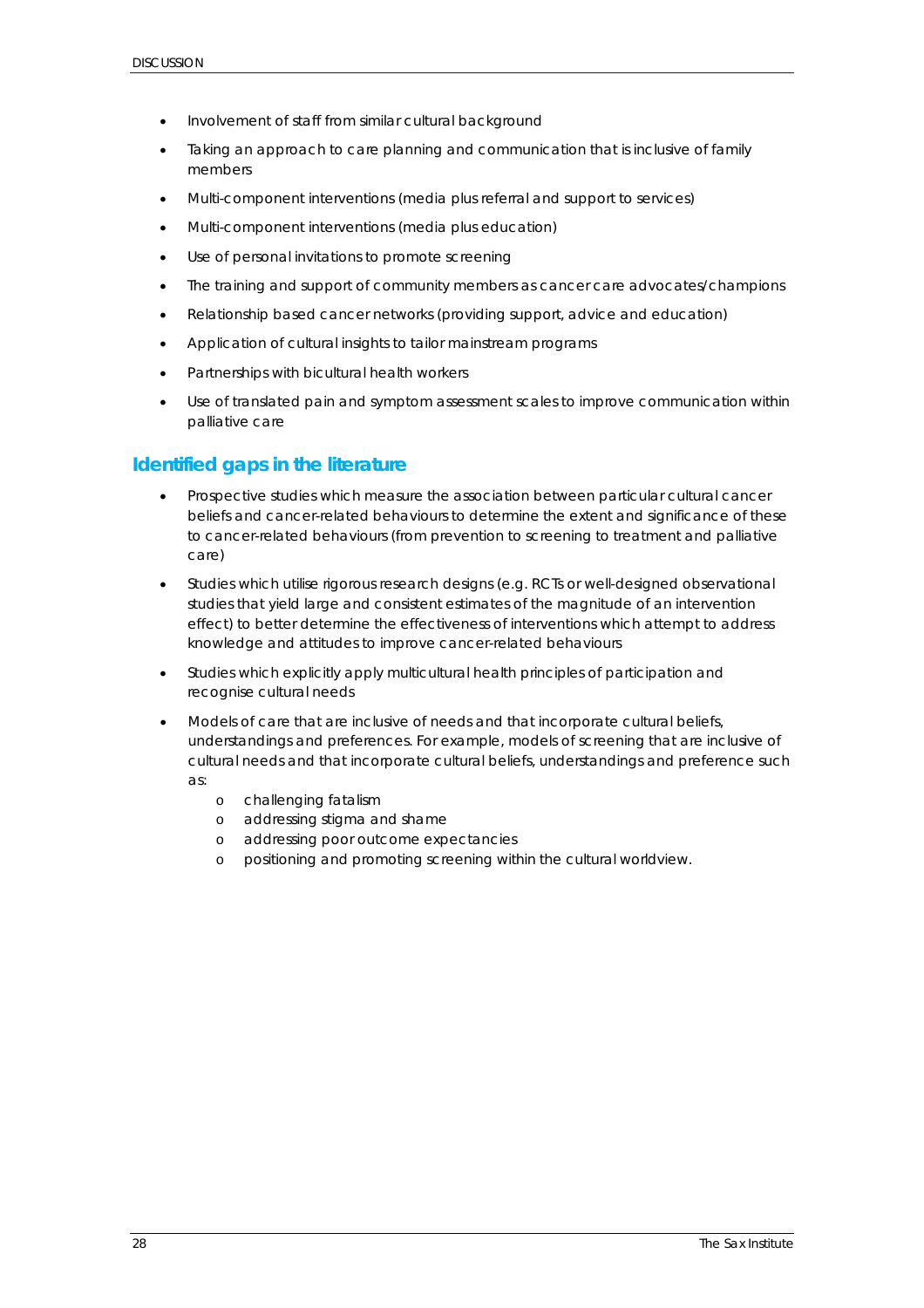# <span id="page-28-0"></span>**5 Overall Recommendations**

This review revealed that there are significant gaps in the evidence base required to inform programs and strategies to improve engagement with CALD communities and ultimately their cancer outcomes. Overall, we recommend that what is required is a systematic approach to applying the established principles of good multicultural health practice to the funding and support of research, program implementation and program evaluation with CALD communities across the cancer care continuum. The specific recommendations below have been made in order of priority to guide actions in response to the review.

### <span id="page-28-1"></span>**The establishment of expert consensus to guide current best practice in engaging with CALD communities**

Due to the limited published literature currently available to guide evidence-based cancer programs with CALD communities there may be value in the facilitation of a process to gain expert consensus in regards to current best practice principles and strategies.

Whilst the research intervention literature was of limited use, current policy and practice within the Australian context suggests the engagement of CALD consumers should be underpinned by agreed multicultural health principles of participation, as well as the rights of individuals to access to appropriate health information and quality health services that recognise their cultural needs. [56](#page-33-12) Whilst not consistently emphasised in the cancer research literature reviewed in this report, the participation of CALD communities can be approached utilising an array of strategies – depending on the context and purpose of the engagement[.57](#page-33-13) Current Australian practice and policy statements focus on ways to gain participation throughout all stages of a program (from planning, to implementation and evaluation)<sup>57</sup> and also emphasise the importance of building trust, capacity and showing respect.<sup>58</sup> Examples of participation strategies include<sup>57</sup>:

- Participation on management boards, project reference and steering groups
- Planning/consultation days<sup>57</sup>
- Consumer Advisory groups<sup>57</sup>
- Focus groups<sup>57</sup>
- Provision of information sessions and educational materials.<sup>57</sup>

Important issues for health organisations to consider include:

- Engaging communities early in the planning process<sup>57,[58](#page-33-14)</sup>
- Gaining effective representation<sup>57</sup>
- Commitment to the language needs of consumers planning for and use of translation and interpreter services<sup>57,[58](#page-33-14)</sup>
- $\bullet$  The degree to which communities are given ownership<sup>57</sup>
- The use of culturally appropriate venues and promotional channels<sup>57</sup>
- The need for support, resources, education and mentoring to facilitate participation and improve knowledge and awareness<sup>57,[58](#page-33-14)</sup>
- The importance of pilot testing project and evaluation materials for cultural appropriateness and relevance<sup>57</sup>
- The importance of providing feedback to communities regarding research and program outcomes<sup>57,[58](#page-33-14)</sup>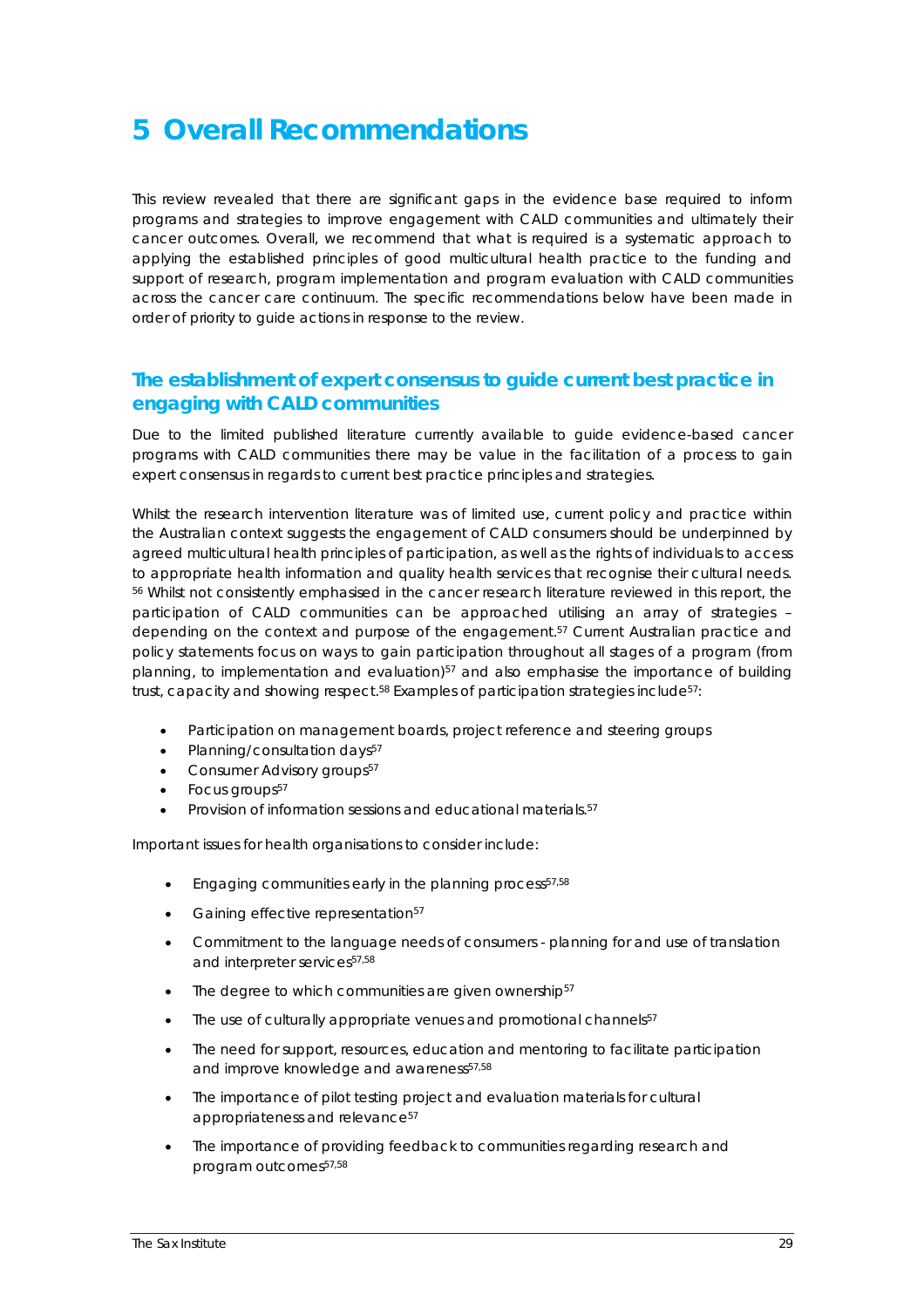• The need to build cultural competency and overcome systemic and organisation barriers within health services. [58](#page-33-14) [59](#page-33-15) According to the NHMRC (2006) health organisations should place CALD communities at the centre of their approach, including: community engagement; data collection and research; training and practice standards; and professional development - prioritising partnerships with ethnic communities and working together to develop culturally appropriate service delivery that is effective and sustainable.

Proposed outcomes from improved CALD participation include:

- Organisations are more likely to be responsive to the needs of communities and develop more effective programs, policies and services<sup>57-59</sup>
- Individuals and communities are better informed about programs and services<sup>57,[58](#page-33-14)</sup>
- Communities are strengthened and services are delivered more effectively and equitably. [58](#page-33-14)

However, it is important to note that whilst these principles and outcomes are consistently articulated within CALD policies and programs, they have not been established or tested utilising traditional experimental designs and are therefore not emphasised within published health research or clinical guideline development protocols.

Apart from referencing and establishing consensus from within a broader literature, another strategy to inform working with CALD communities in relation to Cancer Services specifically could bathe facilitation of a process to establish expert consensus. Techniques such as Delphi Surveys or Nominal Groups of recognised practice and academic experts have been used successfully in the past to reach consensus on cancer-related research and practice issues where the published literature is inconclusive $60,61$  $60,61$  and may be prove useful to facilitate a process to gain valid and reliable consensus in relation to cancer services for CALD communities.

Whilst a panel of 'multicultural' experts could guide this overall strategy, it is likely that the establishment of culture and cancer specific panels to guide large scale individual programs may also be of value.

### <span id="page-29-0"></span>**The need for independent rigorous evaluation of current funded programs and strategies**

Due to the current limitations in the published literature available to guide evidence-based cancer programs and services with CALD communities, the authors suggest that as a first step, funding should be directed towards independent and rigorous evaluation of current large and small scale programs with a CALD focus that aim to improve the participation or quality of outcomes for CALD populations. Whilst strategies currently employed by government departments, research centres and cancer councils designed to increase participation among CALD communities have been identified<sup>21</sup>, without independent rigorous evaluation, conclusions cannot be confidently reached regarding the effectiveness of these funded strategies either individually or collectively. Where possible programs that distinguish between cultural groups and cancer types are more likely to provide new evidence in regards to the diversity of approaches, which may be required to improve participation and cancer outcomes in different cultural groups for different types of cancers.

The expert panel could be well utilised to assist in the identification of relevant cancer programs for evaluation, as well as programs that may have been successful within other contexts that they believe have transferability to the cancer context.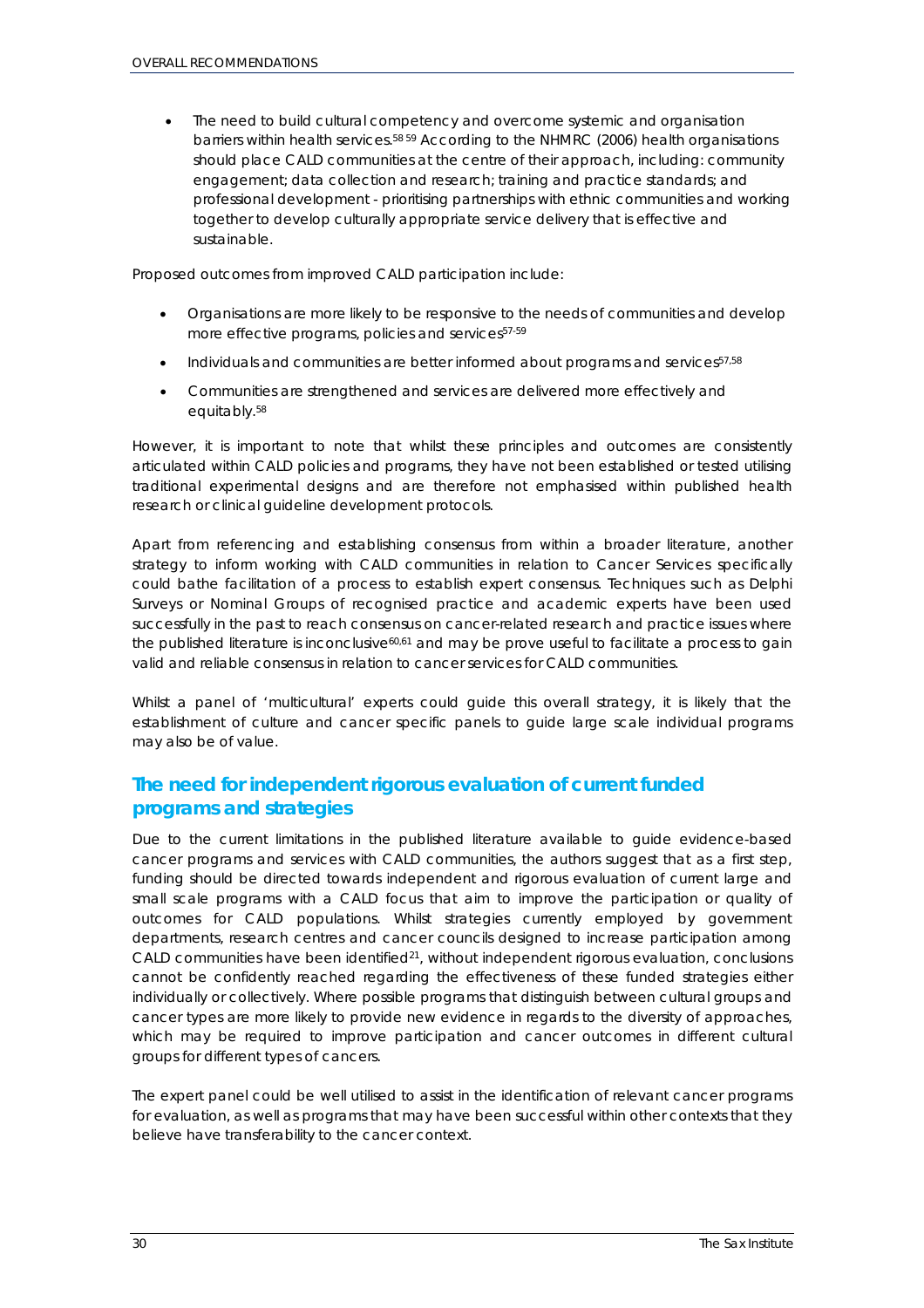### <span id="page-30-0"></span>**The need for further research to establish the significance of cancer knowledge, attitudes and beliefs to cancer outcomes**

Prospective studies which measure the association between particular cultural cancer beliefs and cancer-related behaviours are required to determine the extent and significance of these to cancer-related behaviours (from prevention to screening to treatment and palliative care). Given the dearth of research among the priority groups specified (particularly Vietnamese and Arabic), and the likely difference in beliefs about different types of cancers (and their associated screening and treatment services), it is important that this research is culturally and cancer specific. There is also a need for more rigorous research designs (e.g. RCTs, or well-designed observational studies that yield extremely large and consistent estimates of the magnitude of an intervention effect) to better determine the effectiveness of interventions which attempt to address knowledge and attitudes to improve cancer-related behaviours.

### <span id="page-30-1"></span>**The need to establish new research paradigms inclusive of CALD communities**

Finally, the emphasis of the recommendations in this report rests on the funding, support and conduct of research with CALD communities. This is by no means an easy task, with documented evidence of the numerous barriers to the participation of members of CALD communities in all health and specifically cancer-related research.<sup>[62,](#page-33-18)[63](#page-33-19)</sup> As such a commitment to the development of new research paradigms and the requirement to engage communities and ensure that funding programs and research schemes are inclusive and follow the principles outlined above are also required to increase CALD participation in research itself. [63](#page-33-19)

Once again, whilst a panel of experts who specialise in research with CALD communities could guide the development of these policies and approach – it is likely that the establishment of culture and cancer specific research panels to guide large scale individual research projects may also be of value.

### <span id="page-30-2"></span>**The need for the development of models and approaches that apply consumer insights**

Insights gained from qualitative and quantitative research with CALD community members should be utilised to inform the conduct of culturally appropriate interventions and programs. To facilitate this, funding of future cancer interventions with CALD communities should be prioritised towards those programs that undertake new formative research with target communities and/or clearly apply cultural insights within the program/intervention strategies.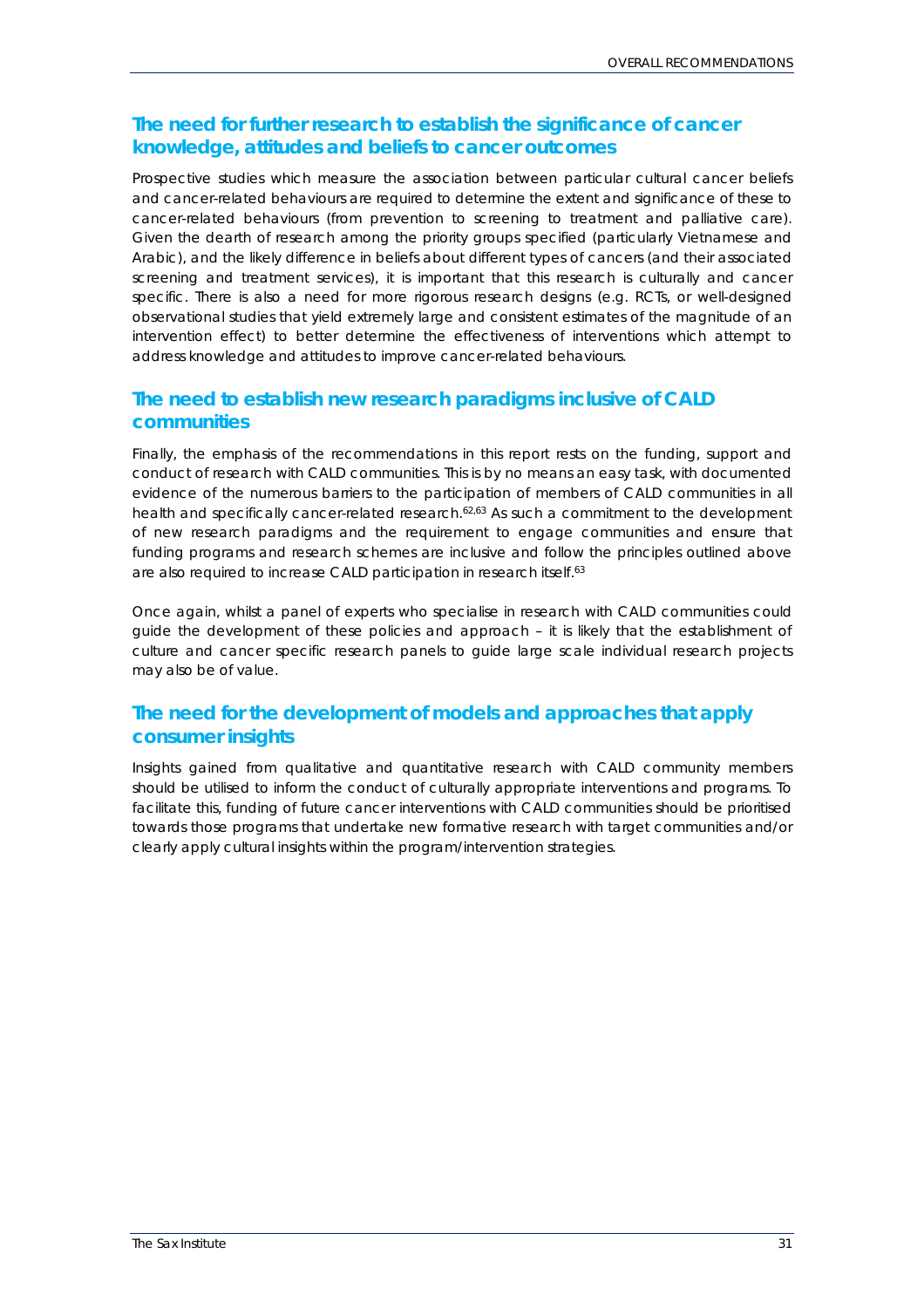# <span id="page-31-0"></span>**6 References**

- <span id="page-31-1"></span>1. Brushin B, Gonzalez M, Payne R. Exploring cultural attitudes to breast cancer: towards the development of culturally appropriate information resources for women from Greek, Italian, Arabic and Polish speaking backgrounds: executive summary. Woolloomooloo: NHMRC National Breast Cancer Centre. 1997.
- <span id="page-31-2"></span>2. Goldstein D, Thewes B, Butow P. Communicating in a multicultural society. II: Greek community attitudes towards cancer in Australia*.* Int Med J 2002; 32(7): 289–296.
- <span id="page-31-3"></span>3. Manderson L, Allotey P. Storytelling, marginality, and community in Australia: how immigrants position their difference in health care settings*.* Med Anthropol 2003; 22(1):1–21.
- <span id="page-31-4"></span>4. Butow P, Sze M, Dugal-Beri P et al. From inside the bubble: migrants' perceptions of communication with the cancer team. Suport Care Cancer 2010; 19(2):281–290.
- <span id="page-31-5"></span>5. Guyatt G, Oxman AD, Akl EA et al. GRADE Guidelines: 1. Introduction–GRADE evidence profiles and summary of findings tables. J Clin Epidemiol 2011; 64(4):383–394.
- <span id="page-31-6"></span>6. Girgis S, Adily A, Velasco MJ et al. Feasibility, acceptability and impact of a telephone support service initiated in primary medical care to help Arabic smokers quit*.* Aust J Prim Health 2011; 17(3):274–281.
- <span id="page-31-7"></span>7. Perusco A, Poder N, Mohsin M et al. Evaluation of a comprehensive tobacco control project targeting Arabicspeakers residing in south-west Sydney, Australia. Health Promot Int 2010; 25(2):153–165.
- <span id="page-31-9"></span><span id="page-31-8"></span>8. Department of Health and Ageing. National tobacco campaign – more targeted approach – culturally and linguistically diverse audiences. [online] 2011 [cited 2012 19 Sep]. Available from <http://www.quitnow.gov.au/internet/quitnow/publishing.nsf/Content/mta-2011-12>
- 9. Ramos V. Reducing smoking in migrant and refugee communities. Quit Victoria Report [online] 2009. Available from<http://www.quit.org.au/downloads/multiculturalreport09.pdf>
- <span id="page-31-10"></span>10. Bull F, Bauman A, Bellew B et al. Getting Australia active II: an update of evidence on physical activity for health. Melbourne: National Public Health Partnership (NPHP). August 2004.
- <span id="page-31-11"></span>11. Bauman A, Bellew B, Vita P et al. Getting Australia active: towards better practice for the promotion of physical activity. Melbourne: National Public Health Partnership (NPHP). March 2002.
- <span id="page-31-12"></span>12. Wood B, Ross K, Kouris-Blazos A. Healthy eating for nutritionally vulnerable groups: some health promotion initiatives, in Healthy Eating Healthy Living Program. Victoria: Monash University. 2000.
- <span id="page-31-13"></span>13. McAvoy BR, Raza R. Can health education increase uptake of cervical smear testing among Asian women*?* BMJ 1991; 302(6780):833–836.
- <span id="page-31-20"></span>14. Turnbull D, Irwig L, Adelson P. A randomised trial of invitations to attend for screening mammography. Aust J Public Health 1991; 15(1):3336.
- <span id="page-31-16"></span>15. Mitchell H, Hirst S, Mitchell JA et al. Effect of ethnic media on cervical cancer screening rates. Aust N Z J Public Health 1997; 21(3):265–267.
- <span id="page-31-15"></span>16. Del Mar C, Glasziou P, Adkins P et al. Do personalised letters in Vietnamese increase cervical cancer screening among Vietnamese women? Aust N Z J Public Health 1998; 22(7):824–825.
- <span id="page-31-18"></span>17. Koo FK, Kwok C, White K et al. Strategies for piloting a breast health promotion program in the Chinese-Australian population. Prev Chronic Dis 2012; 9:E03.
- <span id="page-31-19"></span>18. Kwok C, Foo FK, D'Abrew N et al. East meets West: a brief report of a culturally sensitive breast health education program for Chinese-Australian women*.* J Cancer Educ 2011; 26(3):540–546.
- <span id="page-31-14"></span>19. Fernbach M. Uptake of cervical screening messages by Macedonian and Spanish-speaking women: an evaluation of the PapScreen Victoria multicultural media campaign*,* 1999, in PapScreen Victoria Evaluation Report Volume One 1997–2000*.* Melbourne: Centre for Behavioural Research in Cancer, Anti-Cancer Council of Victoria. 2001.
- <span id="page-31-17"></span>20. Fernbach M, Jones J, Clarke V et al. Vietnamese women, health concerns and cervical cancer screening: knowledge, beliefs and behaviours at two time periods, in PapScreen Victoria Evaluation Report Volume One 1997–2000. Melbourne: Centre for Behavioural Research in Cancer, Anti-Cancer Council of Victoria. 2001.

.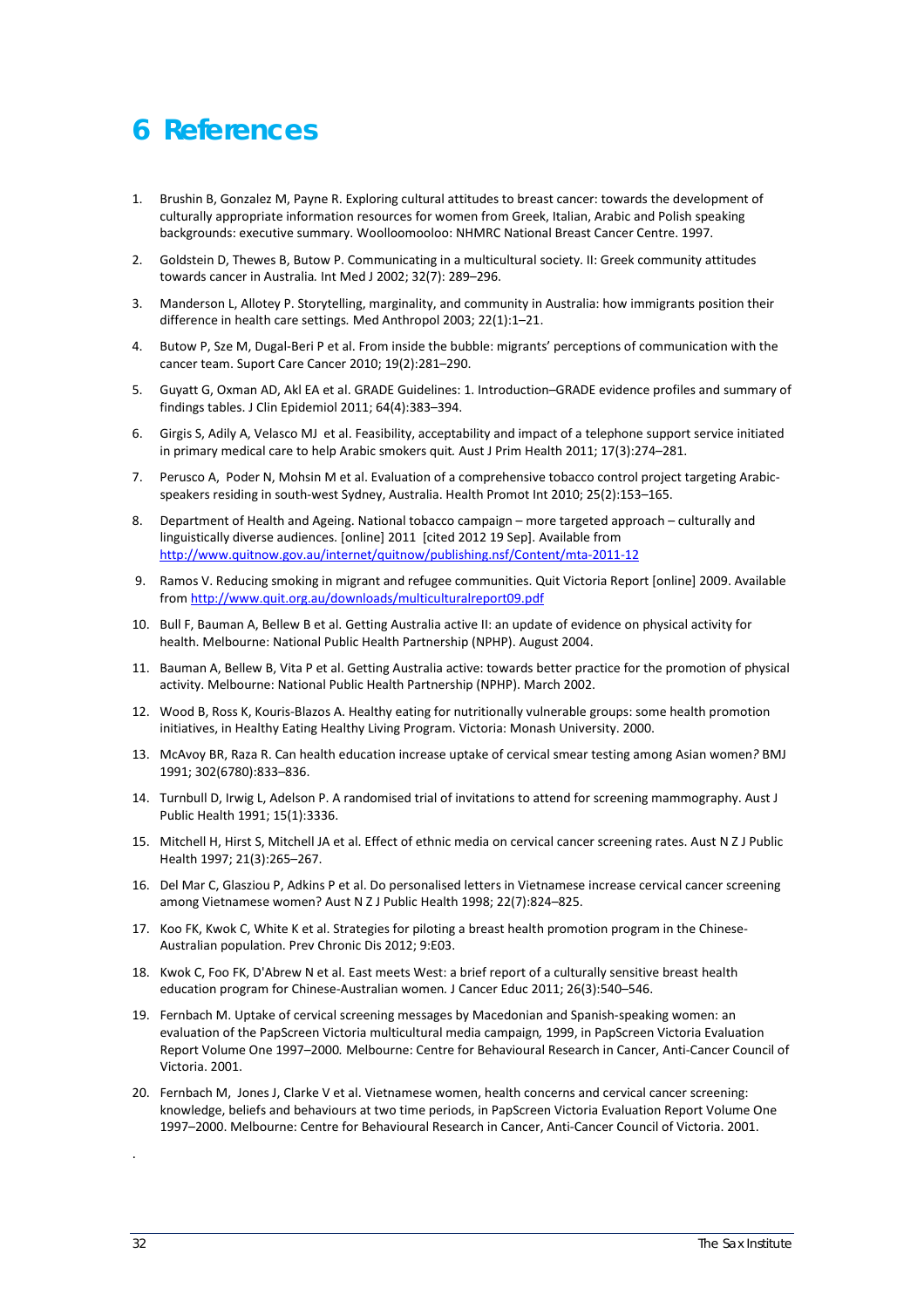- <span id="page-32-22"></span>21. Barbaro B, Brotherton J, Gertig D. Improving cancer screening participation in under-screened, never-screened and hard-to-reach populations: environmental survey results for participants. Carlton South: Victorian Cytology Service. 2010.
- <span id="page-32-20"></span>22. King E, Ball J, Carroll T. Evaluation report for the 2000/2001 phase of the BreastScreen Australia Campaign. Canberra: BreastScreen Australia, Australian Government Department of Health and Ageing 2003.
- <span id="page-32-21"></span>23. Mullins R. Evaluation of the impact of PapScreen's campaign on Culturally and Linguistically Diverse (CALD) women. Prepared for PapScreen Victoria. Centre for Behavioural Research in Cancer, Melbourne: The Cancer Council Victoria. 2006.
- <span id="page-32-0"></span>24. Yiu D, Kirsner A. The Chinese Cancer Society of Victoria: building support networks in Melbourne's Chinese community. Cancer Forum 2002; 26(1):21–24.
- <span id="page-32-1"></span>25. Todd K, Roberts S, Black C. The Living with Cancer Education Programme. I. Development of an Australian education and support programme for cancer patients and their family and friends. E J Cancer Care (Engl) 2002. 11(4):271–279.
- <span id="page-32-2"></span>26. Barlow-Stewart K, Toward cultural competence in cancer genetic counseling and genetics education: Lessons learned from Chinese-Australians*.* Genet Med 2006. 8(1):24–32.
- <span id="page-32-3"></span>27. Eisenbruch M, Yeo SS, Meiser B et al. Optimising clinical practice in cancer genetics with cultural competence: lessons to be learned from ethnographic research with Chinese-Australians*.* Soc Sci Med 2004; 59(2):235–248.
- <span id="page-32-4"></span>28. Huang X, Butow P, Meiser B et al. Attitudes and information needs of Chinese migrant cancer patients and their relative*s.* Aust N Z J Med 1999; 29(2):207–213.
- <span id="page-32-12"></span>29. Kwok C, Sullivan G. The concepts of health and preventive health practices of Chinese Australian women in relation to cancer screening*.* J Transcult Nurs 2007; 18(2):118–126.
- <span id="page-32-10"></span>30. Lui CW, Ip D, Chui WH. Ethnic experience of cancer: a qualitative study of Chinese-Australians in Brisbane, Queensland*.* Soc Work Health Care 2009; 48(1):14–37.
- <span id="page-32-11"></span>31. Yeo SS, Meiser B, Barlow-Stewart K et al. Understanding community beliefs of Chinese-Australians about cancer: initial insights using an ethnographic approach*.* Psychooncology 2005; 14(3):174–186.
- <span id="page-32-5"></span>32. Kwok C, Cant R, Sullivan G. Factors associated with mammographic decisions of Chinese-Australian women*.* Health Educ Res 2005; 20(6):739–747.
- <span id="page-32-6"></span>33. Kwok C, Sullivan G. Influence of traditional Chinese beliefs on cancer screening behaviour among Chinese-Australian women*.* J Adv Nurs 2006; 54(6):691–699.
- <span id="page-32-7"></span>34. Chui Y-Y, Donoghue J, Chenoweth L. Responses to advanced cancer: Chinese-Australians*.* Journal of Advanced Nursing, 2005; 52(5):498–507.
- <span id="page-32-8"></span>35. Hislop TG, Teh C, Lai A et al. Pap screening and knowledge of risk factors for cervical cancer in Chinese women in British Columbia, Canada. Ethn Health 2004; 9(3):267–281.
- <span id="page-32-9"></span>36. Feser L, Bon Bernard C. Enhancing cultural competence in palliative care: perspective of an elderly Chinese community in Calgary*.* J Palliat Care 2003; 19(2):133–139.
- <span id="page-32-13"></span>37. Cheek J, Fuller J, Gilchrist S et al. Vietnamese women and pap smears: issues in promotion*.* A N Z J Public Health 1999; 23(1):72–76.
- <span id="page-32-14"></span>38. McGrath B, Truong B, Reymond L et al. Training and supporting GPs in providing palliative care to a Vietnamese-Australian community. Aust Fam Physician 2004. 33(3):167–168.
- <span id="page-32-15"></span>39. Donnelly TT. The health care practices of Vietnamese-Canadian women: cultural influences on breast and cervical cancer screening*.* Can J Nurs Res 2006.;38(1):82–101.
- <span id="page-32-16"></span>40. Migrant Information Centre (Eastern Melbourne). Palliative care for culturally & linguistically diverse communities. Melbourne: Migrant Information Centre (Eastern Melbourne). 2009.
- <span id="page-32-17"></span>41. Migrant Information Centre (Eastern Melbourne). Palliative care for culturally & linguistically diverse communities. Melbourne: Migrant Information Centre (Eastern Melbourne). 2009.
- <span id="page-32-18"></span>42. Saleh M, Barlow-Stewart K, Meiser B et al. An exploration of the cultural context of kinship and genetics amongst Arabic-Australians: implications for practice*.* J Genet Course 2011; 20(5):465–475.
- <span id="page-32-19"></span>43. Saleh M, Barlow-Stewart K, Meiser B et al. Knowledge, attitudes and beliefs of Arabic-Australians concerning cancer. Psychooncology 2012; 21(2):195–202.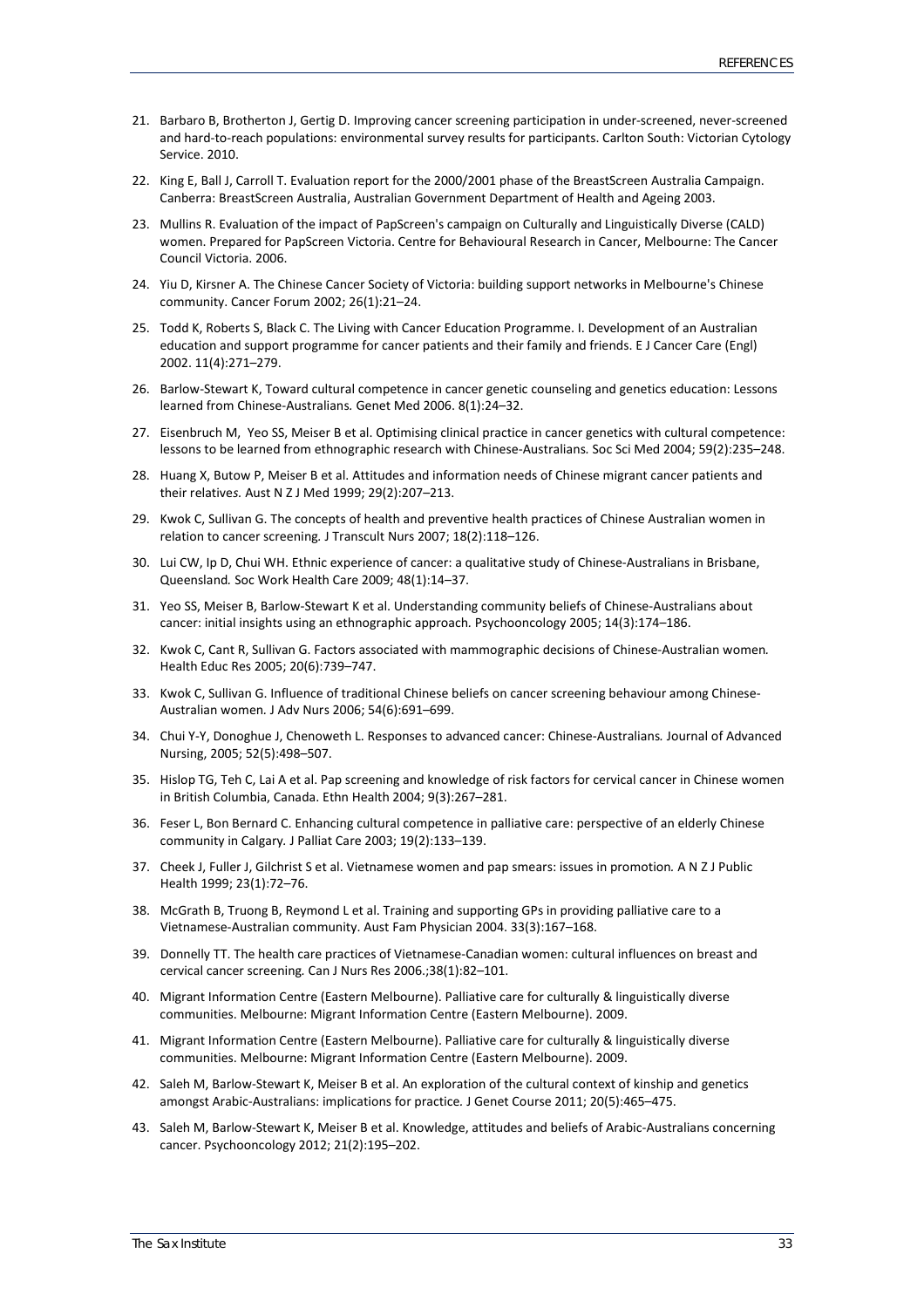- <span id="page-33-0"></span>44. Mitchison D, Butow P, Sze M et al. Prognostic communication preferences of migrant patients and their relatives*.* Psychooncology 2012; 21(5):496–504.
- <span id="page-33-1"></span>45. Gulati S, Watt L, Shaw N et al. Communication and language challenges experienced by Chinese and South Asian immigrant parents of children with cancer in Canada: implications for health services delivery*.* Pediatr Blood Cancer 2012; 58(4):572–578.
- <span id="page-33-2"></span>46. Oliffe J, Thorne S, Hislop TG et al. "Truth telling" and cultural assumptions in an era of informed consent*.* Fam Community Health 2007; 30(1):5–15.
- <span id="page-33-3"></span>47. Die Trill M, Holland J. Cross-cultural differences in the care of patients with cancer: a review. Gen Hosp Psychiatry 1993; 15(1):21–30.
- <span id="page-33-4"></span>48. Department of Health and Ageing. A qualitative evaluation of opinions, attitudes and behaviours influencing the bowel cancer screening pilot program: Final Report. Canberra: Australian Government Department of Health and Ageing 2004.
- <span id="page-33-5"></span>49. Javanparast S, Ward PR, Carter SM et al. Barriers to and facilitators of colorectal cancer screening in different population subgroups in Adelaide, South Australia. Med J Aust 2012; 196(8):521–523.
- <span id="page-33-6"></span>50. Watt L, Dix D, Gulati S et al. Family-centred care: a qualitative study of Chinese and South Asian immigrant parents' experiences of care in paediatric oncology. Child Care Health Dev 2011; 2013:39(2):185–193.
- <span id="page-33-7"></span>51. Brown W, Lee C, Oyomopito R. Exercise and dietary modification with women of non-English speaking background: a heart health program for Greek-Australian women*.* Health Promot Int.1996; 11(2):117–25.
- <span id="page-33-8"></span>52. Brown W, Lee C, Nasstasia Y. Heart health for migrant women: a short intervention with Macedonian Australian women. Health Promot J Austr 1997; 7(2):134–137.
- <span id="page-33-9"></span>53. Jones SC, Magee CA, Barrie LR et al. Australian women's perceptions of breast cancer risk factors and their own risk of developing breast cancer*.* Women's Health Issues 2011; 21(5 ):353–360.
- <span id="page-33-10"></span>54. Lebel S, Devins GM. Stigma in cancer patients whose behavior may have contributed to their disease*.* Future Oncol 2008; 4(5):717–733.
- <span id="page-33-11"></span>55. Harun A, Harrison J, Young J. Interventions to improve patient participation in the treatment process for culturally and linguistically diverse people with cancer: a systematic review*.* Asia Pac J Clin Oncol 2012; doi: 10.1111/j.1743-7563.2012.01531.x.
- <span id="page-33-12"></span>56. NSW Health. NSW Health Policy and Implementation Plan for Culturally Diverse Communities 2012–2016. Sydney: Government of NSW. 2012.
- <span id="page-33-13"></span>57. Centre for Culture Ethnicity and Health. How to: a practical guide to CALD consumer participation. Richmond: Centre for Culture, Ethnicity and Health 2012.
- <span id="page-33-14"></span>58. Department of Communities. Engaging Queenslanders: an introduction to working with culturally and linguistically diverse (CALD) communities. Brisbane: State of Queensland (Department of Communities) 2007.
- <span id="page-33-15"></span>59. National Health and Medical Research Council. Cultural competency in health: a guide for policy, partnerships and participation. Canberra: NHMRC. 2006.
- <span id="page-33-16"></span>60. Robotin MC, Jones SC, Biankin AV et al. Defining research priorities for pancreatic cancer in Australia: results of a consensus development process*.* Cancer Causes Control 2010. 21(5):729–736.
- <span id="page-33-17"></span>61. Johnson K, Jones S, Iverson D. Guidelines for the development of social marketing programs for adolescents' and young adults' sun protection*.* Public Health 2009; 123 Supplement(1):e6–e10.
- <span id="page-33-18"></span>62. Murthy VH, Krumholz HM, Gross CP. Participation in cancer clinical trials: Race-, sex-, and age-based disparities*.* 2004; 291(22):2720–2726.
- <span id="page-33-19"></span>63. Moreno-John G, Gachie A, Fleming CM. Ethnic minority older adults participating in clinical research: developing trust*.* J Aging Health 2004; 16(5 suppl):93S–123S.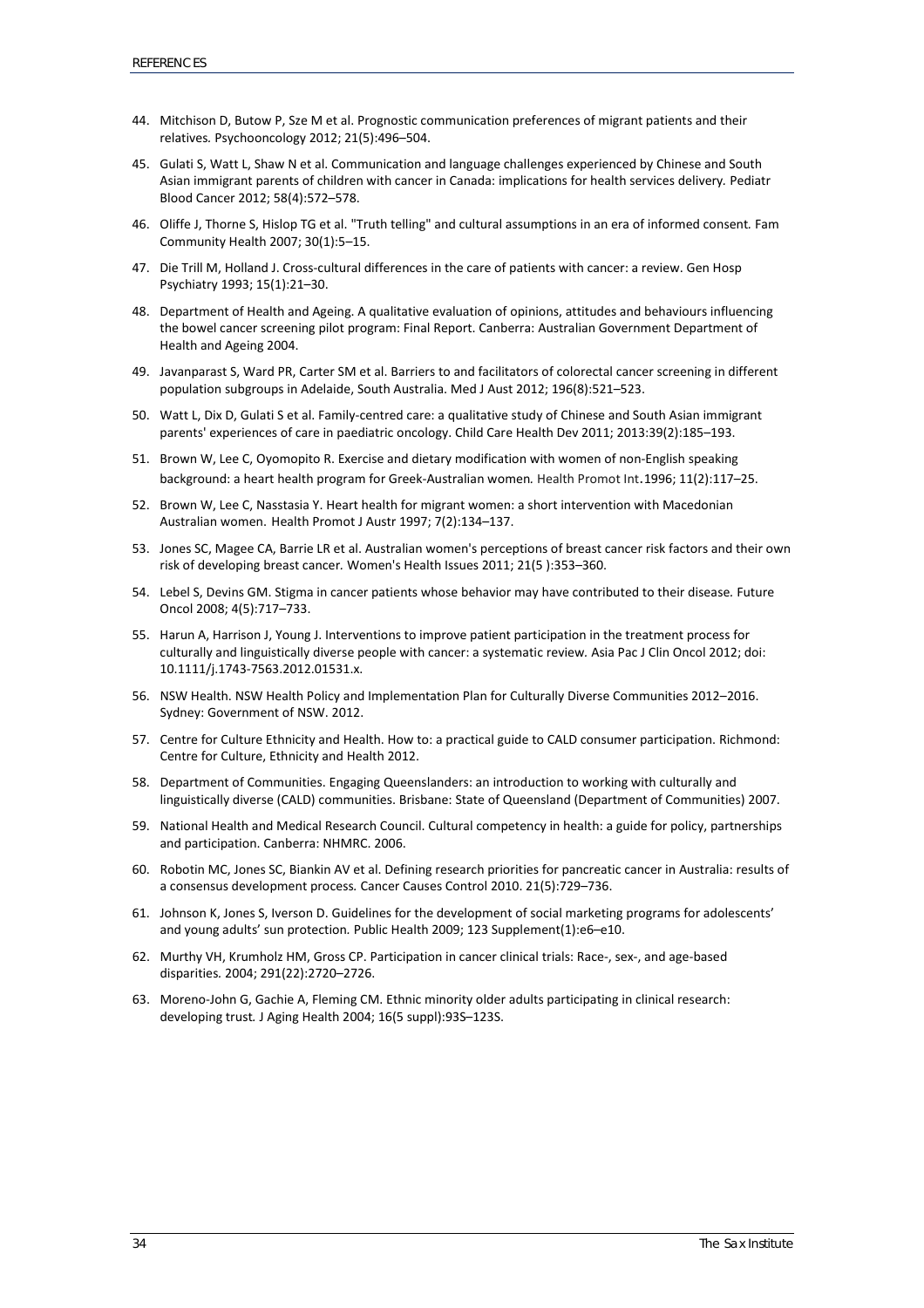# <span id="page-34-0"></span>**7 APPENDICES**

## <span id="page-34-1"></span>*APPENDIX A*

### <span id="page-34-2"></span>**Quality grading**

The Grading of Recommendations Assessment, Development, and Evaluation (GRADE) guidelines (Guyatt et al. 2011) is a well-recognised system for rating the quality of evidence in systematic reviews. It takes into account:

- 1. **Study design** randomised controlled trials receive a higher initial quality score compared with observational studies
- 2. **Risk of Bias**  there can be a risk of misleading results if the study design or conduct is flawed (e.g. poorly developed eligibility criteria, failure to control for confounding)
- 3. **Imprecision**  optimal approach to imprecision is the examination of the 95% confidence interval (CI). CI informs the impact of random error on the evidence quality.
- 4. **Inconsistency**  a body of evidence is not rated up in quality if studies yield consistent results but may be rated down in quality if inconsistent
- 5. **Indirectness**  Evidence can be indirect in 4 ways. Patients may differ from those of interest, tested intervention may differ from intervention of interest, outcomes (or 'surrogate outcomes') differ from those of primary interest and when clinicians must choose between interventions that have not been tested in head-to-head comparisons. When there is no head to head comparison of the study, the quality of evidence decreases as the use of indirect comparison is needed. Rating down occurs when there is a large discrepancy between these 4 points of indirectness
- 6. **Publication bias**  even if individual studies are perfectly designed and executed, synthesis of studies may provide biased estimates. This is partly since there may be a bias in journals against publishing negative or no results (e.g. overestimating effect size)
- 7. **Rating up the quality of evidence**  Most common reason is evidence of a large effect. Rate up 1 level if study shows at least a 2-fold reduction or increase in risk, and rate up 2 levels for at least a 5-fold reduction or increase in risk. Consider rating up if a systematic review shows evidence of a dose response gradient. Need to consider other criteria for rating down quality of evidence before employing this concept though.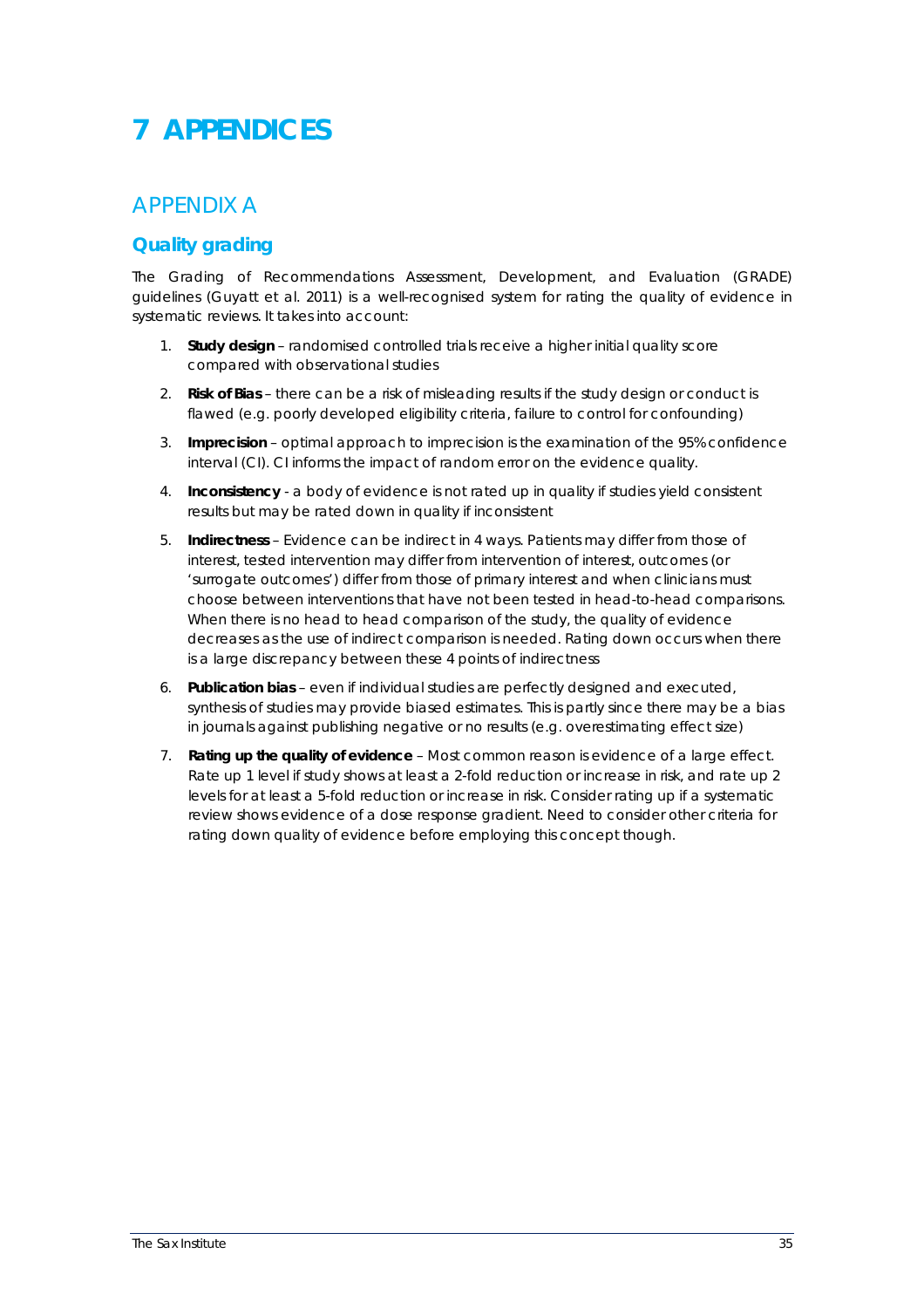## *APPENDIX B – SUMMARY TABLES*

## **Table 1: Summary of cancer knowledge, attitudes and beliefs in CALD communities**

<span id="page-35-1"></span><span id="page-35-0"></span>

| 1 <sup>st</sup> Author/ Year | <b>Type</b> | Country,<br><b>State</b> | <b>CALD community</b>                                                                                                                                                               | <b>Cancer Type</b>   | Sample size and<br>characteristics                                                  | <b>Summary information</b>                                                                                                                                                                                                                                                                                                                                                                                                                                                                                                                                                                                                                                                                                                                                                                                                                                                                                                                                                                                                                                                                                                                                           |
|------------------------------|-------------|--------------------------|-------------------------------------------------------------------------------------------------------------------------------------------------------------------------------------|----------------------|-------------------------------------------------------------------------------------|----------------------------------------------------------------------------------------------------------------------------------------------------------------------------------------------------------------------------------------------------------------------------------------------------------------------------------------------------------------------------------------------------------------------------------------------------------------------------------------------------------------------------------------------------------------------------------------------------------------------------------------------------------------------------------------------------------------------------------------------------------------------------------------------------------------------------------------------------------------------------------------------------------------------------------------------------------------------------------------------------------------------------------------------------------------------------------------------------------------------------------------------------------------------|
| <b>Chinese</b>               |             |                          |                                                                                                                                                                                     |                      |                                                                                     |                                                                                                                                                                                                                                                                                                                                                                                                                                                                                                                                                                                                                                                                                                                                                                                                                                                                                                                                                                                                                                                                                                                                                                      |
| Barlow-Stewart<br>2006       | Journal     | Australia,<br><b>NSW</b> | Chinese<br>Cantonese, Mandarin,<br>Hokkein and English<br>speaking<br>Country of birth:<br>Hong Kong, China,<br>Malaysia, Singapore,<br>Indonesia and<br>Australia                  | Hereditary<br>cancer | $n=15$ , 4 male and 11<br>female, aged mid 20s-<br>mid 80s.<br>In depth interviews. | Nature of cancer: Shameful and considered a taboo topic. Talking about it may<br>make it happen.<br>Causes of cancer: Bad luck, fate, or some evil deed committed by an ancestor. The<br>Buddhist views of retribution in this life for wrong-doing committed in this or a<br>previous life.<br>Susceptibility to cancer: Older community members are less likely to know or<br>understand that risk factors for cancer can be hereditary. Bad luck, fate, or some<br>evil deed committed by an ancestor. The Buddhist views of retribution in this life<br>for wrong-doing committed in this or a previous life. Males are considered the<br>dominant authority in a Chinese family and therefore are considered the dominant<br>force in passing down illnesses. Some believe cancer to be contagious.<br>Awareness of/attitudes towards screening & prevention programs: Many would<br>consider genetic counselling and testing if recommended by a doctor.<br>Knowledge of/approach to treatment: Diagnosis of cancer often kept secret within<br>the family.<br>Short & long term outcomes: NA<br>Knowledge of/approach to treatment: NA<br>Palliative care: NA |
| Eisenbruch<br>2004           | Journal     | Australia,<br><b>NSW</b> | Chinese<br>Mandarin, Cantonese<br>and English speaking<br>Country of birth:<br>Australia, Burma,<br>Canton, East Timor,<br>Hong Kong, Malaysia,<br>Shanghai, Taiwan,<br>and Vietnam | Hereditary<br>cancer | n=16, 14 females, 2<br>males, aged 28-69<br>vears.<br>In-depth interviews.          | Nature of cancer: Some believe cancer is contagious. Talking about cancer may<br>aggravate it or cause it to happen.<br>Causes of cancer: Mix of western and traditional Chinese explanations. Most<br>attributed ill health to the result of an imbalance of the positive and negative life<br>force (yin-yang) in the body. Others attributed it to supernatural beliefs such as:<br>Mystical explanations: (i) Heaven's or God's will (ii) karma (iii) bad luck or fate (iv)<br>offending the gods or deities requiring prayers or offerings for appeasement $(v)$<br>feng-shui. Magical explanations included kong-tau (spells invoked through human<br>intervention). Animistic (mediated by personalised supernatural agent)<br>explanations referred to evil spirits and loved ones seeking reunion with the living<br>in the other world. Some believe cancer is contagious.                                                                                                                                                                                                                                                                                 |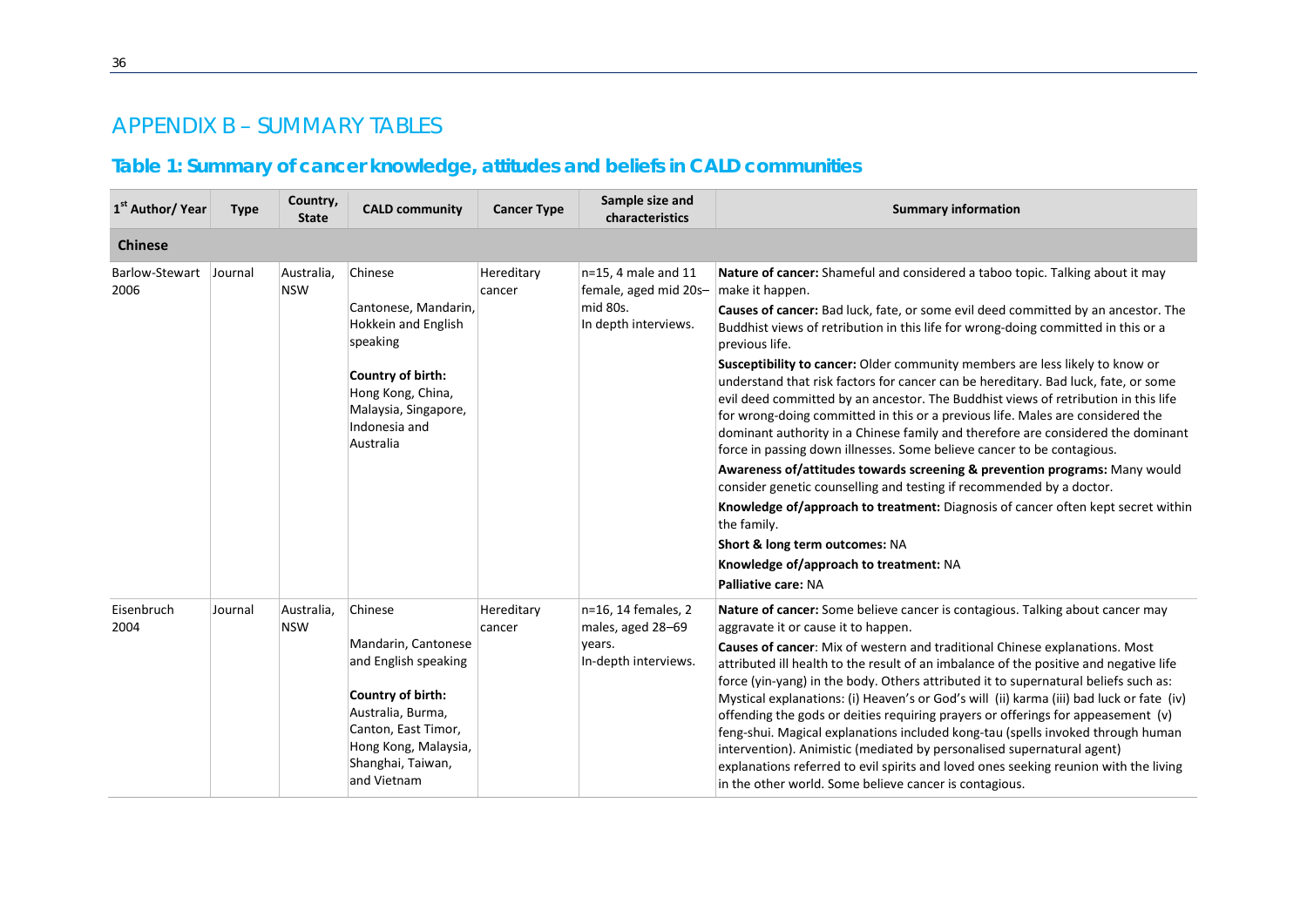| 1 <sup>st</sup> Author/ Year | <b>Type</b> | Country,<br><b>State</b> | <b>CALD community</b>                                                                                        | <b>Cancer Type</b> | Sample size and<br>characteristics                                                                            | <b>Summary information</b>                                                                                                                                                                                                                                                                                                                                                                                                                                                                                                                  |
|------------------------------|-------------|--------------------------|--------------------------------------------------------------------------------------------------------------|--------------------|---------------------------------------------------------------------------------------------------------------|---------------------------------------------------------------------------------------------------------------------------------------------------------------------------------------------------------------------------------------------------------------------------------------------------------------------------------------------------------------------------------------------------------------------------------------------------------------------------------------------------------------------------------------------|
|                              |             |                          |                                                                                                              |                    |                                                                                                               | Susceptibility to cancer: Mismatch between western and Chinese notion of 'risk'.<br>Inheritance/genetics was also perceived as a retribution for ancestral misdeeds.<br>Awareness of/attitudes towards screening & prevention programs: Paying<br>respects to the ancestors and making offerings would ensure the protection from ill<br>health and good fortune of descendants.<br>Short & long term outcomes: NA<br>Knowledge of/approach to treatment: NA<br>Palliative care: NA                                                         |
| Huang 1999                   | Journal     | Australia.<br><b>NSW</b> | Chinese<br>Cantonese, Mandarin<br>and English speaking<br>Country of birth:<br>China, Australia and<br>Other | Non-specific       | n=36 patients with<br>cancer and n=12<br>relatives, age > 30<br>years.<br>Focus groups & phone<br>interviews. | <b>Nature of Cancer: NA</b><br><b>Causes of Cancer: NA</b><br><b>Susceptibility to cancer: NA</b><br>Awareness of/attitudes towards screening & prevention programs: NA<br>Short & long term outcomes: NA<br>Knowledge of/approach to treatment: Preference for non-disclosure if poor<br>prognosis. Emphasis on family liaison between patient and health professionals.<br>Desire for incorporation of Chinese culture and treatments into care. Need for<br>interpreters and psychological and spiritual support.<br>Palliative care: NA |
| <b>Kwok 2007</b>             | Journal     | Australia,<br><b>NSW</b> | Chinese                                                                                                      | Non-specific       | n=20, women aged<br>50-69 years.<br>In-depth interviews.                                                      | <b>Nature of Cancer: NA</b><br><b>Nature of Cancer: NA</b><br><b>Causes of Cancer: NA</b><br>Susceptibility to cancer: NA<br>Awareness of/attitudes towards screening & prevention programs: Focus on<br>preserving and promoting health and overall well-being not detecting hidden<br>disease by screening. Health and illness are taken-for granted. If not symptomatic,<br>no reason to suspect diseases.<br>Short & long term outcomes: Fatalistic view of cancer.<br>Knowledge of/approach to treatment: NA<br>Palliative care: NA    |
| Lui 2009                     | Journal     | Australia,<br><b>QLD</b> | Chinese                                                                                                      | Non-specific       | $n=24$ (8 cancer<br>patients, 5 carers, 11<br>service providers and<br>community leaders),                    | Nature of Cancer: Extremely unfortunate and negative. Incurable and related to<br>improper deeds or practices. Stigmatised as a social disgrace for both the sick<br>individual and his/her family.<br>Causes of cancer: Most had a basic knowledge of the causes of cancer. However,                                                                                                                                                                                                                                                       |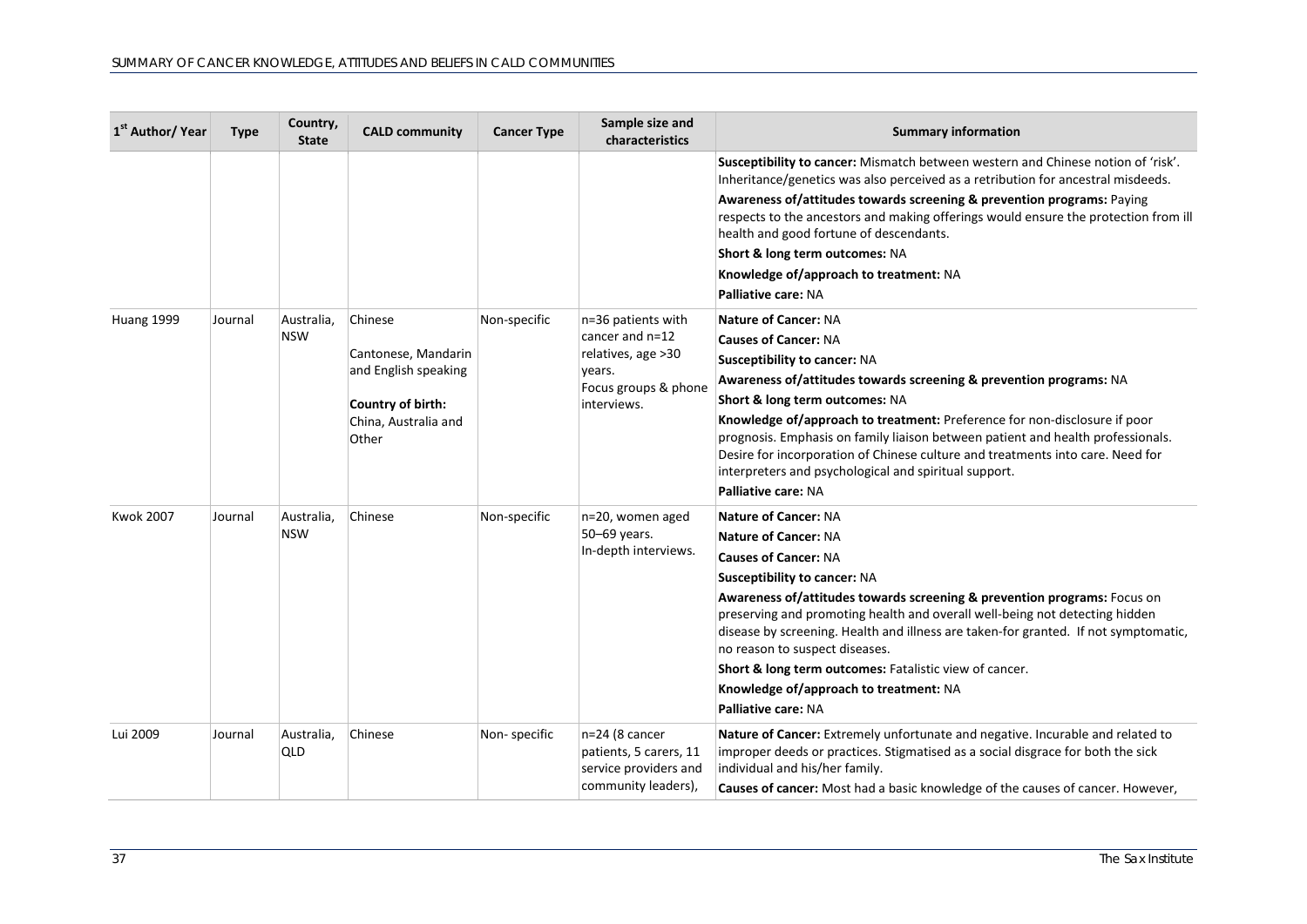| 1 <sup>st</sup> Author/ Year | <b>Type</b> | Country,<br><b>State</b> | <b>CALD community</b>                                                                              | <b>Cancer Type</b> | Sample size and<br>characteristics                                                                                           | <b>Summary information</b>                                                                                                                                                                                                                                                                                                                                                                                                                                                                                                                                                                                                                                                                                                                                                          |
|------------------------------|-------------|--------------------------|----------------------------------------------------------------------------------------------------|--------------------|------------------------------------------------------------------------------------------------------------------------------|-------------------------------------------------------------------------------------------------------------------------------------------------------------------------------------------------------------------------------------------------------------------------------------------------------------------------------------------------------------------------------------------------------------------------------------------------------------------------------------------------------------------------------------------------------------------------------------------------------------------------------------------------------------------------------------------------------------------------------------------------------------------------------------|
|                              |             |                          |                                                                                                    |                    | males and females.<br>In depth interviews.                                                                                   | folk or mythic accounts play a role in their understanding of the disease.<br><b>Susceptibility to cancer: NA</b><br>Awareness of/attitudes towards screening & prevention programs: NA<br>Short & long term outcomes: Cancer is incurable.<br>Knowledge of/approach to treatment: Range of approaches to treatment - passive<br>& stoic; belief in fate and luck; Families important in day to day care; medical<br>decisions, interpreting, transport, emotional support etc. Barriers to support - may<br>decline external help due to stigma/privacy until burden of care is no longer<br>manageable.<br>Palliative care: NA                                                                                                                                                    |
| Yeo 2005                     | Journal     | Australia,<br><b>NSW</b> | Chinese<br>Cantonese, Mandarin,<br>Hokkein and English<br>speaking<br>Country of birth:<br>Various | Non-specific       | n=31, 15 from cancer<br>clinics, 16 from<br>community, 25<br>females, 6 males.<br>Mid 20s - mid 80s.<br>In depth interviews. | Nature of Cancer: The majority incorporated both western biomedical and<br>traditional Chinese explanations of cancer.<br>Causes of cancer: Explanations of illness including cancer referred to the following<br>concepts (i) karma (yeh) (ii) retribution (bao ying) (iii) fate (mingy un) or Heaven's<br>or God's will (iv) geomancy (feng-shui) (v) touched evil (zhong chia) (vi) misfortune<br>or bad luck (shui wan, dong hark) (vii) offending the gods or deities requiring<br>prayers and offerings (viii) kong-tau (spells invoked through human intervention).<br>Susceptibility to cancer: NA<br>Awareness of/attitudes towards screening & prevention programs: NA<br>Short & long term outcomes: NA<br>Knowledge of/approach to treatment: NA<br>Palliative care: NA |
| <b>Kwok 2005</b>             | Journal     | Australia,<br><b>NSW</b> | Chinese                                                                                            | <b>Breast</b>      | n=20, women aged 50-<br>69 years.<br>In-depth interviews.                                                                    | Nature of Cancer: NA<br><b>Causes of Cancer: NA</b><br>Susceptibility to cancer: NA<br>Awareness of/attitudes towards screening & prevention programs: Facilitators of<br>screening: Organisational factors (written invitations from BreastScreen NSW,<br>Seniors' club activities); Influence of significant others (family members -<br>encouraged attendance or arranged in on receipt of letter). Barriers to screening:<br>Fear of mammography (physical damage from mammography, concerns about<br>radiation, doubts about efficacy); Modesty (dislike of others viewing their private<br>parts); Fear of stigmatisation (cancer not discussed outside the family).<br>Short & long term outcomes: NA<br>Knowledge of/approach to treatment: NA                              |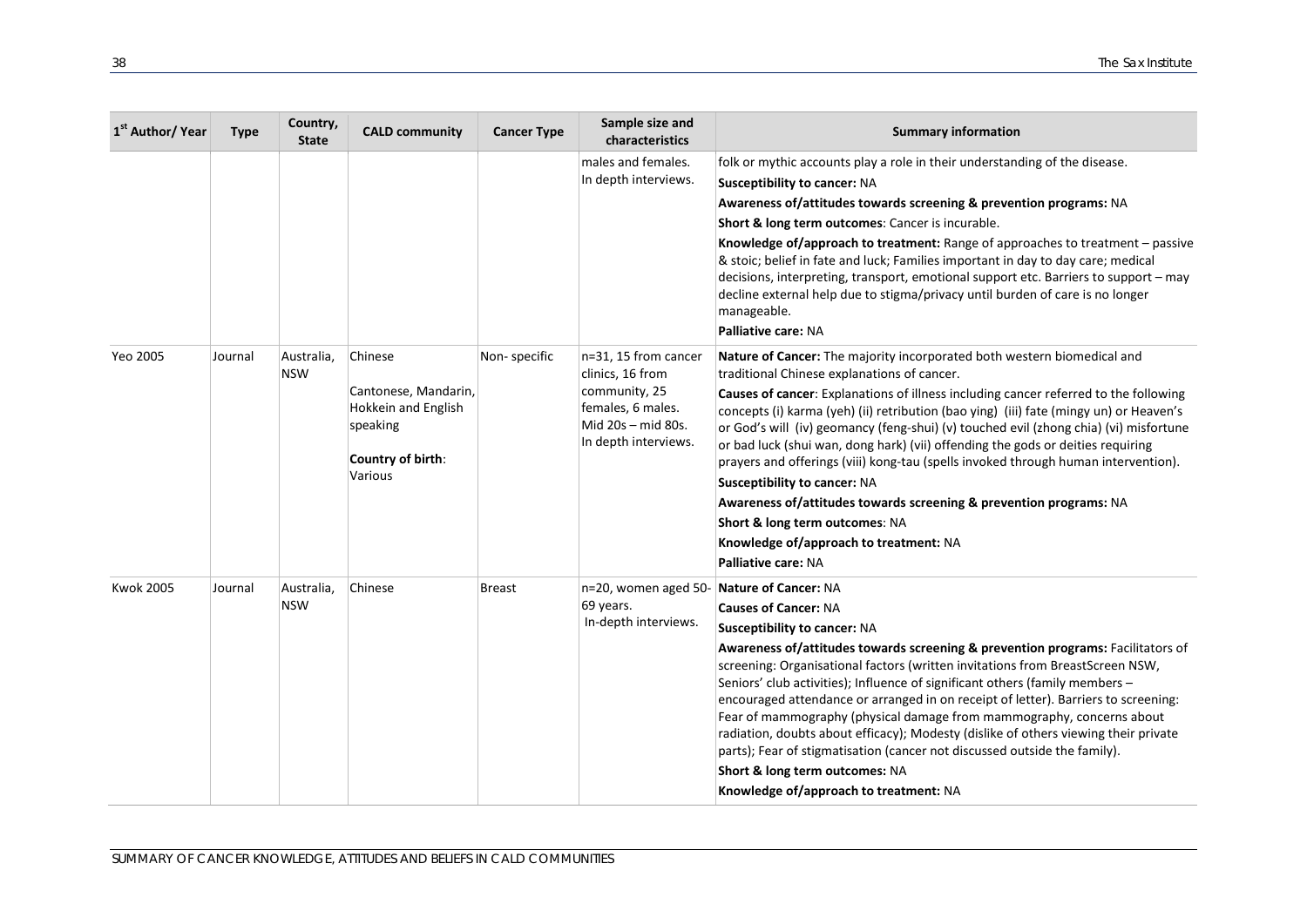| 1 <sup>st</sup> Author/ Year | Type    | Country,<br><b>State</b>              | <b>CALD community</b>                                           | <b>Cancer Type</b>               | Sample size and<br>characteristics                                                                      | <b>Summary information</b>                                                                                                                                                                                                                                                                                                                                                                                                                                                                                                                                                          |
|------------------------------|---------|---------------------------------------|-----------------------------------------------------------------|----------------------------------|---------------------------------------------------------------------------------------------------------|-------------------------------------------------------------------------------------------------------------------------------------------------------------------------------------------------------------------------------------------------------------------------------------------------------------------------------------------------------------------------------------------------------------------------------------------------------------------------------------------------------------------------------------------------------------------------------------|
|                              |         |                                       |                                                                 |                                  |                                                                                                         | Palliative care: NA                                                                                                                                                                                                                                                                                                                                                                                                                                                                                                                                                                 |
| <b>Kwok 2006</b>             | Journal | Australia,<br><b>NSW</b>              | Chinese<br>Country of birth:<br>Hong Kong                       | <b>Breast</b>                    | n=20, women aged 50- Nature of Cancer: NA<br>69 years.<br>In-depth interviews.                          | Causes of cancer: Disease, (including cancer) is inevitable and there is no way to<br>prevent it.<br>Susceptibility to cancer: Lifecyle, ageing; sickness an inevitable cycle; death as<br>natural and preordained; Negative thinking brings negative outcomes.<br>Awareness of/attitudes towards screening & prevention programs: Barriers to<br>screening: fatalism; low belief in efficacy of screening; cultural norms do not<br>reinforce screening.<br>Short & long term outcome : Fatalistic view of cancer<br>Knowledge of/approach to treatment: NA<br>Palliative care: NA |
| Hislop 2004                  | Journal | Canada,<br><b>British</b><br>Columbia | Chinese<br>Cantonese and<br>Mandarin speaking                   | Cervical                         | n=528, women, mean<br>age=49.7 years.<br>Interview.                                                     | <b>Nature of Cancer: NA</b><br><b>Causes of Cancer: NA</b><br>Susceptibility to cancer: Low knowledge about cervical cancer risk. Higher<br>knowledge associated with higher education, having a female GP, and having had a<br>Pap test.<br>Awareness of/attitudes towards screening & prevention programs: NA<br>Short & long term outcomes: Fatalistic view of cancer.<br>Knowledge of/approach to treatment: NA<br>Palliative care: NA                                                                                                                                          |
| Chui 2005                    | Journal | Australia,<br><b>NSW</b>              | Chinese<br>Country of birth:<br>Mainland China and<br>Hong Kong | Advanced<br>cancer<br>(terminal) | $n=11$ , 4 men and 6<br>women, mid-aged (30-<br>60 years), with<br>advanced cancer.<br>Grounded theory. | <b>Nature of Cancer: NA</b><br><b>Causes of Cancer: NA</b><br><b>Susceptibility to cancer: NA</b><br>Awareness of/attitudes towards screening & prevention programs: NA<br>Short & long term outcomes: NA<br>Knowledge of/approach to treatment: 4 modes of responses to cancer:<br>- Acute crisis<br>- Despondency<br>- Waiting for death<br>- Combat*<br>*Strategies associated with combat approach to treatment:<br>- Traditional Chinese medicine                                                                                                                              |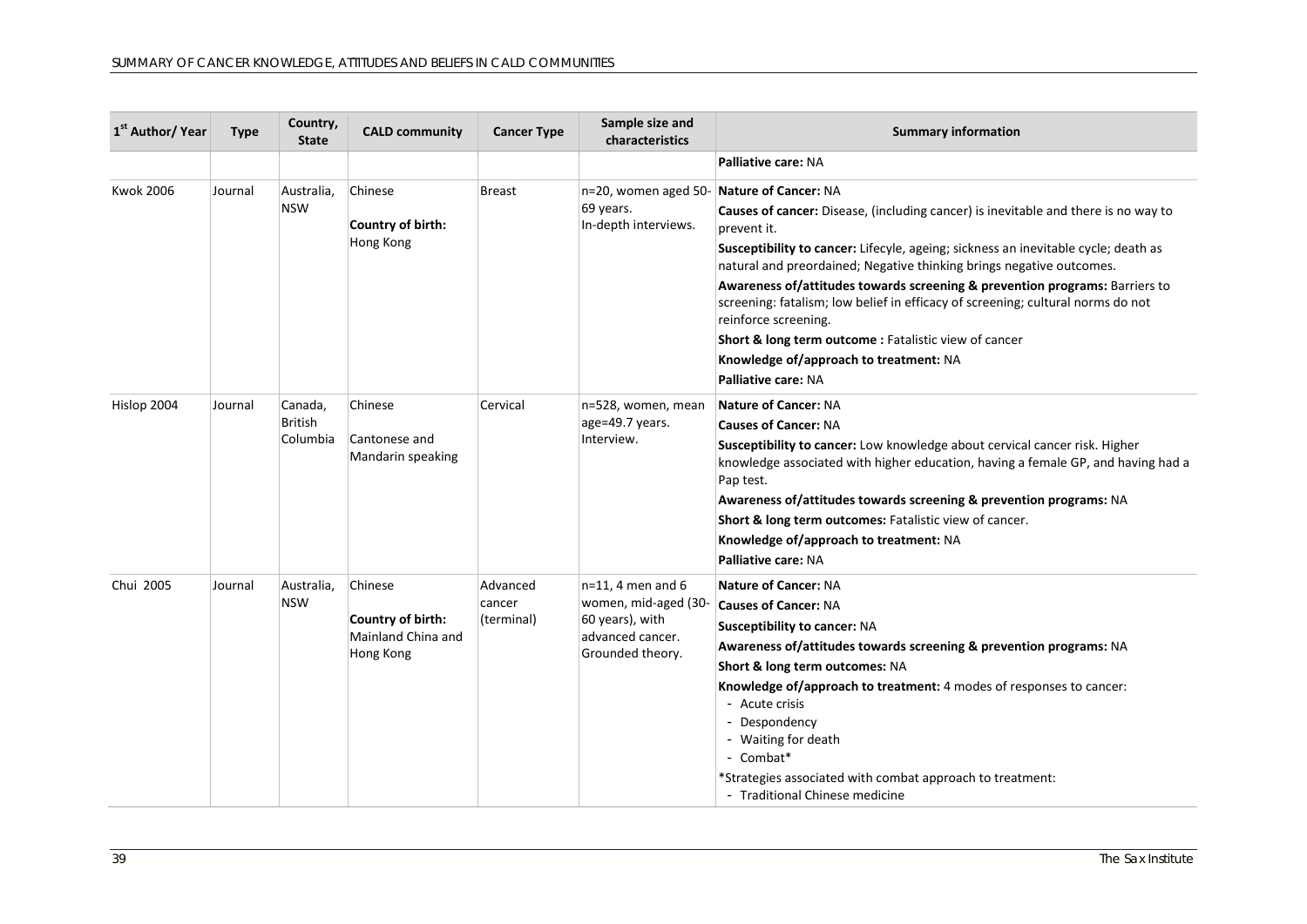| 1 <sup>st</sup> Author/ Year | <b>Type</b> | Country,<br><b>State</b> | <b>CALD community</b>         | <b>Cancer Type</b> | Sample size and<br>characteristics                                    | <b>Summary information</b>                                                                                                                                                                                                                                                                                                                                                                                                                                                                                                                                                                                                      |
|------------------------------|-------------|--------------------------|-------------------------------|--------------------|-----------------------------------------------------------------------|---------------------------------------------------------------------------------------------------------------------------------------------------------------------------------------------------------------------------------------------------------------------------------------------------------------------------------------------------------------------------------------------------------------------------------------------------------------------------------------------------------------------------------------------------------------------------------------------------------------------------------|
|                              |             |                          |                               |                    |                                                                       | Chinese beliefs on use of food<br>Qi gong (a form of exercise)<br>- Feng shui (paying attention to spatial organisation)<br>- Worship of ancestors & gods<br>Influenced by, philosophy of harmony and balance of yin and yang and qi. Believe in<br>integration of Chinese herbal medicine and western medicine. However, priority is<br>given to advice of doctors.<br><b>Palliative care: NA</b>                                                                                                                                                                                                                              |
| <b>Feser 2003</b>            | Journal     | Canada,<br>Calgary       | Chinese<br>Cantonese speaking |                    | All palliative care $ n=25, \ge 70$ years of age Nature of Cancer: NA | <b>Causes of Cancer: NA</b><br><b>Susceptibility to cancer: NA</b><br>Awareness of/attitudes towards screening & prevention programs: NA<br>Short & long term outcomes: NA<br>Knowledge of/approach to treatment: NA<br>Palliative care: Chinese do not have terms from 'palliative' or 'hospice'. More<br>appropriate words convey 'care focussed on comfort as one approached the end of<br>life' and 'a place of comfort towards the end of life'. To speak of death and dying is<br>often taboo. Linear models of palliative care are likely to be less understood than<br>cyclical models focusing on harmony and balance. |

| Canadian women (49- Causes of cancer: Conceptualisation of health and illness. Importance of health in<br>Calgary<br>fulfilling social obligations. Disease and illness are caused by an imbalance within<br>78 years), 6 health<br>care providers (4 male   the body, bacterial invasion and predetermined by a higher power.<br>Vietnamese physicians, Susceptibility to cancer: NA<br>2 female community<br><b>Awareness of/attitudes towards screening &amp; prevention programs:</b> Cultural<br>nurses).<br>factors that influence participation in screening include:<br>In depth interviews.<br>Cultural knowledge and values with regard to women's bodies as private.<br>Breast or cervical examination causes great embarrassment. Health-seeking is<br>guided by physical sensations i.e. do not think they have a health problem<br>unless experiencing unusual physical discomfort.<br>Conceptualisation of health and illness. Importance of health in fulfilling social<br>obligations. Disease and illness are caused by an imbalance within the body,<br>bacterial invasion and predetermined by a higher power. |  |
|------------------------------------------------------------------------------------------------------------------------------------------------------------------------------------------------------------------------------------------------------------------------------------------------------------------------------------------------------------------------------------------------------------------------------------------------------------------------------------------------------------------------------------------------------------------------------------------------------------------------------------------------------------------------------------------------------------------------------------------------------------------------------------------------------------------------------------------------------------------------------------------------------------------------------------------------------------------------------------------------------------------------------------------------------------------------------------------------------------------------------------|--|
|------------------------------------------------------------------------------------------------------------------------------------------------------------------------------------------------------------------------------------------------------------------------------------------------------------------------------------------------------------------------------------------------------------------------------------------------------------------------------------------------------------------------------------------------------------------------------------------------------------------------------------------------------------------------------------------------------------------------------------------------------------------------------------------------------------------------------------------------------------------------------------------------------------------------------------------------------------------------------------------------------------------------------------------------------------------------------------------------------------------------------------|--|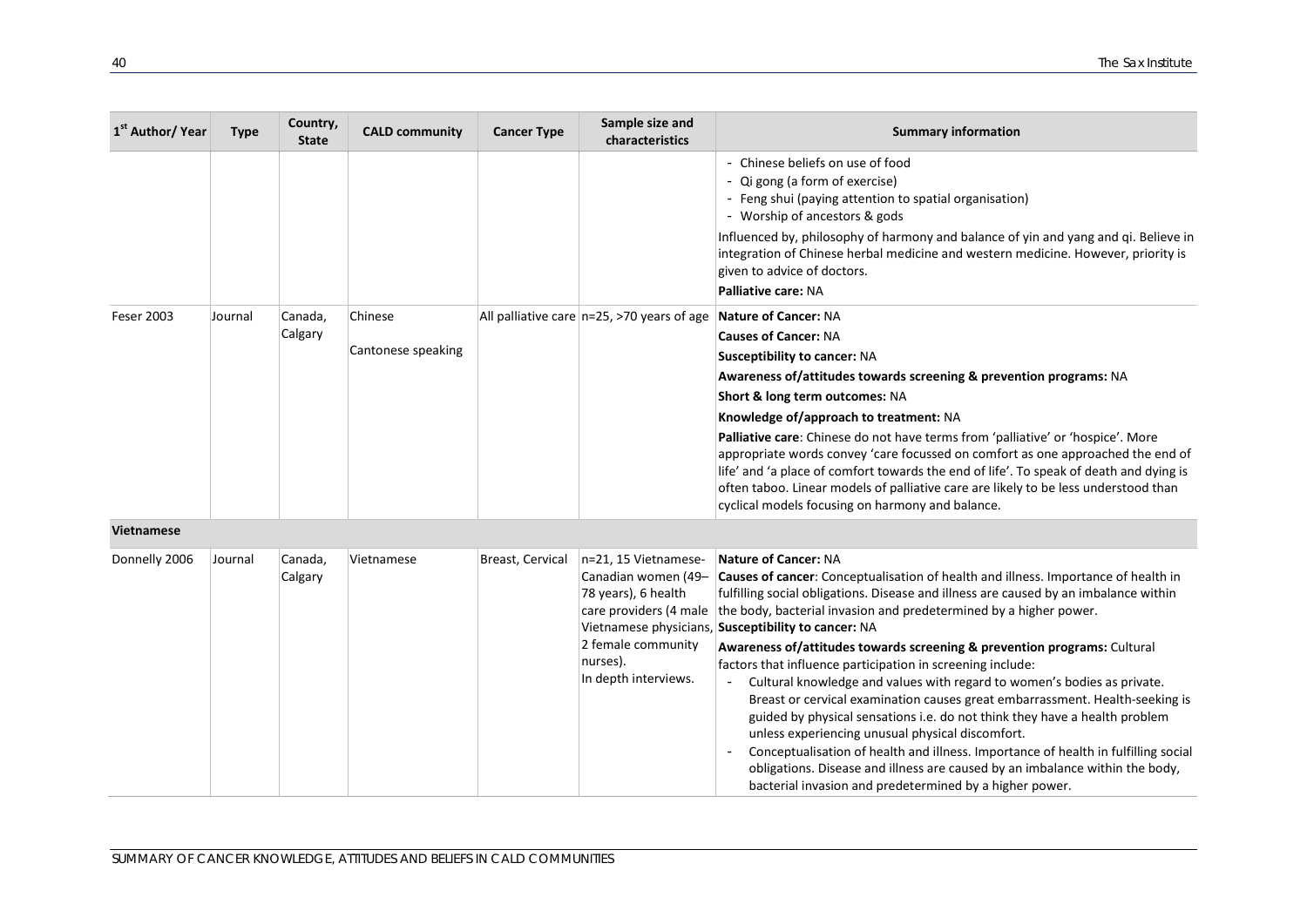| 1 <sup>st</sup> Author/ Year | <b>Type</b> | Country,<br><b>State</b> | <b>CALD community</b> | <b>Cancer Type</b> | Sample size and<br>characteristics                                                                                                                                     | <b>Summary information</b>                                                                                                                                                                                                                                                                                                                                                                                                                                                                                                                                                                                                                                                                                                                                                                                                               |
|------------------------------|-------------|--------------------------|-----------------------|--------------------|------------------------------------------------------------------------------------------------------------------------------------------------------------------------|------------------------------------------------------------------------------------------------------------------------------------------------------------------------------------------------------------------------------------------------------------------------------------------------------------------------------------------------------------------------------------------------------------------------------------------------------------------------------------------------------------------------------------------------------------------------------------------------------------------------------------------------------------------------------------------------------------------------------------------------------------------------------------------------------------------------------------------|
|                              |             |                          |                       |                    |                                                                                                                                                                        | Beliefs and values concerning patient/provider relationship. Hierarchical<br>relationship. Women often feel too intimidated to ask for information or request<br>screening.<br>Short & long term outcomes: NA<br>Knowledge of/approach to treatment: NA<br>Palliative care: NA                                                                                                                                                                                                                                                                                                                                                                                                                                                                                                                                                           |
| <b>Cheek 1999</b>            | Journal     | Australia,<br><b>SA</b>  | Vietnamese            | Cervical           | n=199, women, > 18<br>yrs.<br>Cross-sectional survey.                                                                                                                  | <b>Nature of Cancer: NA</b><br><b>Causes of Cancer: NA</b><br>Susceptibility to cancer: NA<br>Awareness of/attitudes towards screening & prevention programs: 87% had<br>heard of a Pap smear. Screening rates increased with age, education level, marriage<br>and length of stay in Australia. Family doctor most important source of information,<br>Friends and family also important. Majority would have a Pap smear if<br>recommended by their doctor. 75% had had a test. Of those who had heard of a<br>Pap smear: 96% knew it indicates pre-cancerous changes in the cervix; 47% knew<br>test 'should be conducted every 2 years'; and 25% knew that 'women aged 18-70<br>who have ever had sex should have a routine test.<br>Short & long term outcomes: NA<br>Knowledge of/approach to treatment: NA<br>Palliative care: NA |
| McGrath 2004                 | Journal     | Australia,<br><b>NSW</b> | Vietnamese            | Terminal cancer    | n=?, unknown number Nature of Cancer: NA<br>of carers, 4 GPs, 2<br>palliative care nurses.<br>Case study revolving<br>around the experience<br>of and with one family. | <b>Causes of Cancer: NA</b><br>Susceptibility to cancer: NA<br>Awareness of/attitudes towards screening & prevention programs: NA<br>Short & long term outcomes: NA<br>Knowledge of/approach to treatment: NA<br>Palliative Care: Palliative care barriers: pain is seen as payment for previous<br>misdeeds and must be accepted; patient reluctance to disclose symptoms; reliance<br>on family members; inappropriate presentations to hospital; variability in the role<br>played by GPs; complexities in revealing & discussing prognosis; and family<br>preference for patient to not be informed of prognosis.                                                                                                                                                                                                                    |
| <b>Arabic</b>                |             |                          |                       |                    |                                                                                                                                                                        |                                                                                                                                                                                                                                                                                                                                                                                                                                                                                                                                                                                                                                                                                                                                                                                                                                          |
| Saleh 2011                   | Journal     | Australia,               | Arabic                | Non-specific       | n=38, 27 females, 11                                                                                                                                                   | Nature of cancer: Having a family history of cancer has an adverse impact on                                                                                                                                                                                                                                                                                                                                                                                                                                                                                                                                                                                                                                                                                                                                                             |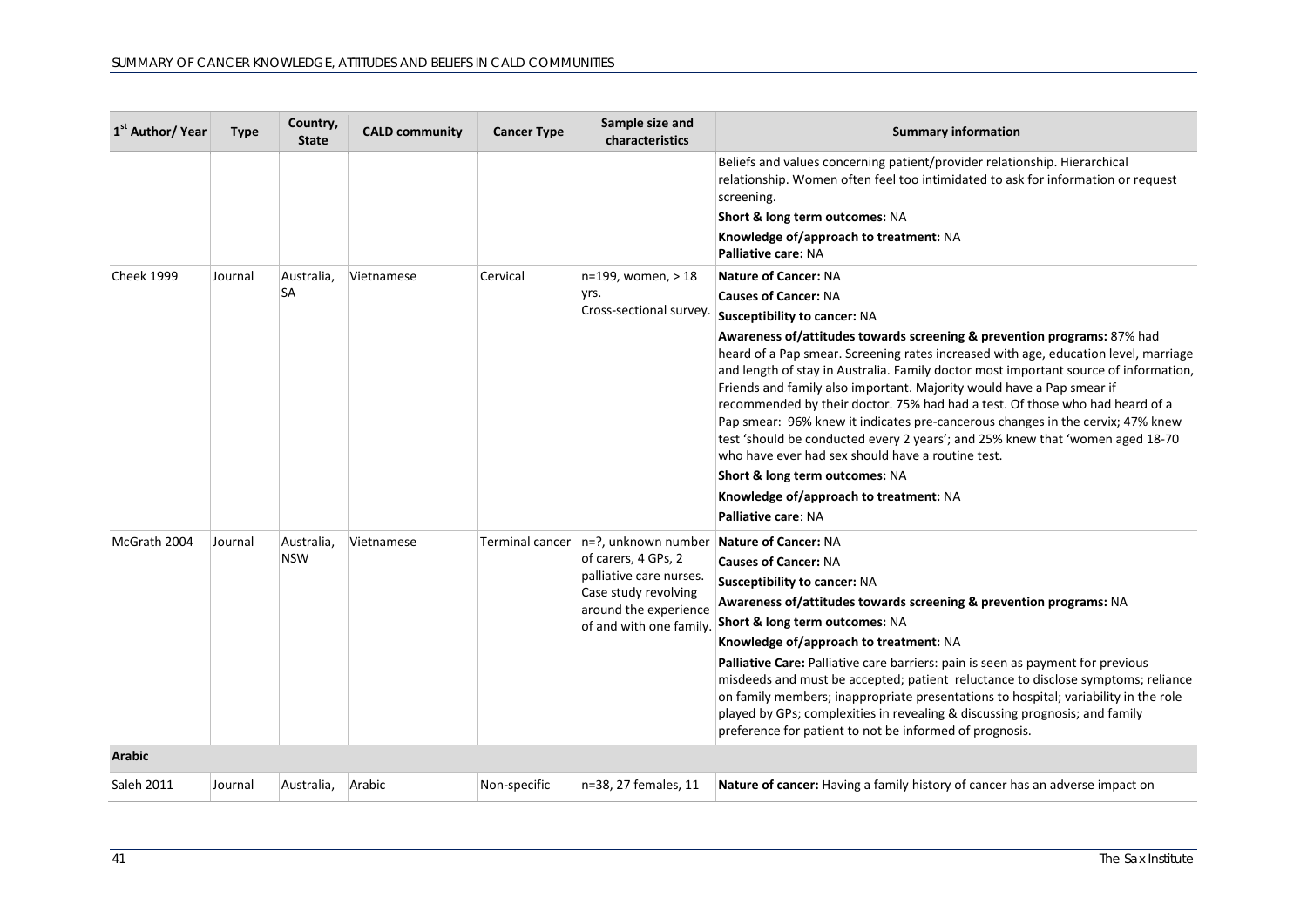| 1 <sup>st</sup> Author/ Year              | <b>Type</b> | Country,<br><b>State</b> | <b>CALD community</b> | <b>Cancer Type</b> | Sample size and<br>characteristics                                                                                                              | <b>Summary information</b>                                                                                                                                                                                                                                                                                                                                                                                                                                                                                                                                                                                                                                                                                                                                                                                 |
|-------------------------------------------|-------------|--------------------------|-----------------------|--------------------|-------------------------------------------------------------------------------------------------------------------------------------------------|------------------------------------------------------------------------------------------------------------------------------------------------------------------------------------------------------------------------------------------------------------------------------------------------------------------------------------------------------------------------------------------------------------------------------------------------------------------------------------------------------------------------------------------------------------------------------------------------------------------------------------------------------------------------------------------------------------------------------------------------------------------------------------------------------------|
|                                           |             | <b>NSW</b>               |                       |                    | males, >18 years<br>recruited from both a<br>cancer clinic and the<br>general community.<br>Ethnographic<br>interviews.                         | marriageability.<br><b>Causes of Cancer: NA</b><br>Susceptibility to cancer: Some reported an outdated belief within the community<br>of patrilineal inheritance and that the father's genes are stronger than the<br>mother's. All noted the importance of understanding one's family and personal<br>health history in understanding the risk of cancer for future generations.<br>Awareness of/attitudes towards screening & prevention programs: Stigma a<br>barrier to screening.<br>Short & long term outcomes: NA<br>Knowledge of/approach to treatment: NA<br><b>Palliative Care: NA</b>                                                                                                                                                                                                           |
| Saleh 2012                                | Journal     | Australia,<br><b>NSW</b> | Arabic                | Non-specific       | n=38, 27 females, 11<br>males, >18 years<br>recruited from both a<br>cancer clinic and the<br>general community.<br>Ethnographic<br>interviews. | Nature of cancer: Stigma associated with cancer diagnosis. Desire to avoid people<br>with cancer. Not talked about and associated with bad luck. Use of other words<br>rather than cancer. Cancer is fatal-though clinic patients were less likely than the<br>general community to believe this.<br><b>Causes of cancer:</b><br>Genetics<br>$\sim$<br>Lifestyle factors<br><b>Stress</b><br>$\overline{a}$<br>Spirituality/ higher power.<br><b>Susceptibility to cancer: NA</b><br>Awareness of/attitudes towards screening & prevention programs: NA<br>Short & long term outcomes: NA<br>Knowledge of/approach to treatment: Stigma, fear and secrecy are barriers to<br>accessing health services. Some families expressed a desire for non-disclosure of<br>diagnosis.<br><b>Palliative Care: NA</b> |
| Multiple or Non-specific CALD communities |             |                          |                       |                    |                                                                                                                                                 |                                                                                                                                                                                                                                                                                                                                                                                                                                                                                                                                                                                                                                                                                                                                                                                                            |

| <b>Butow 2011</b> | Journal | Australia. | Arabic, Greek,     | Non-specific | $\ln=91.73$ cancer | Nature of Cancer: NA                                               |
|-------------------|---------|------------|--------------------|--------------|--------------------|--------------------------------------------------------------------|
|                   |         | NSW and    | Chinese (Cantonese |              |                    | patients and 18 carers, <b>Causes of Cancer:</b> NA                |
|                   |         | <b>VIC</b> | and Mandarin       |              |                    | 70% female, mean age Susceptibility to cancer: NA                  |
|                   |         |            | speaking)          |              | 56.                | Awareness of/attitudes towards screening & prevention programs: NA |
|                   |         |            |                    |              | Focus groups and   |                                                                    |
|                   |         |            |                    |              | semi-structured    | <b>Short &amp; long term outcomes: NA</b>                          |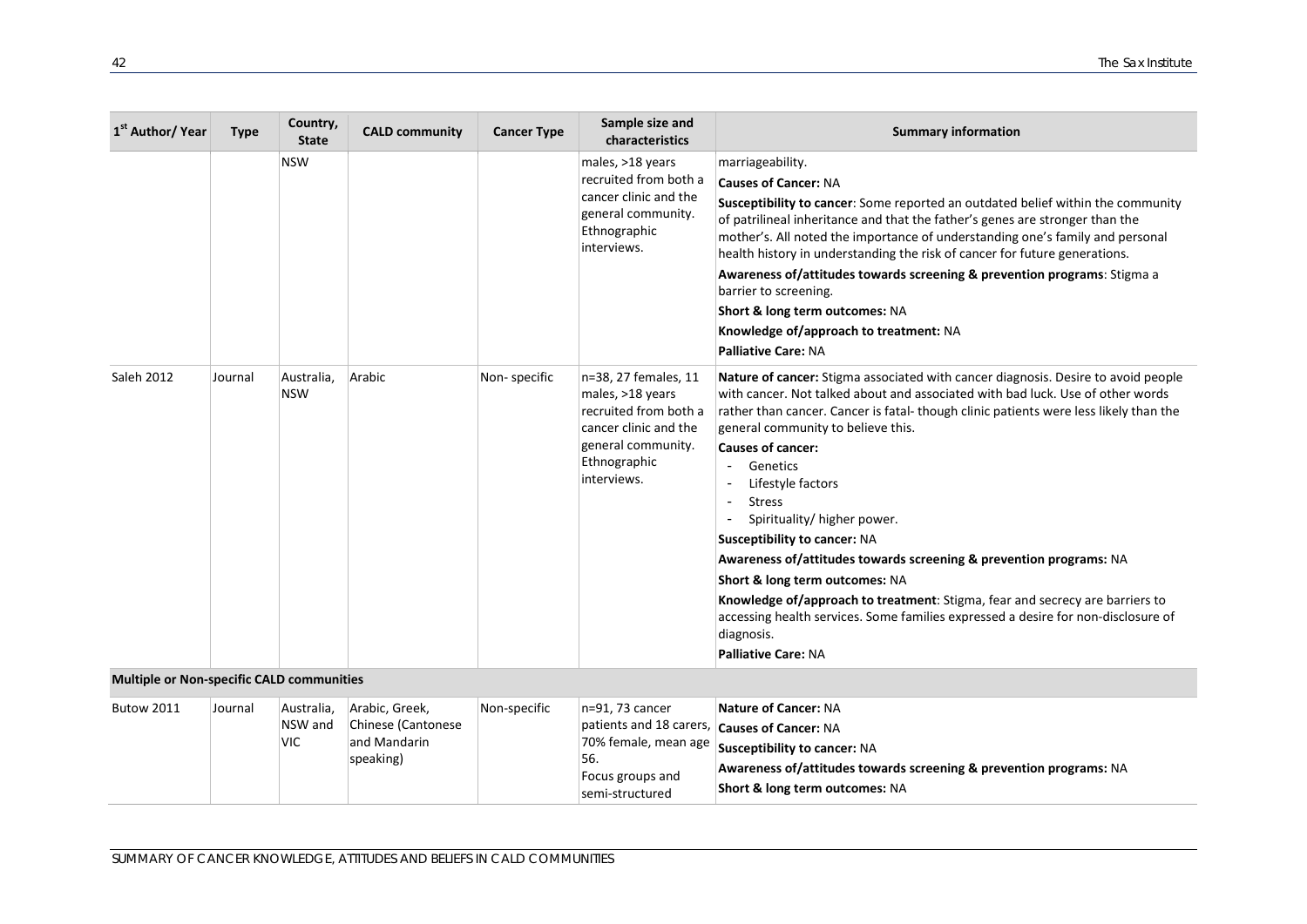| 1 <sup>st</sup> Author/ Year | <b>Type</b> | Country,<br><b>State</b>         | <b>CALD community</b>  | <b>Cancer Type</b> | Sample size and<br>characteristics | <b>Summary information</b>                                                                                                                                                                                                                                                                                  |
|------------------------------|-------------|----------------------------------|------------------------|--------------------|------------------------------------|-------------------------------------------------------------------------------------------------------------------------------------------------------------------------------------------------------------------------------------------------------------------------------------------------------------|
|                              |             |                                  |                        |                    | interviews.                        | Knowledge of/approach to treatment: Language and communication difficulties<br>include:                                                                                                                                                                                                                     |
|                              |             |                                  |                        |                    |                                    | Difficulty understanding verbal and written information. Implications include<br>missed appointments, non-adherence to treatment or clinic procedures and<br>poor self-care.                                                                                                                                |
|                              |             |                                  |                        |                    |                                    | Cultural isolation. Wanted to be treated by 'one of their own' and would<br>travel long distances to accomplish this.                                                                                                                                                                                       |
|                              |             |                                  |                        |                    |                                    | Being treated differently. Some feel they receive inferior care, less<br>information.                                                                                                                                                                                                                       |
|                              |             |                                  |                        |                    |                                    | Lack of skill with English language. Unable to advocate on their own behalf,<br>difficulty forming a relationship and building trust.                                                                                                                                                                       |
|                              |             |                                  |                        |                    |                                    | <b>Palliative Care: NA</b>                                                                                                                                                                                                                                                                                  |
| Die Trill 1993               | Journal     |                                  | Review of Non-specific | Non-specific       | NA, Review article.                | <b>Nature of Cancer: NA</b>                                                                                                                                                                                                                                                                                 |
|                              |             | inter-<br>national<br>literature |                        |                    |                                    | <b>Causes of Cancer: NA</b>                                                                                                                                                                                                                                                                                 |
|                              |             |                                  |                        |                    |                                    | <b>Susceptibility to cancer: NA</b>                                                                                                                                                                                                                                                                         |
|                              |             |                                  |                        |                    |                                    | Awareness of/attitudes towards screening & prevention programs: NA                                                                                                                                                                                                                                          |
|                              |             |                                  |                        |                    |                                    | Short & long term outcomes: NA                                                                                                                                                                                                                                                                              |
|                              |             |                                  |                        |                    |                                    | Knowledge of/approach to treatment: Major cultural issues that should be<br>considered in cancer patients: family function; sex roles; language; disclosure of<br>information; pain; attitudes towards illness and health practices; immigration;<br>religion; autonomy/dependency; death, and bereavement. |
| Gulati 2012                  | Journal     | Canada,                          | Chinese, South Asian   | Non-specific       | $n=50$ , parents of a              | <b>Nature of Cancer: NA</b>                                                                                                                                                                                                                                                                                 |
|                              |             | Ontario                          | (Mandarin,             |                    | child with cancer.                 | <b>Causes of Cancer: NA</b>                                                                                                                                                                                                                                                                                 |
|                              |             |                                  | Cantonese, Hindi,      |                    | Face to face and                   | <b>Susceptibility to cancer: NA</b>                                                                                                                                                                                                                                                                         |
|                              |             |                                  | Punjabi, Urdu)         |                    | telephone interviews.              | Awareness of/attitudes towards screening & prevention programs: NA                                                                                                                                                                                                                                          |
|                              |             |                                  |                        |                    |                                    | Short & long term outcomes: NA                                                                                                                                                                                                                                                                              |
|                              |             |                                  |                        |                    |                                    | Knowledge of/approach to treatment: Communication challenges influenced<br>parents' role in caring for their child and made it difficult to learn complex medical<br>terminology.                                                                                                                           |
|                              |             |                                  |                        |                    |                                    | Interpreting services were sometimes inadequate or not accessible.                                                                                                                                                                                                                                          |
|                              |             |                                  |                        |                    |                                    | Parents occasionally missed out on services and resources, reported limited<br>availability of linguistically and culturally appropriate information, and experienced<br>a lack of social integration in the healthcare process.                                                                            |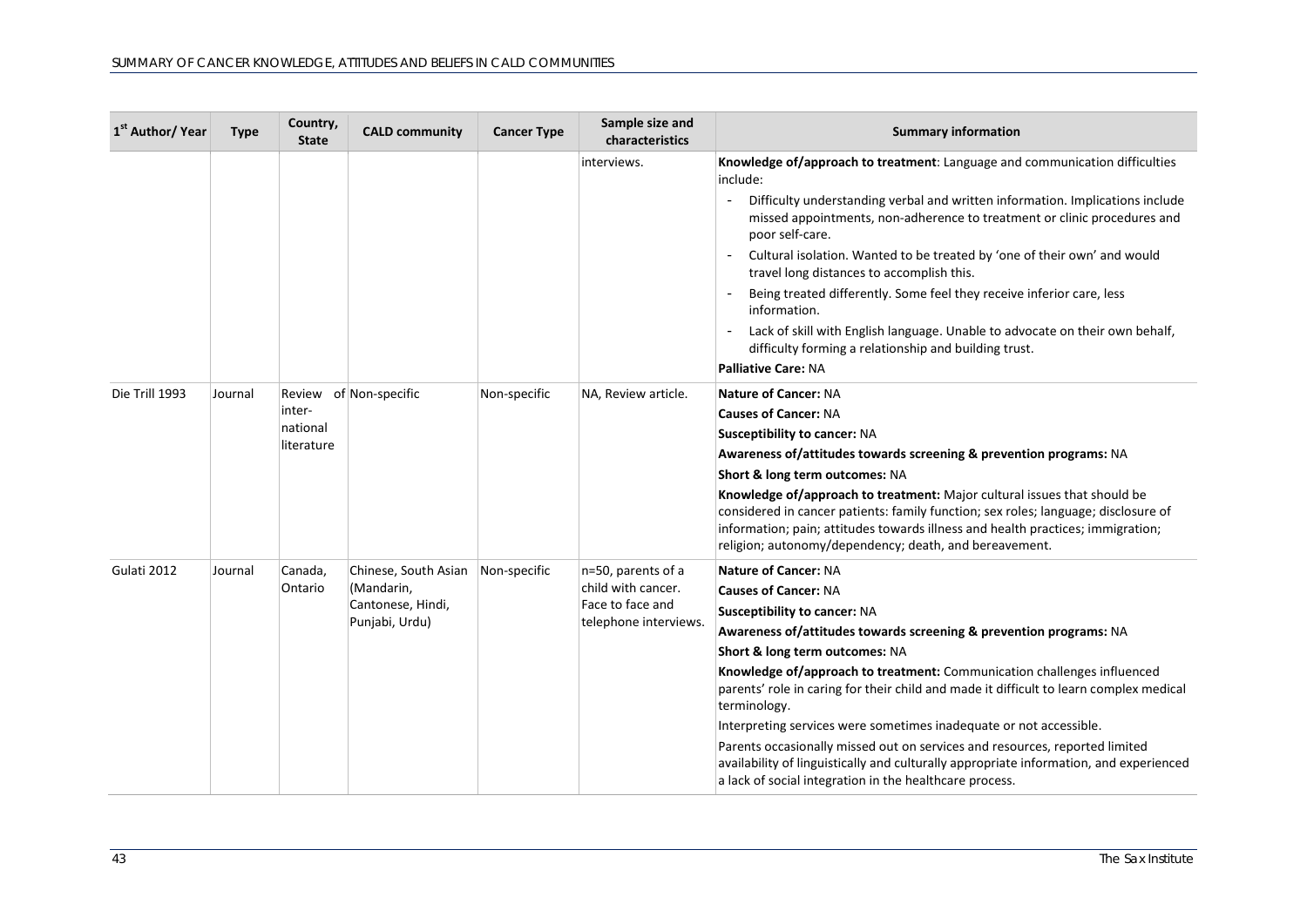| 1 <sup>st</sup> Author/ Year | <b>Type</b>                                                                    | Country,<br><b>State</b>       | <b>CALD community</b>                                                                          | <b>Cancer Type</b> | Sample size and<br>characteristics                                                                                                                                                            | <b>Summary information</b>                                                                                                                                                                                                                                                                                                                                                                                                                                                                                                                                                                                                                           |
|------------------------------|--------------------------------------------------------------------------------|--------------------------------|------------------------------------------------------------------------------------------------|--------------------|-----------------------------------------------------------------------------------------------------------------------------------------------------------------------------------------------|------------------------------------------------------------------------------------------------------------------------------------------------------------------------------------------------------------------------------------------------------------------------------------------------------------------------------------------------------------------------------------------------------------------------------------------------------------------------------------------------------------------------------------------------------------------------------------------------------------------------------------------------------|
|                              |                                                                                |                                |                                                                                                |                    |                                                                                                                                                                                               | <b>Palliative Care: NA</b>                                                                                                                                                                                                                                                                                                                                                                                                                                                                                                                                                                                                                           |
| Mitchison 2012               | Journal                                                                        | Australia.<br><b>NSW</b>       | Chinese, Arabic and<br>Greek                                                                   | Non-specific       | n=73, oncology<br>patients (including 20<br>Chinese; 11 Greek;<br>11Arabic). n=65<br>relatives (including 23<br>Chinese 11 Arabic; 7<br>Greek). Males and<br>females, over 30.<br>Interviews. | <b>Nature of Cancer: NA</b><br><b>Causes of Cancer: NA</b><br><b>Susceptibility to cancer: NA</b><br>Awareness of/attitudes towards screening & prevention programs: NA<br>Short & long term outcomes: NA<br>Knowledge of/approach to treatment: Patient preference for caring & sensitive<br>prognostic disclosure from an authoritative oncologist. Discordant with families'<br>preference for non-disclosure to patients and desire to actively influence<br>oncologists - meeting with them separately and directing what and how<br>information should be conveyed to patients.<br><b>Palliative Care: NA</b>                                  |
| Oliffe 2007                  | Journal                                                                        | Canada,<br>British<br>Columbia | Chinese, Persian,<br>Jamaican, Dutch<br>Indonesian, Filipino,<br>First Nations/Aborig-<br>inal | Non-specific       | n=21, 18 female, 3<br>male, 27-80 years.<br>In depth interviews.                                                                                                                              | <b>Nature of Cancer: NA</b><br><b>Causes of Cancer: NA</b><br>Susceptibility to cancer: NA<br>Awareness of/attitudes towards screening & prevention programs: NA<br>Short & long term outcomes: NA<br>Knowledge of/approach to treatment: Want the content and volume of<br>information shared by healthcare professionals to be 'titrated' in culturally sensitive<br>ways. Need to have information 'channelled' to family members and directly<br>involving them when making decisions.<br><b>Palliative Care: NA</b>                                                                                                                             |
| <b>DOHA 2004</b>             | Govern-<br>ment<br>Report,<br>Bowel<br>Cancer<br>Screening<br>Pilot<br>Program | Australia,                     | Cantonese<br>VIC and SA Vietnamese, Greek<br>and Italian                                       | Bowel              | n=60, equal numbers<br>of men and women.<br>In depth interviews.                                                                                                                              | <b>Nature of Cancer: NA</b><br><b>Causes of Cancer: NA</b><br>Susceptibility to cancer: NA<br>Awareness of/attitudes towards screening & prevention programs: CALD groups<br>less familiar with 'do it yourself' health checks such as FOBT<br>greater reliance on GP or doctor to conduct<br>GPs were respected and trusted as the expert<br>$\sim$<br>CALD groups more likely to screen if advised by their GP<br>$\overline{\phantom{a}}$<br>some alarm at receiving FOBT in mail and seeing the word 'cancer' - did not<br>understand why they had been sent the kit<br>reluctant to call the 1300 number - did not know if they could trust the |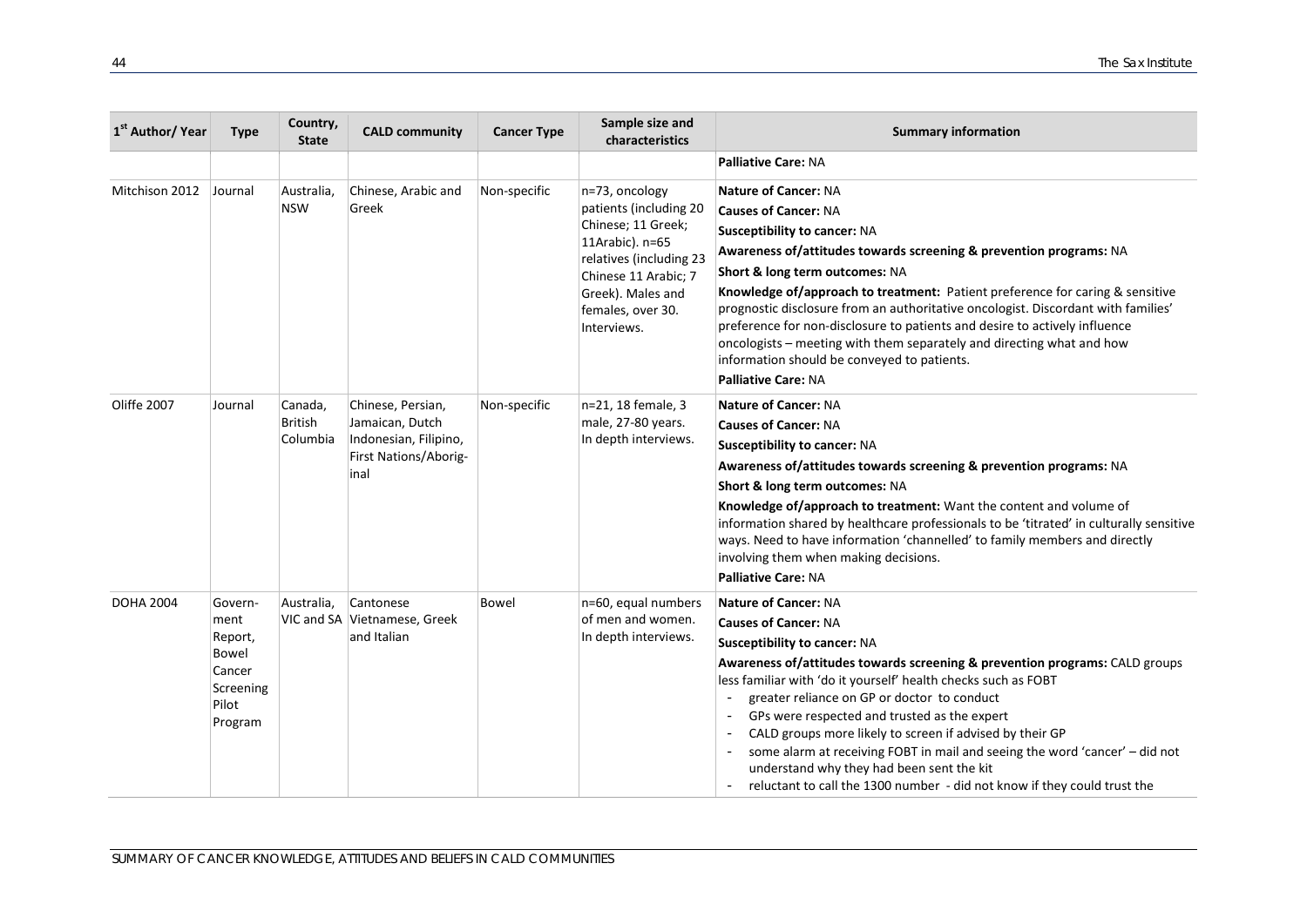| 1 <sup>st</sup> Author/ Year | <b>Type</b> | Country,<br><b>State</b> | <b>CALD community</b>                                             | <b>Cancer Type</b> | Sample size and<br>characteristics                            | <b>Summary information</b>                                                                                                                                                                                                                                                                                                                                                                                                                                                                                                                                                                                                                                                                                                                                                                                                                                                                                                                                                                                                           |
|------------------------------|-------------|--------------------------|-------------------------------------------------------------------|--------------------|---------------------------------------------------------------|--------------------------------------------------------------------------------------------------------------------------------------------------------------------------------------------------------------------------------------------------------------------------------------------------------------------------------------------------------------------------------------------------------------------------------------------------------------------------------------------------------------------------------------------------------------------------------------------------------------------------------------------------------------------------------------------------------------------------------------------------------------------------------------------------------------------------------------------------------------------------------------------------------------------------------------------------------------------------------------------------------------------------------------|
|                              |             |                          |                                                                   |                    |                                                               | translator.<br>Motivations to participate in taking an FOBT test<br>belief in efficacy of screening to prevent death from disease<br>social acceptance and encouragement to take part<br>desire for quality of life<br>motivated by involvement with grandchildren and the community<br>family history of bowel cancer<br>perceived ease of use of screening kit, particularly when compared to<br>colonoscopy.<br>Recommendations - there is a need for<br>knowledge and awareness raising for bowel cancer and for FOBT testing prior<br>to the kits being distributed<br>translation of promotional and kits materials and components<br>support from GPs and health workers to encourage and conduct FOBT<br>screening<br>use of ethnic media to create awareness of program in language and broadly<br>in the community<br>community organisations also good avenue for creating discussion and<br>awareness raising.<br>Short & long term outcomes: NA<br>Knowledge of/approach to treatment: NA<br><b>Palliative Care: NA</b> |
| Javanparast<br>2012          | Journal     | Australia,<br><b>SA</b>  | Greek, Vietnamese,<br>Iranian, Indigenous<br>and Anglo-Australian | Colorectal         | $n=121$ men and<br>women, aged 50-75<br>years.<br>Interviews. | Nature of cancer: Very fearful of a cancer diagnosis.<br>Causes of cancer: Unpreventable. Health and disease and life and death were in<br>God's hands, and so not preventable (Greek and Vietnamese).<br><b>Susceptibility to cancer:</b> CALD groups had a fatalistic view about susceptibility to<br>cancer.<br>Awareness of/attitudes towards screening & prevention programs: Barriers to<br>screening: low knowledge of bowel cancer and screening; fatalism about cancer;<br>language barriers; low self-efficacy to perform FOBT; tests viewed as undesirable;<br>privacy important. Possible facilitators: belief that prevention better than cure;<br>moral obligation and responsibility to care for own health; belief that cancer could<br>be prevented by lifestyle choices.<br>Short & long term outcomes: CALD groups have a fatalistic view about the<br>outcomes of cancer.                                                                                                                                        |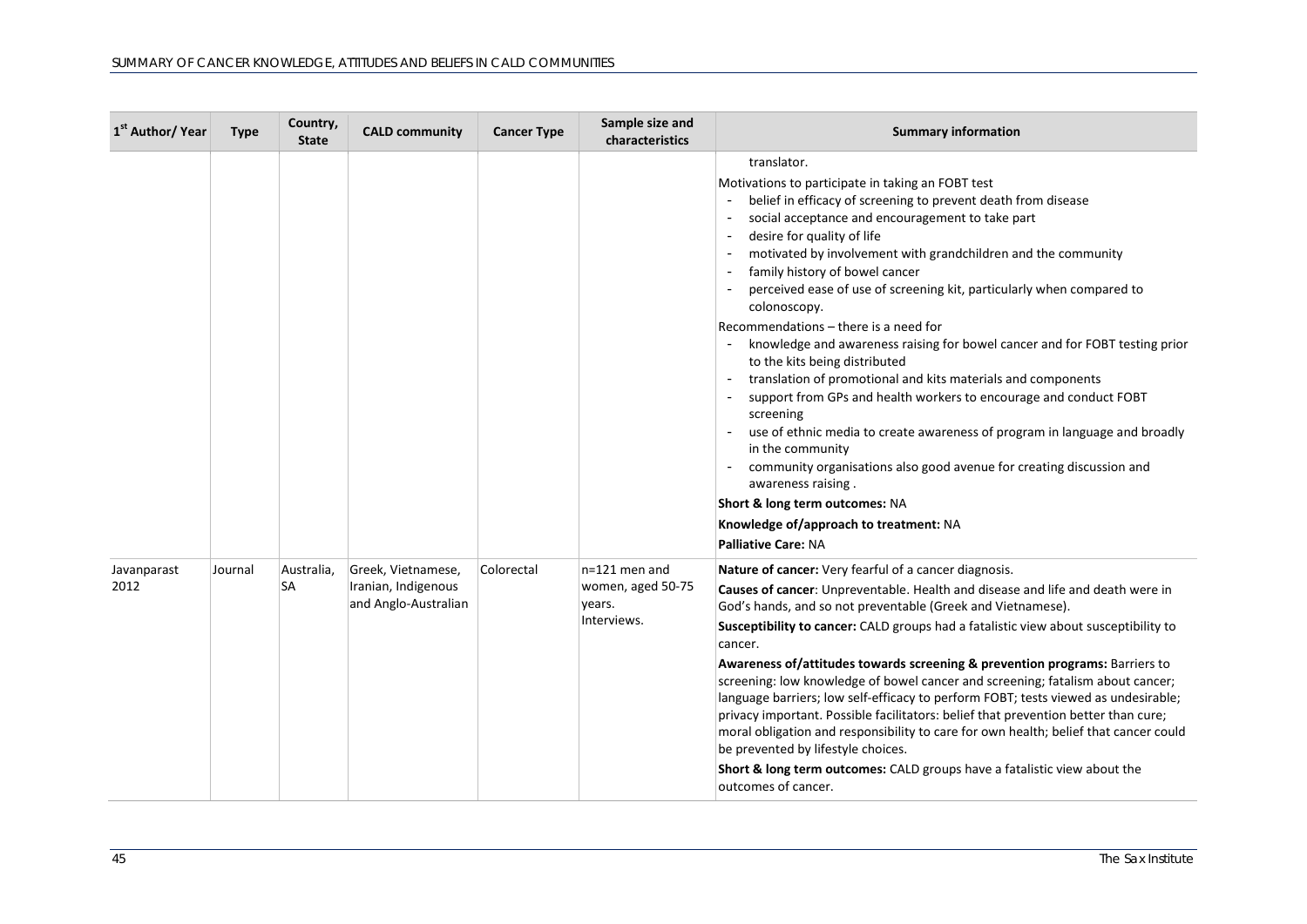| 1 <sup>st</sup> Author/ Year | <b>Type</b>                               | Country,<br><b>State</b> | <b>CALD community</b>                                                                                                                                               | <b>Cancer Type</b>     | Sample size and<br>characteristics                                                                                                                                  | <b>Summary information</b>                                                                                                                                                                                                                                                                                                                                                                                                                                                                                                                                                                                                                                                                                                         |
|------------------------------|-------------------------------------------|--------------------------|---------------------------------------------------------------------------------------------------------------------------------------------------------------------|------------------------|---------------------------------------------------------------------------------------------------------------------------------------------------------------------|------------------------------------------------------------------------------------------------------------------------------------------------------------------------------------------------------------------------------------------------------------------------------------------------------------------------------------------------------------------------------------------------------------------------------------------------------------------------------------------------------------------------------------------------------------------------------------------------------------------------------------------------------------------------------------------------------------------------------------|
|                              |                                           |                          |                                                                                                                                                                     |                        |                                                                                                                                                                     | Knowledge of/approach to treatment: Fear. Cancer as unpreventable and fatal.<br>Want health worker support to complete.<br><b>Palliative Care: NA</b>                                                                                                                                                                                                                                                                                                                                                                                                                                                                                                                                                                              |
| <b>King 2003</b>             | Report,<br>Breast-<br>Screen<br>Australia | Australia,<br><b>ACT</b> | NESB-Arabic,<br>Chinese, Croatian,<br>Greek, Italian,<br>Macedonian,<br>Maltese, Mandarin,<br>Polish, Portuguese,<br>Serbian, Spanish,<br>Turkish and<br>Vietnamese | Breast                 | <b>CATI survey NESB</b><br>women40-69 years.<br>Pre-campaign n=122.<br>Post campaign n= 106.<br>*Boosted NESB sample<br>for never screeners<br>and under-screeners. | <b>Nature of Cancer: NA</b><br><b>Causes of Cancer: NA</b><br><b>Susceptibility to cancer: NA</b><br>Awareness of/attitudes towards screening & prevention programs: NESB less<br>likely than OESB and AESB to<br>cite breast cancer as a health problem<br>rate screening as a very good idea<br>suggest biennial screening<br>perceive screening mammograms and breast self-examination, and GP<br>examination as effective<br>have been screened in the last 2 years.<br>Barriers to mammogram (no difference to AESB)<br>Lazy/not got around to it<br>discomfort<br>not thought about it not at risk<br>no symptoms.<br>Short & long term outcomes: NA<br>Knowledge of/approach to treatment: NA<br><b>Palliative Care: NA</b> |
| <b>Watt 2011</b>             | Journal                                   | Canada,<br>Ontario       | Chinese (Cantonese&<br>Mandarin speaking)<br>South Asian (Urdu,<br>Punjabi, Hindi)                                                                                  | Paediatric<br>oncology | n=50, first generation,<br>parents of children<br>with cancer. Semi-<br>structured interviews.                                                                      | <b>Nature of Cancer: NA</b><br><b>Causes of Cancer: NA</b><br><b>Susceptibility to cancer: NA</b><br>Awareness of/attitudes towards screening & prevention programs: NA<br>Short & long term outcomes: NA<br>Knowledge of/approach to treatment: Parents do not always see themselves as a<br>member of the medical team. Parents are sometimes uncomfortable with<br>healthcare providers communicating sensitive health-related information directly<br>with their child. Limited English proficiency was a cause of confusion and distress.<br>Family-centred, relationship approach to care was appreciated<br><b>Palliative Care: NA</b>                                                                                      |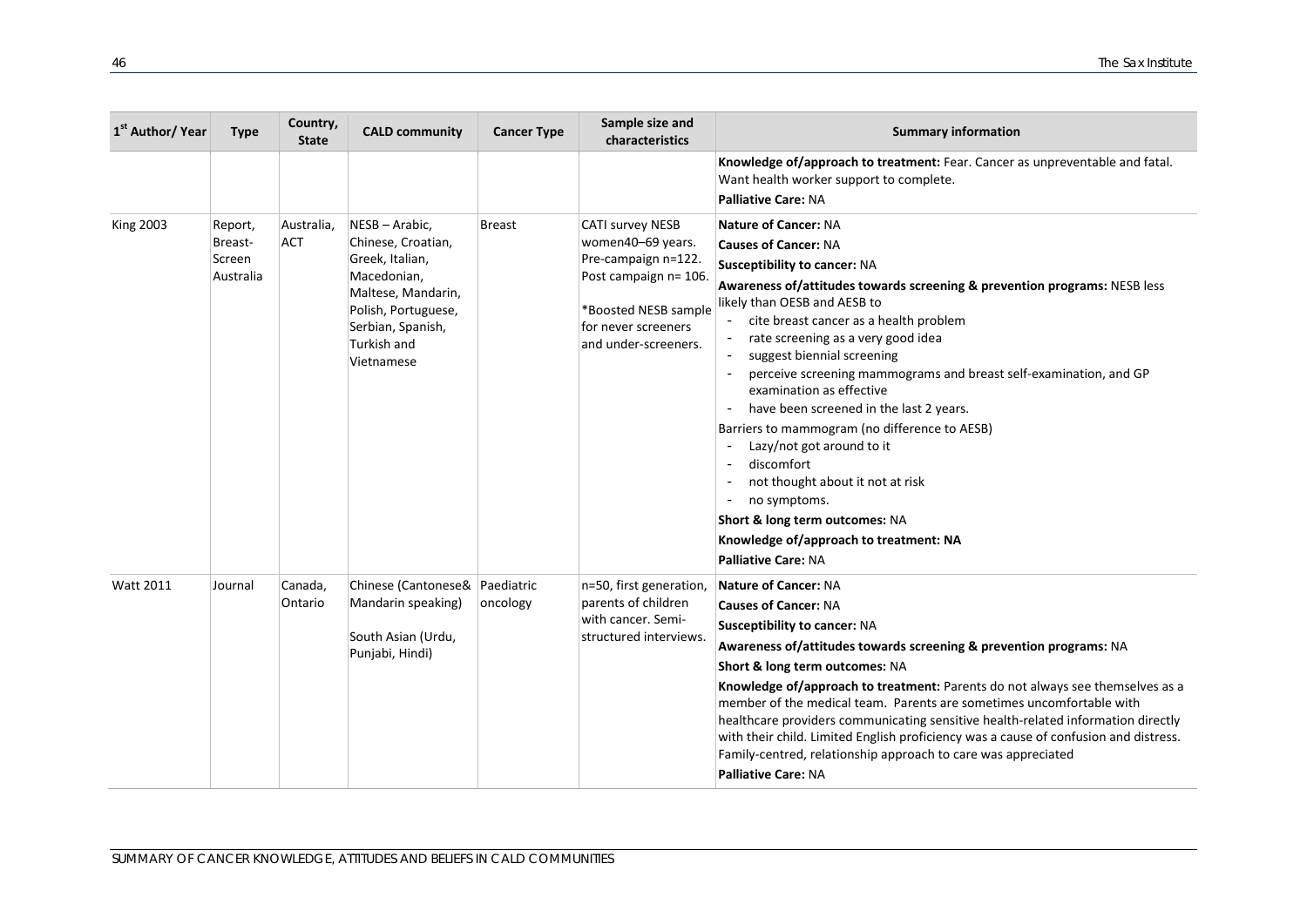| 1 <sup>st</sup> Author/ Year | Type     | Country,<br><b>State</b> | <b>CALD community</b> | <b>Cancer Type</b>     | Sample size and<br>characteristics | <b>Summary information</b>                                                                                                                                                                                                                                                                                                                                                                                                                                                                   |
|------------------------------|----------|--------------------------|-----------------------|------------------------|------------------------------------|----------------------------------------------------------------------------------------------------------------------------------------------------------------------------------------------------------------------------------------------------------------------------------------------------------------------------------------------------------------------------------------------------------------------------------------------------------------------------------------------|
| Migrant                      | Report,  | Australia,               | Chinese, Vietnamese   | Palliative care in NA. |                                    | <b>Nature of Cancer: NA</b>                                                                                                                                                                                                                                                                                                                                                                                                                                                                  |
| Information                  | cultural | <b>VIC</b>               |                       | general                | Discussion paper.                  | <b>Causes of Cancer: NA</b>                                                                                                                                                                                                                                                                                                                                                                                                                                                                  |
| Centre 2009                  | profiles |                          |                       |                        |                                    | <b>Susceptibility to cancer: NA</b>                                                                                                                                                                                                                                                                                                                                                                                                                                                          |
|                              |          |                          |                       |                        |                                    | Awareness of/attitudes towards screening & prevention programs: NA                                                                                                                                                                                                                                                                                                                                                                                                                           |
|                              |          |                          |                       |                        |                                    | Short & long term outcomes: NA                                                                                                                                                                                                                                                                                                                                                                                                                                                               |
|                              |          |                          |                       |                        |                                    | Knowledge of/approach to treatment: NA                                                                                                                                                                                                                                                                                                                                                                                                                                                       |
|                              |          |                          |                       |                        |                                    | Palliative care: Chinese attitudes to palliative care: Family members may be<br>reluctant to tell the patient their prognosis. Tendency to assume a passive sick role.<br>Negative emotions associated with hospitalisation, residential and hospice care.<br>Older generation may be uncomfortable with health professionals in the home.                                                                                                                                                   |
|                              |          |                          |                       |                        |                                    | Vietnamese attitudes to palliative care: health professionals welcome in the home;<br>do not question the doctor's authority; diagnosis and prognosis given to family not<br>patient; family plays a strong role in communication and decision making, and will<br>most often request that information be given to them rather than directly to the<br>patient; hospitalisation is acceptable, but it is considered to cause bad luck for the<br>family if the patient does not die at home. |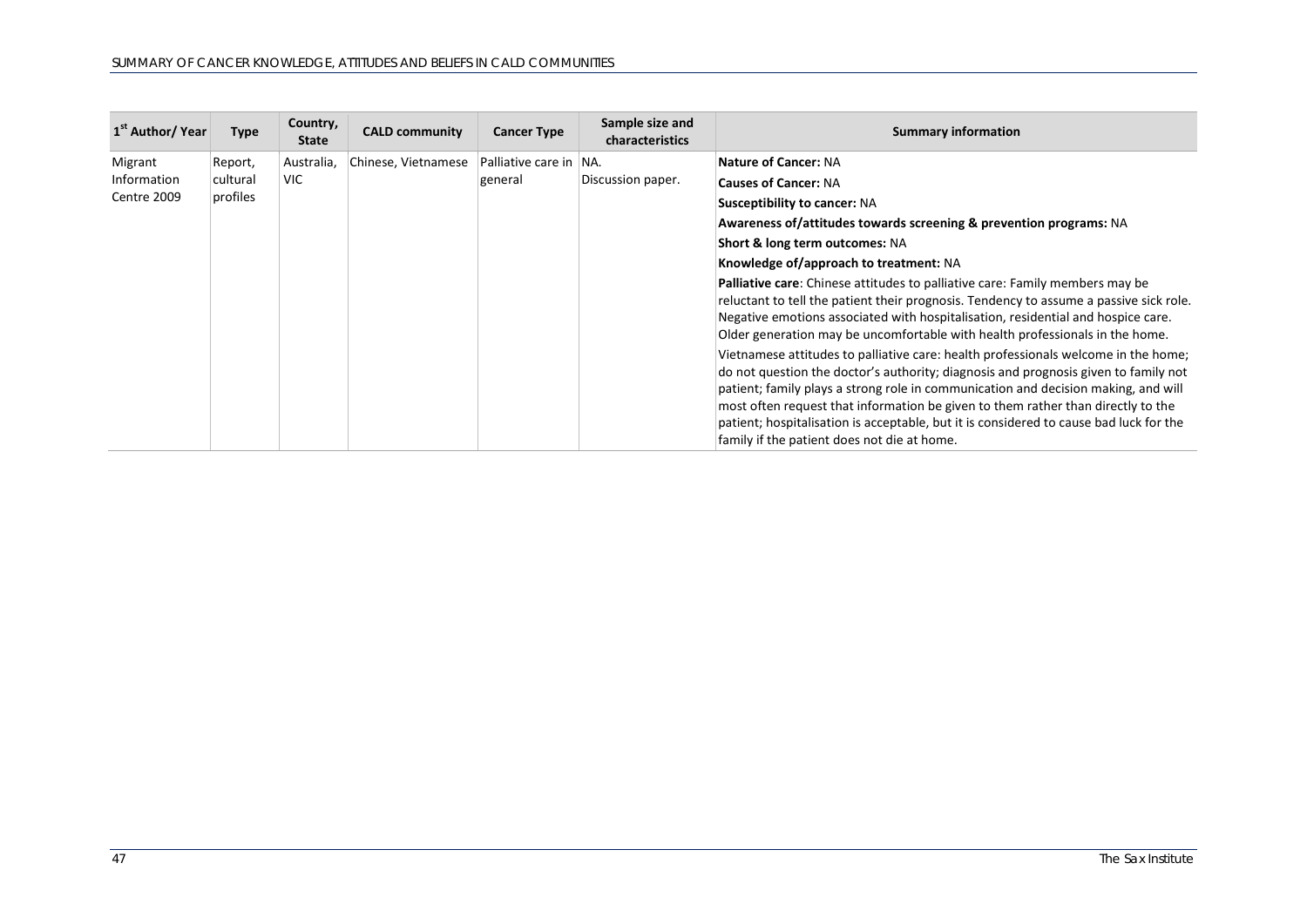<span id="page-47-0"></span>

| <b>Publication details</b>                                                                                                                                  | Main<br>intervention<br>type and risk<br>factor            | <b>Intervention</b><br>components                                                                                                                                                                                                                                                                                                        | Target (n)                                                | <b>Design</b>                                                                                                      | <b>Data collection</b><br>methods | Aims/<br><b>Outcomes</b>                                                                                                  | <b>Effects</b>                                                                                                                                                                                                                                                                                                                                                                                                                                                                                                                                                                                                                                                           | Follow-<br>up<br>months | Cost                                                                                                                     |
|-------------------------------------------------------------------------------------------------------------------------------------------------------------|------------------------------------------------------------|------------------------------------------------------------------------------------------------------------------------------------------------------------------------------------------------------------------------------------------------------------------------------------------------------------------------------------------|-----------------------------------------------------------|--------------------------------------------------------------------------------------------------------------------|-----------------------------------|---------------------------------------------------------------------------------------------------------------------------|--------------------------------------------------------------------------------------------------------------------------------------------------------------------------------------------------------------------------------------------------------------------------------------------------------------------------------------------------------------------------------------------------------------------------------------------------------------------------------------------------------------------------------------------------------------------------------------------------------------------------------------------------------------------------|-------------------------|--------------------------------------------------------------------------------------------------------------------------|
| Author/year:<br>Girgis 2011<br>Type:<br>Journal<br>Country/state:<br>Australia, NSW<br><b>CALD community:</b><br>Arabic<br>Cancer type:<br>Smoking related  | Smoking<br>cessation<br>telephone<br>support.              | 6 sessions of smoking<br>cessation telephone<br>support delivered by<br>bilingual psychologists.                                                                                                                                                                                                                                         | Case: n=213,<br>Control:<br>n=194. GP<br>survey: n=19     | Controlled<br>pre-post<br>study. Post<br>intervention<br>survey of<br><b>GPs</b><br>Quality:<br>Low to<br>moderate | Questionnaire                     | Recall of<br>advice.<br>Reactions to<br>intervention.                                                                     | No significant differences at 6 or 12<br>months between intervention and<br>control groups in point prevalence<br>abstinence rates (11.7% vs. 12.9%, P =<br>0.83; 8.4% vs. 11.3%, $P = 0.68$ ,<br>respectively) or the mean shift in stage-<br>of-change towards intention to quit.<br>Most indicated that the telephone advice<br>was acceptable, relevant, of the right<br>amount, and was preferable to face-to-<br>face counselling. Most GPs found the<br>service to be acceptable (79%) and most<br>had not encountered any problems in<br>referring patients.                                                                                                     | 6 and<br>12<br>months   | <b>NR</b>                                                                                                                |
| Author/year:<br>Perusco 2010<br>Type:<br>Journal<br>Country state:<br>Australia, NSW<br><b>CALD community:</b><br>Arabic<br>Cancer type:<br>Smoking related | Comprehensive<br>social marketing<br>campaign.<br>Smoking. | Three phases: media<br>campaign (radio,<br>billboards, newspapers,<br>merchandise).<br>Promotion and brief<br>interventions/referrals<br>for smokers at<br>community festivals.<br>Small community grants.<br>Training and funding of<br>bilingual community<br>educators to conduct<br>sessions for existing<br>Arabic-speaking groups. | Baseline:<br>n=1102. Post-<br>intervention:<br>$n = 1104$ | Pre-post<br>study<br>Quality:<br>Low                                                                               | Telephone<br>survey               | Current<br>smoking<br>status,<br>campaign<br>recall,<br>attitudes<br>towards<br>smoking,<br>intention to<br>quit smoking. | Significant decline in total self-reported<br>smoking. No change in intention or<br>confidence to quit. Significant<br>improvement in knowledge and<br>attitudes to tobacco smoking and<br>hospitality at home.<br>Prompted recall for the campaign slogan<br>was significantly higher at 63.7% (n 1/4<br>703, 95% CI: 60.8-66.5) compared with<br>the closest other campaign slogan at<br>41.2% (n % 455, 95% CI: 38.3-44.1).<br>Recall was highest for bus ads (44.8%),<br>radio (40.7%) and billboards (30.7%).<br>Over half of those who recalled the<br>campaign (54.2%) agreed the campaign<br>had prompted them to speak with family<br>or friends about smoking. | 6 and<br>12<br>months   | Staff FTE:<br>\$760,857,<br>Advertising:<br>\$167,647,<br>Community<br>engagement:<br>\$43,158,<br>Survey:<br>\$174,468. |
| Author/year:<br><b>DOHA 2011</b>                                                                                                                            | <b>CALD Health</b><br><b>Benefits</b>                      | Print ads in eight<br>languages; radio ads in 7                                                                                                                                                                                                                                                                                          | 18-40 years<br>from cultural                              | Cross<br>sectional                                                                                                 | Face to face<br>surveys           | Campaign<br>recall,                                                                                                       | Low overall awareness of the campaign<br>(unprompted = $3\%$ ; prompted = $43\%$ for                                                                                                                                                                                                                                                                                                                                                                                                                                                                                                                                                                                     | <b>NA</b>               | <b>NR</b>                                                                                                                |

## **Table 2a: Summary of interventions aimed at preventing cancer in CALD communities**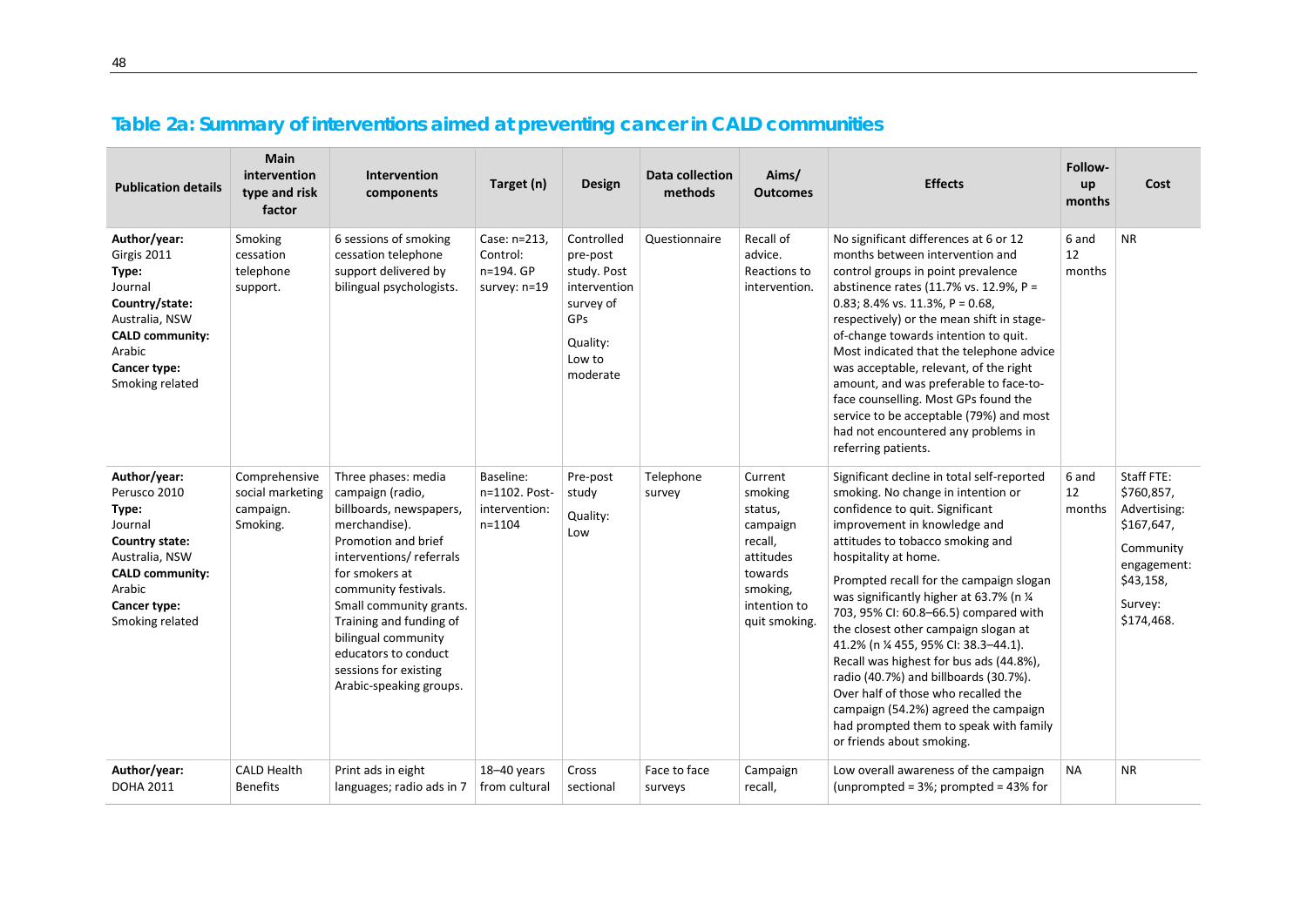| <b>Publication details</b>                                                                                                                                                                                                              | <b>Main</b><br>intervention<br>type and risk<br>factor                                                                                                                  | Intervention<br>components                                                                                                                                                                                                                        | Target (n)                                        | Design                                                               | Data collection<br>methods | Aims/<br><b>Outcomes</b>                                                                                                                                         | <b>Effects</b>                                                                                                                                                                                                                                                                                                                                                                                                              | Follow-<br>up<br>months | Cost      |
|-----------------------------------------------------------------------------------------------------------------------------------------------------------------------------------------------------------------------------------------|-------------------------------------------------------------------------------------------------------------------------------------------------------------------------|---------------------------------------------------------------------------------------------------------------------------------------------------------------------------------------------------------------------------------------------------|---------------------------------------------------|----------------------------------------------------------------------|----------------------------|------------------------------------------------------------------------------------------------------------------------------------------------------------------|-----------------------------------------------------------------------------------------------------------------------------------------------------------------------------------------------------------------------------------------------------------------------------------------------------------------------------------------------------------------------------------------------------------------------------|-------------------------|-----------|
| Type:<br>Executive summary<br>Country/state:<br>Australia, NSW, VIC,<br><b>QLD</b><br><b>CALD community:</b><br>Arabic, Cantonese,<br>Korean, Mandarin,<br>Pacific Islanders,<br>Spanish, Vietnamese<br>Cancer type:<br>Smoking related | campaign.<br>Aims to<br>increase/<br>reinforce<br>awareness of<br>health harms<br>associated with<br>smoking and to<br>generate/<br>reinforce<br>intentions to<br>quit. | languages, and online<br>advertising in two<br>languages.                                                                                                                                                                                         | groups with a<br>high<br>prevalence of<br>smoking | study<br>$N = 350,$<br>Interviews.<br>$n=50$<br>Quality:<br>very low |                            | smoking<br>status,<br>intention to<br>quit,<br>encouraging<br>others to quit.                                                                                    | radio; 17% for print; 13% (other). 52-64%<br>recall that quitting smoking has health<br>benefits. >90% exposed to ads identified<br>specific messages.<br>28% of recent quitters indicated they<br>had quit smoking as a result of exposure<br>to the ads. 20% of recent quitters had<br>encouraged family/friends to quit. 16%<br>smokers reduced the amount they<br>smoked; 10% discussed smoking with<br>family/friends. |                         |           |
| Author/year:<br><b>Ramos 2009</b><br>Type:<br>Report<br>Country/state:<br>Australia, VIC<br><b>CALD community:</b><br>General<br>Cancer type:<br>Smoking related                                                                        | Multiple small<br>programs.                                                                                                                                             | Promotional e-<br>newsletter; ethnic media<br>campaigns;<br>development of ethno-<br>specific resources;<br>scholarships for bilingual<br>Quit educators;<br>recruitment of bilingual<br>staff; information<br>sessions; and<br>community grants. | <b>NR</b>                                         | Not<br>specified<br>Quality:<br>Cannot be<br>ranked                  | <b>NR</b>                  | Qualitative<br>feedback on<br>programs,<br>number of<br>resources<br>distributed,<br>scholarships<br>taken up, and<br>number of<br><b>Quitline TIS</b><br>calls. | Feedback suggests usefulness and<br>appreciation of resources.<br>Calls to the Quitline TIS service increased<br>during ethnic media campaign.                                                                                                                                                                                                                                                                              | <b>NR</b>               | <b>NR</b> |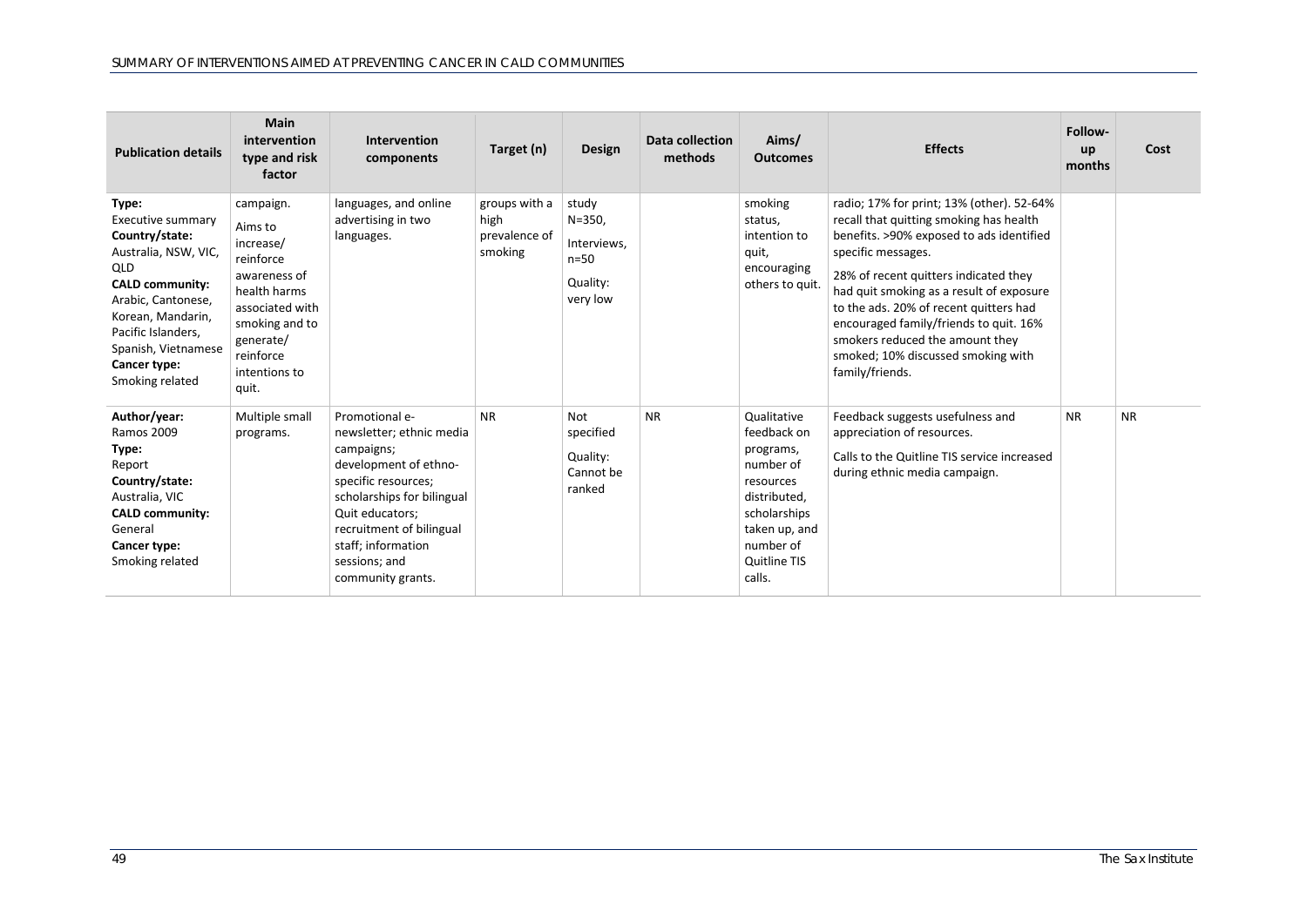## **Table 2b: Reviews from the grey literature describing physical activity and nutrition programs targeting CALD communities**

<span id="page-49-0"></span>

| <b>Publication details</b>                                                                                                                                                                         | Main intervention type & risk factor | <b>Results</b>                                                                                                                                                                                                                                                                                                                                                                                                                                                                                                                                                                                                                                                                                                                                                                                                                                                                                            |
|----------------------------------------------------------------------------------------------------------------------------------------------------------------------------------------------------|--------------------------------------|-----------------------------------------------------------------------------------------------------------------------------------------------------------------------------------------------------------------------------------------------------------------------------------------------------------------------------------------------------------------------------------------------------------------------------------------------------------------------------------------------------------------------------------------------------------------------------------------------------------------------------------------------------------------------------------------------------------------------------------------------------------------------------------------------------------------------------------------------------------------------------------------------------------|
| Author/year:<br>Bauman 2002 and Bull 2004<br>Type:<br>Report<br>Country/state:<br>Australia<br><b>CALD community:</b><br>General<br>Cancer type:<br>Interventions not identified as cancer related | Multiple - none cancer focused.      | Review of physical activity programs targeting NESB groups.<br>Quality: Cannot be ranked.<br>Small studies, with short intervention and follow-up periods. Insufficient to draw<br>conclusions regarding effectiveness.<br>Authors comments that adherence and maintenance seemed best in programs conducted<br>by bilingual community educators in culturally appropriate and accessible venues, and<br>where there was strong community support.                                                                                                                                                                                                                                                                                                                                                                                                                                                        |
| Author/year:<br><b>Wood 2000</b><br>Type:<br>Journal - literature review<br>Country/state:<br>Australia<br><b>CALD community:</b><br>General<br>Cancer type:<br>Not cancer specific                | Multiple - none cancer focused.      | Literature review.<br>Quality: Cannot be ranked.<br>Example programs: Ethnic meals delivered to elderly migrant groups; physical activity<br>sessions, health information and a support group three times per week for 12 months for<br>elderly women from an Eastern European background; healthy eating activity/story books<br>for pre-school children of parents of Arabic, Chinese, Vietnamese, Croatian and Serbian<br>background; diabetes prevention program - developed on the basis of a needs assessment<br>about cultural issues related to diabetes; media, point of sale promotions in shopping<br>centres, recipe distribution, supermarket tours, a telephone info line and education for GPs<br>targeting Arabic families; promoting the role of diet of lifestyle in health, including the<br>importance of maintaining traditional diets for recent arrivals from refugee backgrounds. |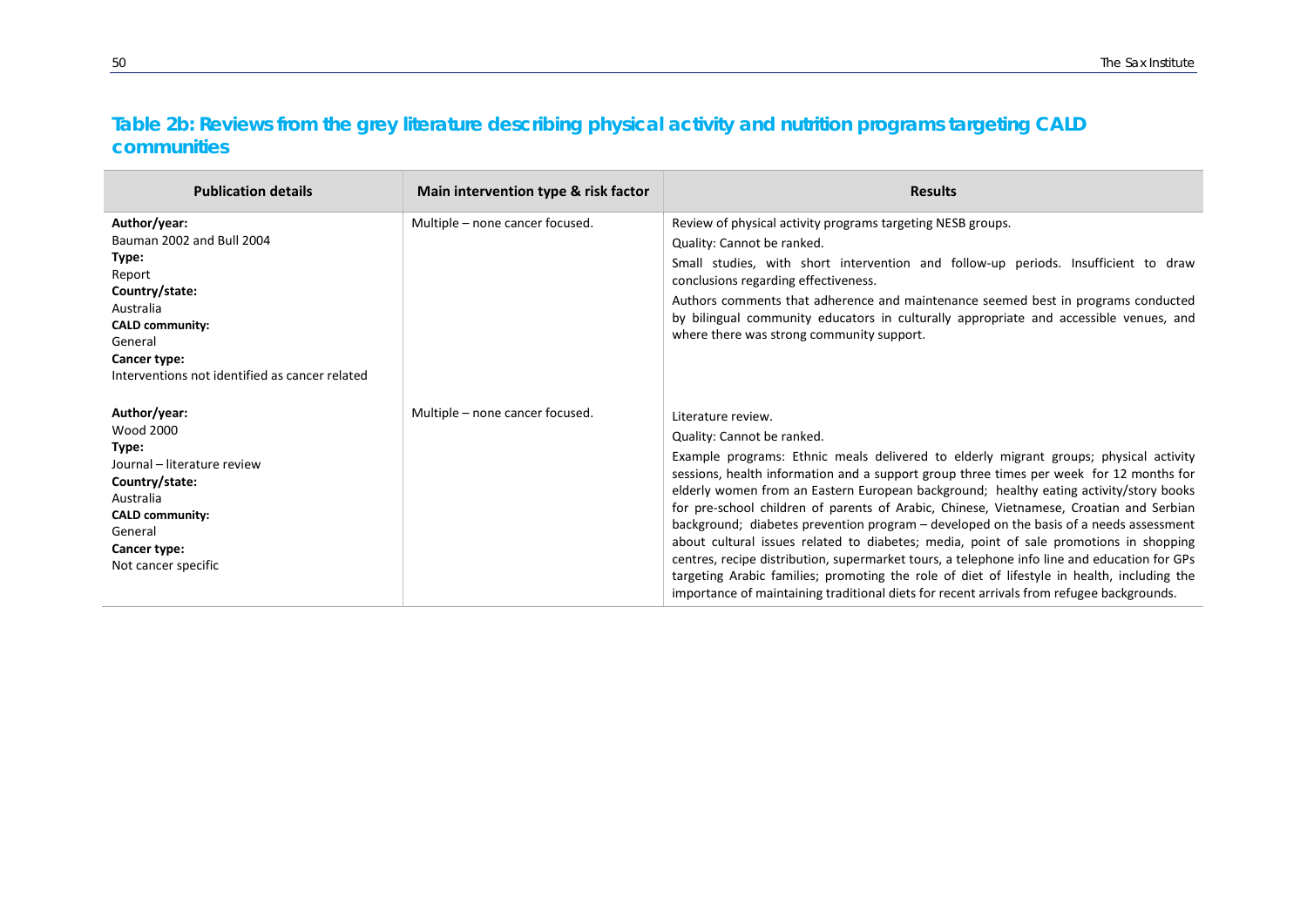<span id="page-50-0"></span>

| <b>Publication details</b>                                                                                                                                                                      | Main<br>intervention<br>type and<br>risk factor                                                              | Intervention<br>components                                                                                                                                                                                                                                                         | Target (n)                                                   | <b>Design</b>                                                                                                                                                                                                                | Data collection<br>methods                                                                                               | Aims/Outcomes                                                                                                                                                                                                                                             | <b>Effects</b>                                                                                                          | Follow-<br>up<br>months | Cost      |
|-------------------------------------------------------------------------------------------------------------------------------------------------------------------------------------------------|--------------------------------------------------------------------------------------------------------------|------------------------------------------------------------------------------------------------------------------------------------------------------------------------------------------------------------------------------------------------------------------------------------|--------------------------------------------------------------|------------------------------------------------------------------------------------------------------------------------------------------------------------------------------------------------------------------------------|--------------------------------------------------------------------------------------------------------------------------|-----------------------------------------------------------------------------------------------------------------------------------------------------------------------------------------------------------------------------------------------------------|-------------------------------------------------------------------------------------------------------------------------|-------------------------|-----------|
| Author/year:<br>Del Mar 1998<br>Type:<br>Journal, brief report<br>Country/state:<br>Australia, QLD<br><b>CALD community:</b><br>Vietnamese<br>Cancer type:<br>Cervical                          | Media<br>campaign<br>and<br>personalised<br>invitation to<br>promote<br>cervical<br>screening<br>(Pap Test). | Local Media<br>campaign<br>(Vietnamese<br>newspapers and<br>radio, flyers<br>(community venues)<br>schools and<br>community<br>organisations) -<br><b>Personalised Letter</b><br>(Benefits of<br>screening; how to<br>obtain a smear;<br>overcoming<br>obstacles to<br>screening). | n=689 women<br>aged 18-67<br>years                           | $RCT - from$<br>electoral roll<br>resident in<br>South Brisbane<br>assigned to<br>control (media<br>campaign only)<br>or media<br>campaign +<br>personalised<br>invitation letter<br>(in Vietnamese)<br>Quality:<br>Moderate | Smear data from<br>three pathology<br>testing<br>laboratories, two<br>years prior to and<br>one year after mail-<br>out. | Number of completed<br>Pap Tests in the 12<br>months post<br>intervention (compared<br>to the prior 2 years).                                                                                                                                             | No difference in pap smear<br>rates.                                                                                    | NА                      | <b>NR</b> |
| Author/year:<br>Mullins 2006<br>Type:<br>Report<br>Country state:<br>Australia, VIC<br><b>CALD community:</b><br>Arabic, Cantonese,<br>Greek, Italian,<br>Mandarin.<br>Cancer type:<br>Cervical | PapScreen<br>Victoria<br>Media<br>campaign<br>targeting<br>CALD<br>communities.                              | Multicultural radio<br>and print media<br>campaign based on<br>the mainstream<br>media campaign<br>"Don't just sit<br>there".                                                                                                                                                      | All Victorian<br>women                                       | Pre-post study<br>Quality: Very<br>Low                                                                                                                                                                                       | <b>Victorian Cervical</b><br><b>Cytology Registry</b><br>records.                                                        | Number of Pap tests<br>(comparison of rates<br>during the campaign<br>and in the<br>corresponding weeks in<br>2003 and 2004;<br>comparison of LGA<br>rates before and during<br>the campaign;<br>comparison of high<br>CALD/ LGAs with low<br>CALD LGAs). | No evidence of increased<br>screening rates during the<br>campaign. No difference<br>between high and low CALD<br>LGAs. | <b>NA</b>               | <b>NR</b> |
| Author/year:<br>Fernbach 2000a<br>Type:<br>Report chapter                                                                                                                                       | PapScreen<br>Victoria<br>Media<br>campaign.                                                                  | Advertisements on<br>community<br>television, radio,<br>and in print,                                                                                                                                                                                                              | n=427 (242 in<br>1997, 185 in<br>1999), 30-70<br>years. Mean | Pre-post survey<br>Quality: Low                                                                                                                                                                                              | Telephone survey.                                                                                                        | Improvement in<br>knowledge, beliefs and<br>behaviours in relation                                                                                                                                                                                        | Significant increase in<br>awareness of pap test<br>(p<.001). Significantly more<br>accurate at describing what a       | <b>NA</b>               | <b>NR</b> |

## **Table 3: Summary of interventions aimed at improving cancer early detection and screening in CALD communities**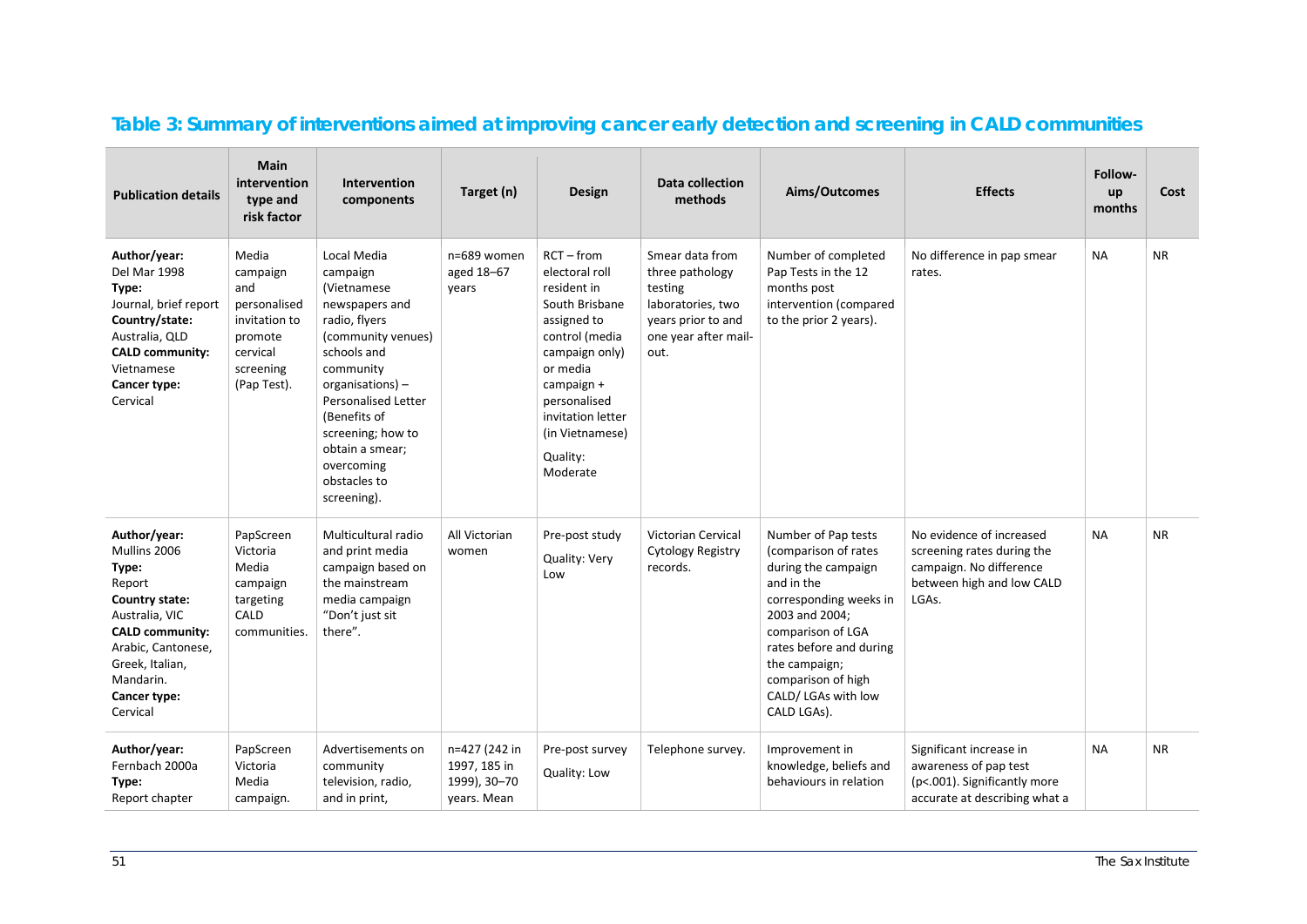| <b>Publication details</b>                                                                                                                                                                     | <b>Main</b><br>intervention<br>type and<br>risk factor | <b>Intervention</b><br>components                                                                                                                                                                                            | Target (n)                                 | Design                                                                                   | Data collection<br>methods                     | Aims/Outcomes                                                              | <b>Effects</b>                                                                                                                                                                                                                                                                                                                                  | Follow-<br>up<br>months | Cost      |
|------------------------------------------------------------------------------------------------------------------------------------------------------------------------------------------------|--------------------------------------------------------|------------------------------------------------------------------------------------------------------------------------------------------------------------------------------------------------------------------------------|--------------------------------------------|------------------------------------------------------------------------------------------|------------------------------------------------|----------------------------------------------------------------------------|-------------------------------------------------------------------------------------------------------------------------------------------------------------------------------------------------------------------------------------------------------------------------------------------------------------------------------------------------|-------------------------|-----------|
| Country/state:<br>Australia, VIC<br><b>CALD community:</b><br>Vietnamese<br>Cancer type:<br>Cervical                                                                                           |                                                        | combined with<br>community and<br>peer education, and<br>other promotional<br>activities.                                                                                                                                    | age=43.44<br>years                         |                                                                                          |                                                | to cervical screening.                                                     | pap test is and does (p<.001).<br>No increase in screening rates.<br>More women reported ethnic<br>radio and newspapers as a<br>source of prompts to have a<br>pap test (p<.001). Most<br>women revealed a strong<br>preference for radio as the<br>best way to get information<br>about pap tests in the future<br>(71% in 1997, 72% in 1999). |                         |           |
| Author/year:<br>Fernbach 2000b<br>Type:<br>Report chapter<br>Country/state:<br>Australia, VIC<br><b>CALD community:</b><br>Macedonian,<br>Spanish<br>Cancer type:<br>Cervical                  | PapScreen<br>Victoria<br>Media<br>campaign.            | Media campaign in<br>language - focusing<br>on excuses<br>preventing women<br>from having a pap<br>test.                                                                                                                     | National and<br>Victoria (2<br>campaigns)  | Cross-sectional<br>survey<br>Self-report<br>translated<br>survey<br>Quality: Very<br>low | n=94 Macedonian<br>& n=96 Spanish<br>speaking. | Recall of pap test<br>messages; attitudes<br>towards pap test<br>messages. | Effects were greater in<br>Macedonian sample than<br>Spanish p<0.05) for: campaign<br>recall; remembering to have a<br>pap test; and viewing testing<br>as a positive experience.                                                                                                                                                               | <b>NA</b>               | <b>NR</b> |
| Author/year:<br>McAvoy 1991<br>Type:<br>Journal<br>Country/state:<br>UK<br><b>CALD community:</b><br>Asian (New<br>Commonwealth and<br>Pakistani origin,<br>including those<br>from Bangladesh | Health<br>education,<br>cervical<br>smear<br>testing.  | Video, leaflet and<br>fact sheet (English<br>and translated) and<br>personally<br>administered<br>screening<br>questionnaire.<br>4 groups:<br>Written materials by<br>post, written<br>materials by<br>personal visit, video | n=578/737<br>non-screeners,<br>18-52 years | Post-test<br>survey<br>Quality: Very<br>low                                              | Questionnaire.                                 | Cervical smear test<br>recorded within 4<br>months after<br>intervention.  | 6/124 (5%) who received no<br>intervention presented for<br>screening vs.14/131 (11%)<br>posted written materials<br>vs.(57/219) 26% visited and<br>given written materials vs.<br>80/263 (30%) who were visited<br>and shown the video.                                                                                                        | 12<br>months            | <b>NR</b> |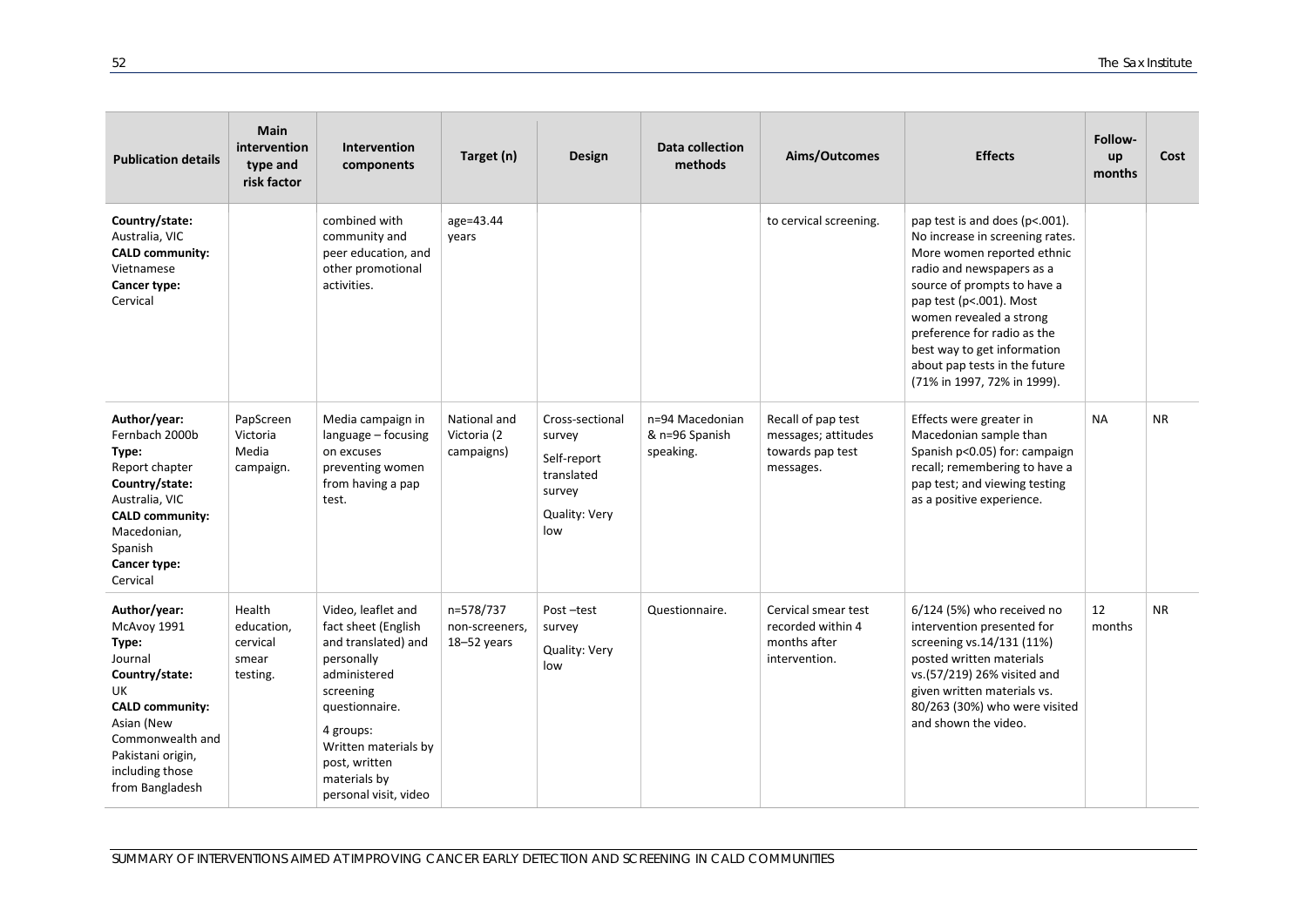| <b>Publication details</b>                                                                                                                                                                                                                                                 | Main<br>intervention<br>type and<br>risk factor       | <b>Intervention</b><br>components                                                                                                                                                                         | Target (n)                                                                                                                                                             | Design                                                                                                                            | Data collection<br>methods                                  | Aims/Outcomes                                                                                       | <b>Effects</b>                                                                                                                                                                                                                                                                                     | Follow-<br>up<br>months             | Cost                                                                  |
|----------------------------------------------------------------------------------------------------------------------------------------------------------------------------------------------------------------------------------------------------------------------------|-------------------------------------------------------|-----------------------------------------------------------------------------------------------------------------------------------------------------------------------------------------------------------|------------------------------------------------------------------------------------------------------------------------------------------------------------------------|-----------------------------------------------------------------------------------------------------------------------------------|-------------------------------------------------------------|-----------------------------------------------------------------------------------------------------|----------------------------------------------------------------------------------------------------------------------------------------------------------------------------------------------------------------------------------------------------------------------------------------------------|-------------------------------------|-----------------------------------------------------------------------|
| and east Africa).<br>Cancer type:<br>Cervical                                                                                                                                                                                                                              |                                                       | by personal visit, no<br>intervention.                                                                                                                                                                    |                                                                                                                                                                        |                                                                                                                                   |                                                             |                                                                                                     |                                                                                                                                                                                                                                                                                                    |                                     |                                                                       |
| Author/year:<br>Mitchell 1997<br>Type:<br>Journal<br>Country/state:<br>Australia, VIC<br><b>CALD community:</b><br>Arabic,<br>Chinese, Croatian,<br>Greek, Italian,<br>Macedonian,<br>Serbian, Polish,<br>Spanish, Turkish,<br>and Vietnamese.<br>Cancer type:<br>Cervical | Media<br>campaign.                                    | Ethnic radio<br>interviews, radio<br>advertisements and<br>prizes for radio<br>listeners, ethnic<br>newspaper<br>advertisements.<br>Conducted on three<br>separate occasions<br>(1992, 1993 and<br>1994). | Totals (1992-<br>1994):<br>Pre-<br>intervention.<br>Low<br>NESB=31,158.<br>High<br>NESB=30,598.<br>Post<br>intervention.<br>Low<br>NESB=31,871.<br>High<br>NESB=31,871 | Pre-post with<br>control<br>(Intervention:<br>high-NESB<br>postcodes,<br>control: low-<br>NESB postcodes)<br>Quality: Very<br>low | Victorian Cervical<br>Cytology Registry.                    | Pap screening rates<br>during 3 month periods<br>before and after each<br>intervention.             | Media coverage generated an<br>additional 6.7% increase in<br>screening in postcodes with<br>high NESB populations.                                                                                                                                                                                | 3<br>months                         | \$27,<br>500<br>over<br>three<br>cam-<br>paigns<br>$(1992 -$<br>1994) |
| Author/year:<br>Turnbull 1991<br>Type:<br>Journal<br>Country/state:<br>Australia, NSW<br><b>CALD community:</b><br><b>NESB</b><br>Cancer type:<br><b>Breast</b>                                                                                                            | Invitation<br>letters for<br>mammogram.               | Invitation letters for<br>mammogram.                                                                                                                                                                      | n=243, aged<br>45-69 years                                                                                                                                             | Pre-post with<br>control group<br>Quality: Very<br>low                                                                            | Breast X-Ray<br>program data.                               | Completed<br>mammograms.                                                                            | 53/163 (33%) of women who<br>received an invitation<br>attended for screening.<br>Significantly different to<br>control 7/80 (9%) (p<.001).<br>There was no significant<br>difference between English<br>and non-English speakers in<br>response to the invitations<br>$(X^2=0.16; df=1, p=0.7)$ . | Approx.<br>$\overline{2}$<br>months | <b>NR</b>                                                             |
| Author/year:<br>Koo 2012; Kwok<br>2011<br>Type:                                                                                                                                                                                                                            | Training of<br>lay 'breast<br>health'<br>advocates. 4 | 1 day education<br>session and a 2 hour<br>follow-up session. 5<br>types of strategies                                                                                                                    | $n = 37$                                                                                                                                                               | Pre-post (no<br>control)<br>Quality: Very<br>low                                                                                  | Questionnaires,<br>focus groups,<br>telephone<br>interviews | Beliefs and knowledge<br>regarding breast cancer,<br>breast self-examination<br>and clinical breast | Participants showed<br>improvements in knowledge,<br>attitudes and beliefs about<br>breast cancer and breast                                                                                                                                                                                       | $3 - 4$<br>months                   | <b>NA</b>                                                             |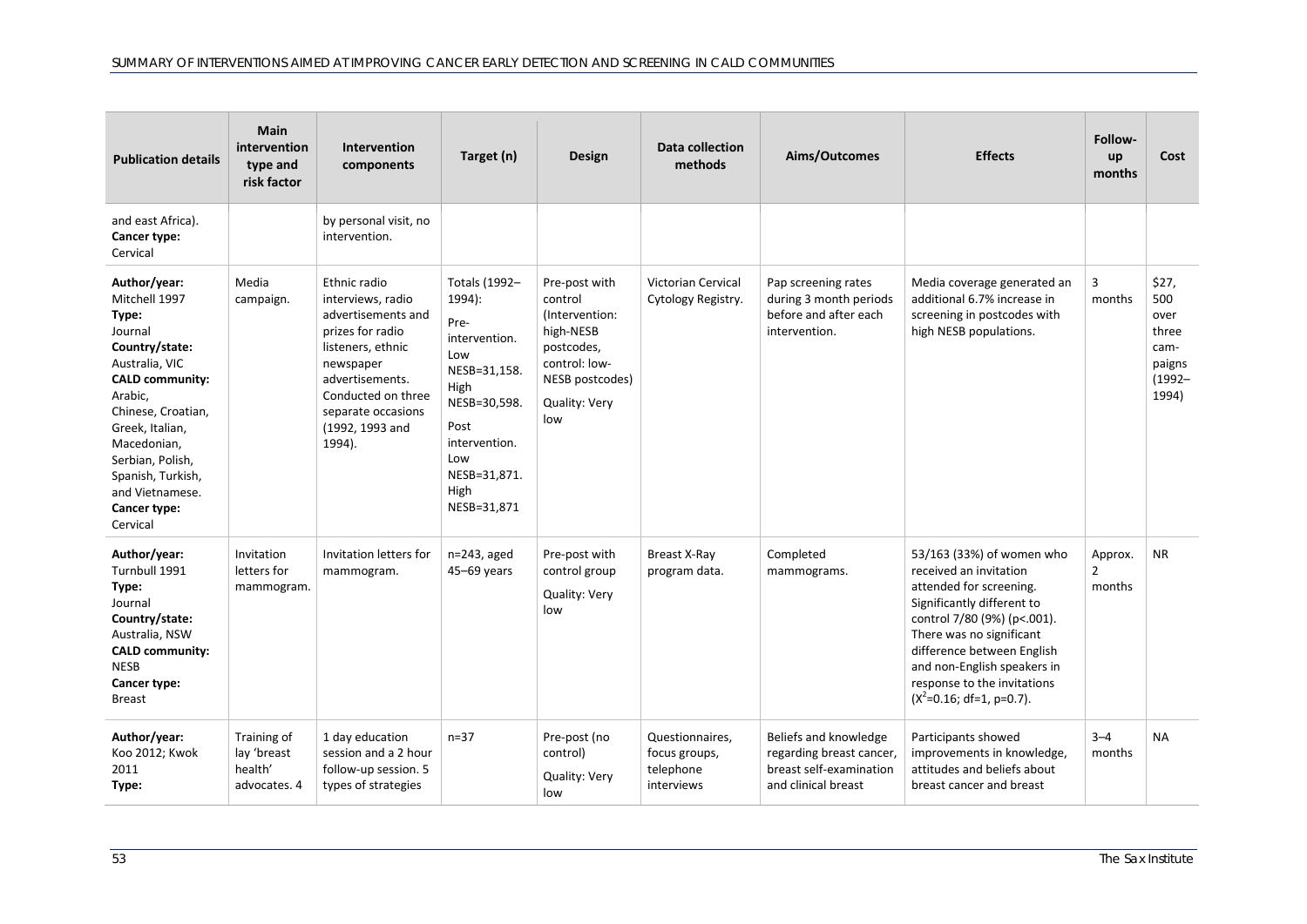| <b>Publication details</b>                                                                                                                                                                                                                                                                                              | <b>Main</b><br>intervention<br>type and<br>risk factor                               | <b>Intervention</b><br>components                                                                                                                                                                                                                       | Target (n)                                                                                                      | Design                                                                                                                                                                        | Data collection<br>methods | Aims/Outcomes                                                                                                                                                                     | <b>Effects</b>                                                                                                                                                                                                                                                                                                                                                                                                                                                       | Follow-<br>up<br>months | Cost      |
|-------------------------------------------------------------------------------------------------------------------------------------------------------------------------------------------------------------------------------------------------------------------------------------------------------------------------|--------------------------------------------------------------------------------------|---------------------------------------------------------------------------------------------------------------------------------------------------------------------------------------------------------------------------------------------------------|-----------------------------------------------------------------------------------------------------------------|-------------------------------------------------------------------------------------------------------------------------------------------------------------------------------|----------------------------|-----------------------------------------------------------------------------------------------------------------------------------------------------------------------------------|----------------------------------------------------------------------------------------------------------------------------------------------------------------------------------------------------------------------------------------------------------------------------------------------------------------------------------------------------------------------------------------------------------------------------------------------------------------------|-------------------------|-----------|
| Journal<br>Country/state:<br>Australia, NSW<br><b>CALD community:</b><br>Chinese<br>(Cantonese)<br>Cancer type:<br><b>Breast</b>                                                                                                                                                                                        | Education<br>sessions<br>(delivered in<br>$1$ day).                                  | used for cultural<br>targeting (in a<br>framework of<br>traditional Chinese<br>philosophies<br>(Confucianism,<br>Taoism, and<br>Buddhism) to<br>deliver breast health<br>messages.                                                                      |                                                                                                                 |                                                                                                                                                                               |                            | examinations.                                                                                                                                                                     | health practices. Improved<br>readiness to discuss breast<br>health with other Chinese<br>women. All reported spreading<br>the message after training.<br>Appreciated the way the<br>training program developed<br>their confidence and skills to<br>discuss this topic.                                                                                                                                                                                             |                         |           |
| Author/year:<br><b>King 2003</b><br>Type:<br>Report<br>Country/state:<br>Australia<br><b>CALD community:</b><br>NESB (Arabic,<br>Chinese, Croatian,<br>Greek, Italian,<br>Macedonian,<br>Maltese, Mandarin,<br>Polish, Portuguese,<br>Serbian, Spanish,<br>Turkish and<br>Vietnamese).<br>Cancer type:<br><b>Breast</b> | Media(radio)<br>Written<br>educational<br>materials<br>distributed<br>via libraries. | 1000 x 60 second<br>radio ads targeting<br>NESB women from<br>(SBS, community)<br>radio stations);<br><b>NESB library</b><br>promotion kits<br>(posters, fact sheets<br>and bookmarks<br>were made available<br>to 1800 libraries<br>across Australia). | Women 50-69<br>years with a<br>focus on<br>under, never<br>and lapsed<br>screeners from<br>CALD<br>backgrounds. | NESB women<br>40-69 years<br>Pre-campaign<br>$n = 122$<br>Post campaign<br>$n = 106$<br>Quality: Low<br>*Boosted NESB<br>sample for never<br>screeners and<br>under-screeners | CATI survey.               | Awareness of the<br>program; improve<br>knowledge of breast<br>cancer and screening;<br>improve attitudes,<br>intentions and<br>behaviours for<br>screening for breast<br>cancer. | No significant changes pre-<br>post campaign to knowledge,<br>attitudes, intentions or<br>behaviours.<br>Women from NESB<br>background remained less<br>likely than OESB and AESB to:<br>cite breast cancer as a<br>health problem<br>rate screening as a very<br>good idea<br>suggest biennial<br>screening<br>perceive screening<br>mammograms and<br>breast self-examination,<br>and GP examination as<br>effective<br>have been screened in<br>the last 2 years. | 6<br>months             | <b>NR</b> |
| Author/year:<br>Barbaro 2010<br>Type:<br>Report                                                                                                                                                                                                                                                                         | Screening<br>programs<br>targeting<br>under-                                         | <b>NA</b>                                                                                                                                                                                                                                               | $n = 39.$<br>Government<br>departments,<br>research                                                             | Cross-sectional<br>survey<br>Quality: Cannot                                                                                                                                  | Online survey.             | Strategies and<br>approaches used to<br>engage CALD                                                                                                                               | 76% had strategies to increase<br>participation among CALD<br>communities. Strategies<br>included: culturally                                                                                                                                                                                                                                                                                                                                                        | <b>NA</b>               | <b>NA</b> |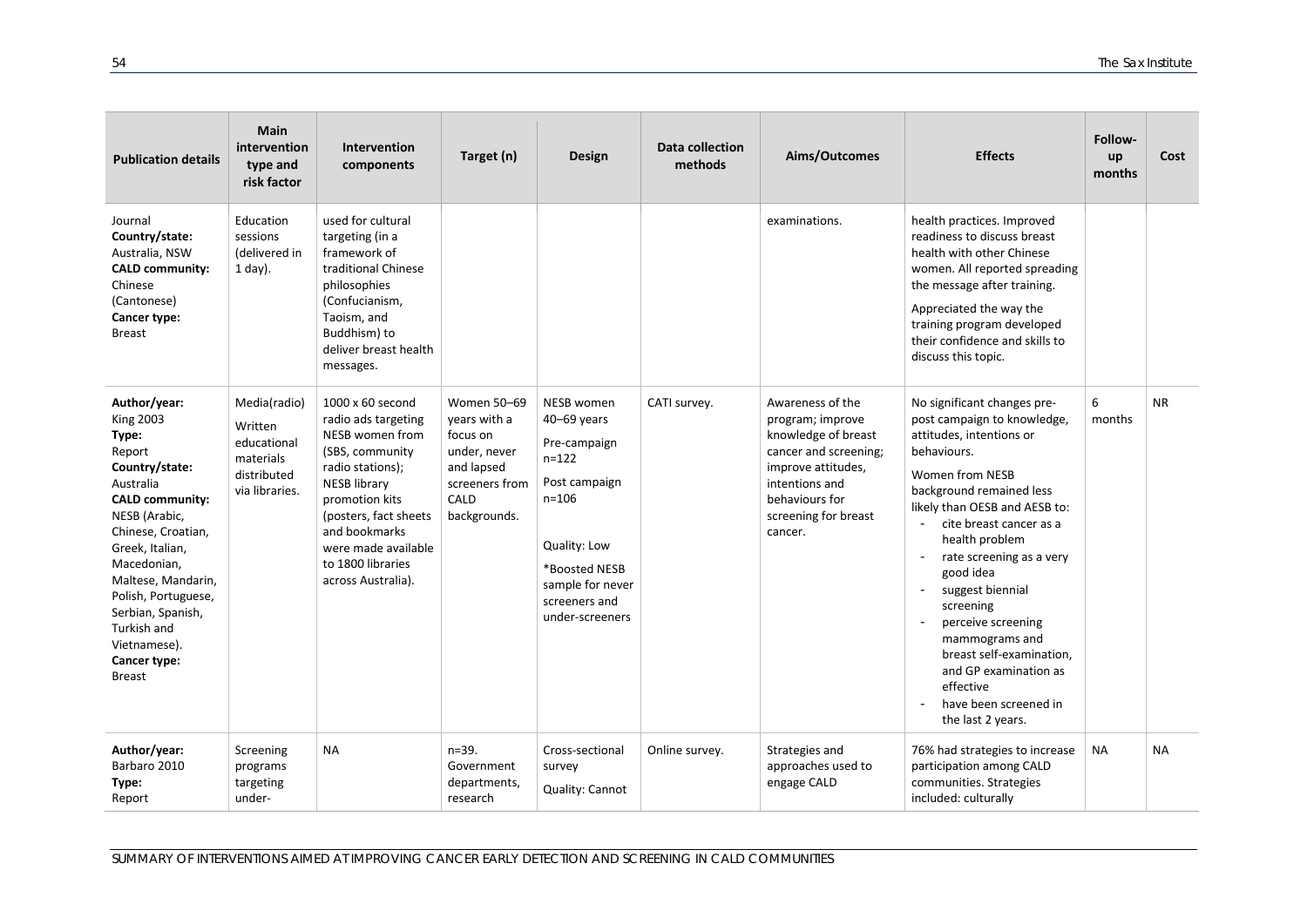| <b>Publication details</b>                                                                                       | <b>Main</b><br>intervention<br>type and<br>risk factor          | <b>Intervention</b><br>components | Target (n)                   | Design    | Data collection<br>methods | Aims/Outcomes | <b>Effects</b>                                                                                                                                                                                                                                                                                                                                       | Follow-<br>up<br>months | Cost |
|------------------------------------------------------------------------------------------------------------------|-----------------------------------------------------------------|-----------------------------------|------------------------------|-----------|----------------------------|---------------|------------------------------------------------------------------------------------------------------------------------------------------------------------------------------------------------------------------------------------------------------------------------------------------------------------------------------------------------------|-------------------------|------|
| Country/state:<br>Australia, New<br>Zealand<br><b>CALD community:</b><br>General<br>Cancer type:<br>Non-specific | screened,<br>never-<br>screened and<br>hard-to-reach<br>groups. |                                   | centres, cancer<br>councils. | be ranked |                            | communities.  | appropriate information and<br>advertising, bilingual<br>interpreters, multicultural<br>cancer information line, health<br>promotion officers targeting<br>CALD communities,<br>workshops, practical<br>assistance, liaison with peak<br>bodies and national strategic<br>working groups, grant funding,<br>community presentations and<br>displays. |                         |      |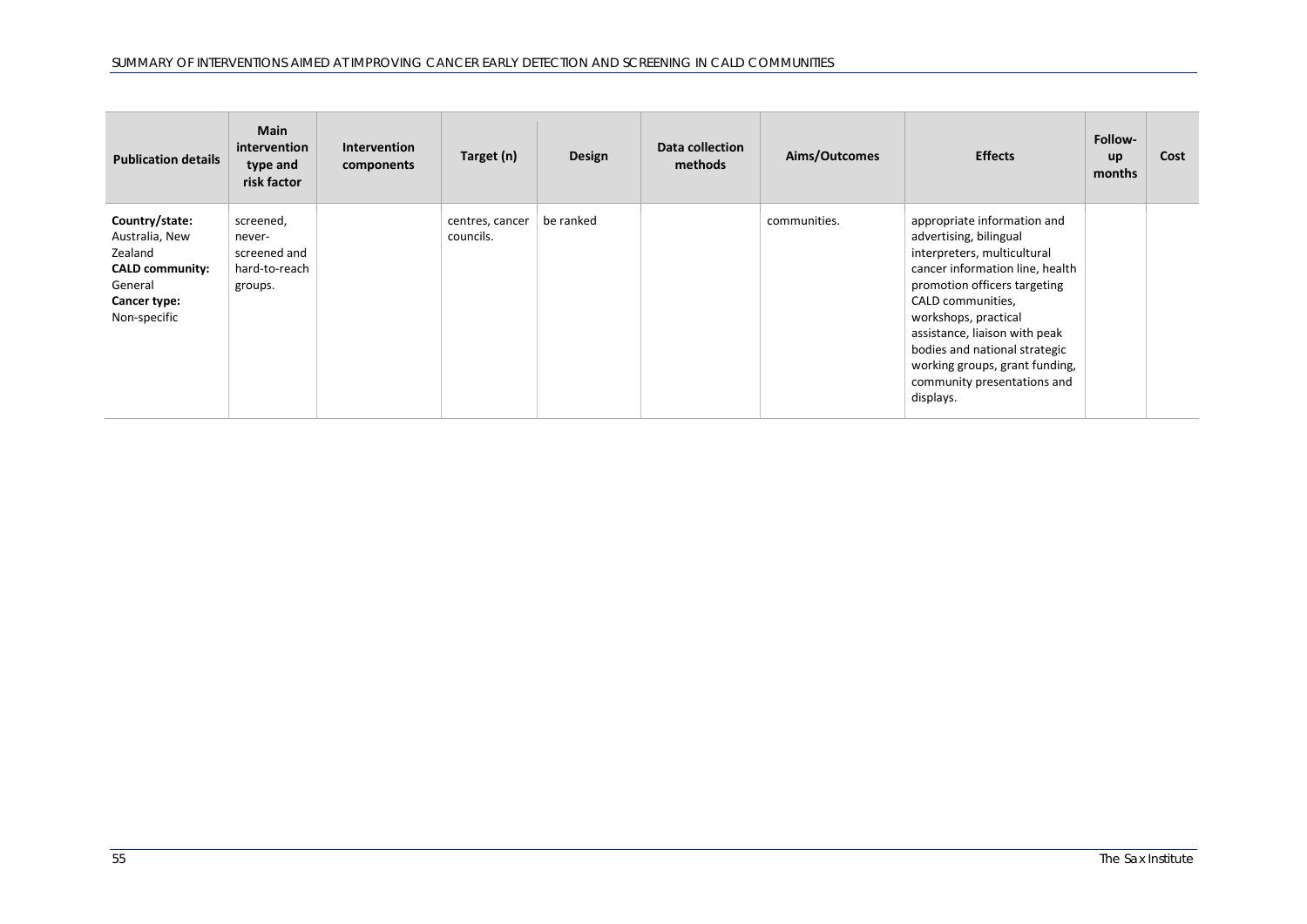## **Table 4: Summary of interventions aimed at improving cancer care services for CALD communities**

<span id="page-55-0"></span>

| 1st Author/ Year                                                                                                                                                     | <b>Main</b><br>intervention<br>type and risk<br>factor                          | <b>Intervention components</b>                                                                                                                                                                                                                                                                                                                                                                                                                                                                                                                                                                                                                                       | Target (n)                                                                           | <b>Design</b>                         | Data<br>collection<br>methods | Aims/<br><b>Outcomes</b>                                                                                                                             | <b>Effects</b>                                                                                                                                                                                                                                                                                                                                                                                                                                                                                                                                                                  | <b>Follow-</b><br>up<br>months | Cost                                                                                                                                                                                                                                      |
|----------------------------------------------------------------------------------------------------------------------------------------------------------------------|---------------------------------------------------------------------------------|----------------------------------------------------------------------------------------------------------------------------------------------------------------------------------------------------------------------------------------------------------------------------------------------------------------------------------------------------------------------------------------------------------------------------------------------------------------------------------------------------------------------------------------------------------------------------------------------------------------------------------------------------------------------|--------------------------------------------------------------------------------------|---------------------------------------|-------------------------------|------------------------------------------------------------------------------------------------------------------------------------------------------|---------------------------------------------------------------------------------------------------------------------------------------------------------------------------------------------------------------------------------------------------------------------------------------------------------------------------------------------------------------------------------------------------------------------------------------------------------------------------------------------------------------------------------------------------------------------------------|--------------------------------|-------------------------------------------------------------------------------------------------------------------------------------------------------------------------------------------------------------------------------------------|
| Author/year:<br><b>Yiu 2002</b><br>Type:<br>Journal<br>Country state:<br>Australia, VIC<br><b>CALD community:</b><br>Chinese<br>Cancer type:<br>Non-specific         | Development<br>of the Chinese<br><b>Cancer Society</b><br>of Vic Inc<br>(CCSOV) | TCCN accredited support groups,<br>support and education services provided<br>by trained volunteers (hospital visits,<br>telephone support, counselling, practical<br>assistance, fund raising, recreational and<br>social events, quarterly newsletter<br>containing community member stories,<br>library of Chinese language resources,<br>short courses (tai Chi and art);<br>community education sessions (radio,<br>Centrelink, state trustees); one-off<br>financial assistance                                                                                                                                                                                | Chinese<br>people who<br>are living<br>with cancer<br>and their<br>families<br>(VIC) | Case<br>study<br>Quality:<br>Very low | <b>NA</b>                     | <b>NA</b>                                                                                                                                            | Provision of social networks and<br>support; ability to talk about<br>and deal with grief and loss;<br>raised awareness of cancer and<br>associated issues; provision of<br>education and practical<br>assistance; fund raising;<br>education; decreased stigma;<br>increased community<br>awareness and discussion.                                                                                                                                                                                                                                                            | <b>NA</b>                      | <b>NR</b>                                                                                                                                                                                                                                 |
| Author/year:<br><b>Todd 2002</b><br>Type:<br>Journal<br>Country/state:<br>Australia, VIC<br><b>CALD community:</b><br>Greek, Italian<br>Cancer type:<br>Non-specific | Living With<br>Cancer<br>Education<br>Programme<br>(LWCEP), NESB<br>component   | 8 week patient education and support<br>program.<br>Adapted and translated materials for<br>each cultural group.<br>Piloted program to ensure culturally<br>suitable resources, video and discussion.<br>Accreditation and training of facilitators<br>(with previous experience and training in<br>cancer care).<br>Employment of an LWCEP for NESB;<br>positions at each ethnic community<br>welfare services; modification of training<br>to improve cultural suitability;<br>promotion of training to the NESB<br>community; promotion of the program<br>to increase patient referrals; mentoring<br>of new trainers; introduction of peer<br>support component. | <b>NA</b>                                                                            | Case<br>Study<br>Quality:<br>Very low | Qualitative                   | Aims to<br>improve<br>coping,<br>adapting to<br>and living<br>with cancer<br>for people<br>with a<br>diagnosis<br>and their<br>families/<br>friends. | Greek program: Patient reports<br>of gains in knowledge, coping<br>abilities improved<br>communication with health<br>professionals, and positive<br>thinking/coping.<br>Italian program: improved<br>understanding of cancer and<br>treatments and their emotional<br>reactions, skill building such as<br>particular coping strategies,<br>mutual support and greater<br>freedom to express their fears<br>and worries. All participants<br>agreed that providing the<br>program in their language<br>played a significant role in<br>helping them accept their<br>situation. | <b>NA</b>                      | Additional<br>translation and<br>interpreter<br>costs.<br>Barriers to<br>program<br>$continuing -$<br>insufficient<br>number of<br>trained<br>facilitators;<br>lack of<br>relationships<br>within relevant<br>community<br>organisations. |